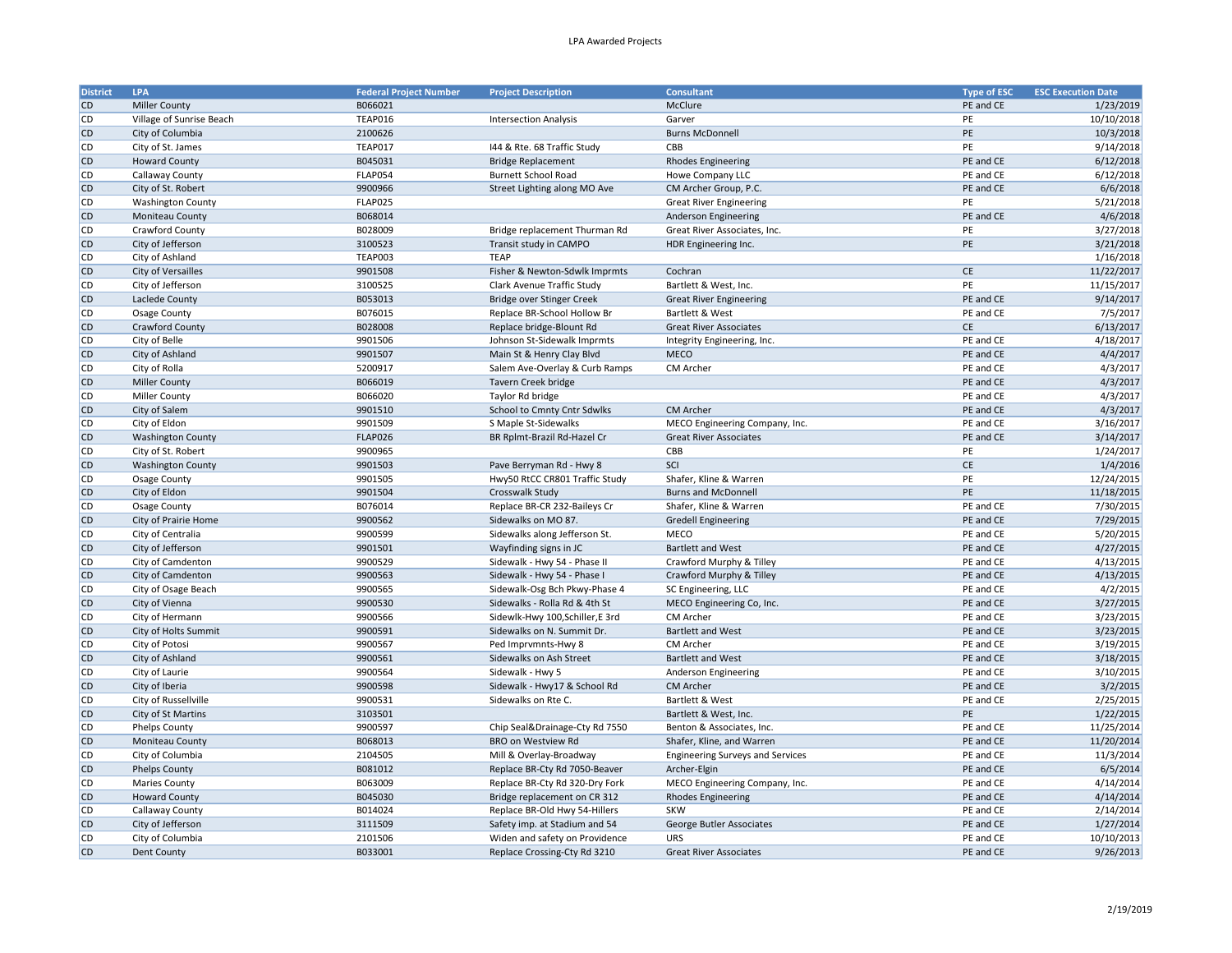| <b>CD</b><br>City of Lebanon<br>3800803<br>Sidewalk Expansion-Various<br>PE and CE<br>9/10/2013<br>Archer Elgin<br><b>CD</b><br>H32D101<br>PE and CE<br>9/10/2013<br>City of Lebanon<br>Signalization Improvements<br>CM Archer<br><b>CD</b><br>City of Columbia<br>2100522<br>PE and CE<br>8/21/2013<br>College Avenue TE<br><b>Engineering Surveys &amp; Services</b><br>PE and CE<br>8/19/2013<br><b>CD</b><br><b>Washington County</b><br>B110009<br>Replace BR-Cty Rd 619-Flat Crk<br><b>Great River Associates</b><br><b>CD</b><br>B110010<br>PE and CE<br>8/19/2013<br><b>Washington County</b><br>Replace BR-Hall St-Breton Crk<br><b>Great River Associates</b><br><b>CD</b><br>B071009<br>PE<br>8/16/2013<br>Morgan County<br>Bridge on Potter's Ford Rd<br>Shafer, Kline, & Warren, Inc.<br><b>CD</b><br><b>Howard County</b><br>B045029<br>PE and CE<br>7/30/2013<br>Replace BR-Cty Rd 467-Salt Cr<br><b>Rhodes Engineering Company</b><br><b>CD</b><br>B071010<br>PE and CE<br>7/22/2013<br>Morgan County<br>Bridge on Harrison Road<br><b>Great River Associates</b><br><b>CD</b><br>PE and CE<br>Laclede County<br>7/15/2013<br>B053011<br>Replace BR-Iowa Road-Dry Augla<br><b>Great River Associates</b><br>PE and CE<br>7/15/2013<br><b>CD</b><br>B053012<br><b>Great River Associates</b><br>Laclede County<br>Replace BR-Robin Drive-Dry Aug<br><b>CD</b><br>B026022<br>PE and CE<br>6/19/2013<br>Cole County<br>Bridge replacement<br>Bartlett & West<br>PE and CE<br><b>CD</b><br>1300506<br>6/5/2013<br>City of Boonville<br>Katy Bridge TE<br><b>HDR Engineering</b><br><b>CD</b><br>PE and CE<br>5/28/2013<br>City of Fulton<br>2700507<br>Replace BR-W 7th St-Ped Walk<br><b>SKW</b><br><b>CD</b><br>B068012<br>PE and CE<br>5/2/2013<br>Moniteau County<br>Shafer, Kline, & Warren, Inc.<br>Bridge replacement<br><b>CD</b><br>PE and CE<br>City of Eldon<br><b>MECO</b> Engineering<br>4/26/2013<br>H32D103<br>Eldon Middle School<br>PE and CE<br>4/22/2013<br><b>CD</b><br>Miller County<br>B066017<br>Shafer, Kline, & Warren, Inc.<br>Replace BR-Cty Rd 42-Bear Cr<br>PE and CE<br><b>CD</b><br>B066018<br>4/22/2013<br><b>Miller County</b><br>Replace BR-Cty Rd 42-<br>Shafer, Kline, & Warren, Inc.<br><b>CD</b><br>9900596<br>PE<br>4/18/2013<br>City of Osage Beach<br>Sidewalks-Osage Beach Pkwy<br>Shafer, Kline, and Warren<br><b>CD</b><br>PE and CE<br>4/11/2013<br>Cooper County<br>B027016<br>Bridge replacement<br><b>MECO Enginnering</b><br><b>CD</b><br>B027017<br>PE and CE<br>4/11/2013<br>Cooper County<br>Replace BR-Eastwood Rd<br>MECO Engineering, Inc.<br>PE and CE<br><b>CD</b><br>City of Boonville<br>4/4/2013<br>1300507<br>Sidewalks & Lighting-Spring St<br><b>MECO Engineering</b><br>PE and CE<br>4/1/2013<br><b>CD</b><br>City of Vienna<br>9900595<br>Sidewalk-Hwy 63-Ballpark<br>CM Archer<br><b>CD</b><br>City of Potosi<br>9900594<br>PE and CE<br>4/1/2013<br>Sidewalk-Park<br><b>CM Archer</b><br>PE and CE<br><b>CD</b><br>City of Eldon<br>9900560<br>Schulz Surveying and Engineering, Inc.<br>3/12/2013<br>Pvmt Resurfacing-8th St<br><b>CD</b><br>PE and CE<br>3/11/2013<br>City of Holts Summit<br>9900593<br>Simon and Rte OO sidewalks<br>Shafer, Kline, & Warren, Inc.<br><b>CD</b><br>PE and CE<br>2/5/2013<br>Osage County<br>B076013<br>Replace BR-Cty Rd 412-Luzon<br><b>Bradford Engineering Services</b><br><b>CD</b><br><b>Howard County</b><br>PE and CE<br>11/9/2012<br>B045028<br>Replace BR-Cty Rd 319<br><b>Rhodes Engineering</b><br>PE and CE<br>9/25/2012<br><b>CD</b><br>Osage County<br>B076012<br>Replace Crossing-Cty Rd 317<br>Central Missouri Engineering, Inc.<br><b>CD</b><br>B071008<br>CE<br>8/7/2012<br>Morgan County<br>Replace BR-Cty Rd 60-Richland<br>Shafer, Kline & Warren, Inc.<br>PE and CE<br><b>CD</b><br>B014023<br>7/24/2012<br>Callaway County<br>Replace BR-Cty Rd 435-Middle<br><b>Great River Engineering</b><br><b>CD</b><br>PE and CE<br>6/12/2012<br>Moniteau County<br>B068011<br>Replace BR-Smith Cr Rd<br>Shafer, Kline, & Warren, Inc.<br><b>CD</b><br>H285110<br>PE and CE<br>5/25/2012<br>City of Clarksburg<br>Sidewalks-Rte H<br><b>MECO Engineering</b><br><b>CD</b><br>City of Potosi<br>CM Archer<br>PE and CE<br>5/16/2012<br>H31D102<br>Construct Sidewalks-Lead St<br>PE and CE<br>5/14/2012<br><b>CD</b><br>City of New Franklin<br>9900247<br>Katy Trail Crossrds-Hwy 5<br><b>Crockett Engineering</b><br><b>CD</b><br>B045027<br>PE and CE<br>2/24/2012<br><b>Howard County</b><br><b>Rhodes Engineering</b><br>PE and CE<br><b>CD</b><br>1/9/2012<br>City of Holts Summit<br>H31D101<br>Powered Crosswalk Light<br>Shafer, Kline & Warren, Inc.<br><b>CD</b><br>PE and CE<br>12/6/2011<br>City of St. James<br>H31D104<br>Sidewalks on Hwy 68<br>CM Archer<br><b>CD</b><br>11/7/2011<br>City of St. Robert<br>9900948<br>Ped Bridge-I44<br>CM Archer<br>PE and CE<br>11/4/2011<br><b>CD</b><br><b>Miller County</b><br>PE and CE<br>B066016<br>Replace BR-Cty Rd 2-Moreau Cr<br>Shafer, Kline & Warren, Inc.<br><b>CD</b><br>PE and CE<br>5/5/2011<br>City of Crocker<br>9900951<br>Sidewalks-Hwy 17<br>CM Archer<br><b>CD</b><br>City of St. James<br>H289111<br>Sidewalks on Hwy 68<br>CM Archer<br>PE and CE<br>4/25/2011<br><b>CD</b><br>9900949<br>CM Archer<br>PE and CE<br>12/21/2010<br>City of St. James<br>Ped Walkway-Hwy 68/144<br><b>CD</b><br>PE and CE<br>12/21/2010<br><b>Phelps County</b><br>B081010<br>Replace BR-Cty Rd 5240-<br><b>Great River Associates</b><br><b>CD</b><br>PE and CE<br>11/18/2010<br>Pulaski County<br>B085004<br>Replace BR-Cty Rd 206-Big Pin<br><b>Great River Associates</b><br>6/9/2010<br><b>CD</b><br>PE and CE<br><b>Washington County</b><br>B110006<br>Replace BR-Cty Rd 402-<br>S & V Consultants<br><b>CD</b><br>PE and CE<br>6/9/2010<br><b>Washington County</b><br>B110007<br>S & V Consultants<br>Replace BR-Cty Rd 403-<br><b>CD</b><br>B110008<br>S & V Consultants<br>PE and CE<br>6/9/2010<br><b>Washington County</b><br>Replace BR-Cty Rd 633-<br>KC<br>B089021<br>PSBA<br>PE and CE<br>12/31/2018<br>Ray County<br>W 186TH STREET<br>KC<br>PE and CE<br>11/1/2018<br>Pettis County<br>B080036<br>Elm Branch Rd Bridge<br>Anderson Engineering<br>KC<br>PE and CE<br>11/1/2018<br>Pettis County<br>B080037<br>Anderson Engineering<br>Swisher Rd Bridge<br>KC<br>PE<br>10/16/2018<br>City of Parkville<br>TEAP013<br>Crooked Rd. Traffic Study<br>Transystems<br>KC<br>9/11/2018<br>City of Grandview<br><b>TEAP012</b><br>PE<br><b>Intersection Analysis</b><br>Transystems<br>KC<br>B080034<br>PE and CE<br>9/1/2018<br><b>Pettis County</b><br>Smasal Rd Bridge<br>Shafer, Kline, & Warren, Inc.<br>KC<br>B089029<br>PE and CE<br>3/26/2018<br>Ray County<br>Bridge replacement<br>Howe Company, LLC<br>KC<br>1/25/2018<br><b>Ray County</b><br>B089028<br><b>Bridge</b><br>Burns & McDonnell<br>PE | <b>CD</b> | City of Jefferson | 3100521 | Sidewalks & Xwalk-Water St | Environmental Research Center of Missouri | PE | 9/13/2013 |
|-----------------------------------------------------------------------------------------------------------------------------------------------------------------------------------------------------------------------------------------------------------------------------------------------------------------------------------------------------------------------------------------------------------------------------------------------------------------------------------------------------------------------------------------------------------------------------------------------------------------------------------------------------------------------------------------------------------------------------------------------------------------------------------------------------------------------------------------------------------------------------------------------------------------------------------------------------------------------------------------------------------------------------------------------------------------------------------------------------------------------------------------------------------------------------------------------------------------------------------------------------------------------------------------------------------------------------------------------------------------------------------------------------------------------------------------------------------------------------------------------------------------------------------------------------------------------------------------------------------------------------------------------------------------------------------------------------------------------------------------------------------------------------------------------------------------------------------------------------------------------------------------------------------------------------------------------------------------------------------------------------------------------------------------------------------------------------------------------------------------------------------------------------------------------------------------------------------------------------------------------------------------------------------------------------------------------------------------------------------------------------------------------------------------------------------------------------------------------------------------------------------------------------------------------------------------------------------------------------------------------------------------------------------------------------------------------------------------------------------------------------------------------------------------------------------------------------------------------------------------------------------------------------------------------------------------------------------------------------------------------------------------------------------------------------------------------------------------------------------------------------------------------------------------------------------------------------------------------------------------------------------------------------------------------------------------------------------------------------------------------------------------------------------------------------------------------------------------------------------------------------------------------------------------------------------------------------------------------------------------------------------------------------------------------------------------------------------------------------------------------------------------------------------------------------------------------------------------------------------------------------------------------------------------------------------------------------------------------------------------------------------------------------------------------------------------------------------------------------------------------------------------------------------------------------------------------------------------------------------------------------------------------------------------------------------------------------------------------------------------------------------------------------------------------------------------------------------------------------------------------------------------------------------------------------------------------------------------------------------------------------------------------------------------------------------------------------------------------------------------------------------------------------------------------------------------------------------------------------------------------------------------------------------------------------------------------------------------------------------------------------------------------------------------------------------------------------------------------------------------------------------------------------------------------------------------------------------------------------------------------------------------------------------------------------------------------------------------------------------------------------------------------------------------------------------------------------------------------------------------------------------------------------------------------------------------------------------------------------------------------------------------------------------------------------------------------------------------------------------------------------------------------------------------------------------------------------------------------------------------------------------------------------------------------------------------------------------------------------------------------------------------------------------------------------------------------------------------------------------------------------------------------------------------------------------------------------------------------------------------------------------------------------------------------------------------------------------------------------------------------------------------------------------------------------------------------------------------------------------------------------------------------------------------------------------------------------------------------------------------------------------------------------------------------------------------------------------------------------------------------------------------------------------------------------------------------------------------------------------------------------------------------------------------------|-----------|-------------------|---------|----------------------------|-------------------------------------------|----|-----------|
|                                                                                                                                                                                                                                                                                                                                                                                                                                                                                                                                                                                                                                                                                                                                                                                                                                                                                                                                                                                                                                                                                                                                                                                                                                                                                                                                                                                                                                                                                                                                                                                                                                                                                                                                                                                                                                                                                                                                                                                                                                                                                                                                                                                                                                                                                                                                                                                                                                                                                                                                                                                                                                                                                                                                                                                                                                                                                                                                                                                                                                                                                                                                                                                                                                                                                                                                                                                                                                                                                                                                                                                                                                                                                                                                                                                                                                                                                                                                                                                                                                                                                                                                                                                                                                                                                                                                                                                                                                                                                                                                                                                                                                                                                                                                                                                                                                                                                                                                                                                                                                                                                                                                                                                                                                                                                                                                                                                                                                                                                                                                                                                                                                                                                                                                                                                                                                                                                                                                                                                                                                                                                                                                                                                                                                                                                                                                                                                                                                                                                                                                                                                                                                                                                                                                                                                                                                                                                                                       |           |                   |         |                            |                                           |    |           |
|                                                                                                                                                                                                                                                                                                                                                                                                                                                                                                                                                                                                                                                                                                                                                                                                                                                                                                                                                                                                                                                                                                                                                                                                                                                                                                                                                                                                                                                                                                                                                                                                                                                                                                                                                                                                                                                                                                                                                                                                                                                                                                                                                                                                                                                                                                                                                                                                                                                                                                                                                                                                                                                                                                                                                                                                                                                                                                                                                                                                                                                                                                                                                                                                                                                                                                                                                                                                                                                                                                                                                                                                                                                                                                                                                                                                                                                                                                                                                                                                                                                                                                                                                                                                                                                                                                                                                                                                                                                                                                                                                                                                                                                                                                                                                                                                                                                                                                                                                                                                                                                                                                                                                                                                                                                                                                                                                                                                                                                                                                                                                                                                                                                                                                                                                                                                                                                                                                                                                                                                                                                                                                                                                                                                                                                                                                                                                                                                                                                                                                                                                                                                                                                                                                                                                                                                                                                                                                                       |           |                   |         |                            |                                           |    |           |
|                                                                                                                                                                                                                                                                                                                                                                                                                                                                                                                                                                                                                                                                                                                                                                                                                                                                                                                                                                                                                                                                                                                                                                                                                                                                                                                                                                                                                                                                                                                                                                                                                                                                                                                                                                                                                                                                                                                                                                                                                                                                                                                                                                                                                                                                                                                                                                                                                                                                                                                                                                                                                                                                                                                                                                                                                                                                                                                                                                                                                                                                                                                                                                                                                                                                                                                                                                                                                                                                                                                                                                                                                                                                                                                                                                                                                                                                                                                                                                                                                                                                                                                                                                                                                                                                                                                                                                                                                                                                                                                                                                                                                                                                                                                                                                                                                                                                                                                                                                                                                                                                                                                                                                                                                                                                                                                                                                                                                                                                                                                                                                                                                                                                                                                                                                                                                                                                                                                                                                                                                                                                                                                                                                                                                                                                                                                                                                                                                                                                                                                                                                                                                                                                                                                                                                                                                                                                                                                       |           |                   |         |                            |                                           |    |           |
|                                                                                                                                                                                                                                                                                                                                                                                                                                                                                                                                                                                                                                                                                                                                                                                                                                                                                                                                                                                                                                                                                                                                                                                                                                                                                                                                                                                                                                                                                                                                                                                                                                                                                                                                                                                                                                                                                                                                                                                                                                                                                                                                                                                                                                                                                                                                                                                                                                                                                                                                                                                                                                                                                                                                                                                                                                                                                                                                                                                                                                                                                                                                                                                                                                                                                                                                                                                                                                                                                                                                                                                                                                                                                                                                                                                                                                                                                                                                                                                                                                                                                                                                                                                                                                                                                                                                                                                                                                                                                                                                                                                                                                                                                                                                                                                                                                                                                                                                                                                                                                                                                                                                                                                                                                                                                                                                                                                                                                                                                                                                                                                                                                                                                                                                                                                                                                                                                                                                                                                                                                                                                                                                                                                                                                                                                                                                                                                                                                                                                                                                                                                                                                                                                                                                                                                                                                                                                                                       |           |                   |         |                            |                                           |    |           |
|                                                                                                                                                                                                                                                                                                                                                                                                                                                                                                                                                                                                                                                                                                                                                                                                                                                                                                                                                                                                                                                                                                                                                                                                                                                                                                                                                                                                                                                                                                                                                                                                                                                                                                                                                                                                                                                                                                                                                                                                                                                                                                                                                                                                                                                                                                                                                                                                                                                                                                                                                                                                                                                                                                                                                                                                                                                                                                                                                                                                                                                                                                                                                                                                                                                                                                                                                                                                                                                                                                                                                                                                                                                                                                                                                                                                                                                                                                                                                                                                                                                                                                                                                                                                                                                                                                                                                                                                                                                                                                                                                                                                                                                                                                                                                                                                                                                                                                                                                                                                                                                                                                                                                                                                                                                                                                                                                                                                                                                                                                                                                                                                                                                                                                                                                                                                                                                                                                                                                                                                                                                                                                                                                                                                                                                                                                                                                                                                                                                                                                                                                                                                                                                                                                                                                                                                                                                                                                                       |           |                   |         |                            |                                           |    |           |
|                                                                                                                                                                                                                                                                                                                                                                                                                                                                                                                                                                                                                                                                                                                                                                                                                                                                                                                                                                                                                                                                                                                                                                                                                                                                                                                                                                                                                                                                                                                                                                                                                                                                                                                                                                                                                                                                                                                                                                                                                                                                                                                                                                                                                                                                                                                                                                                                                                                                                                                                                                                                                                                                                                                                                                                                                                                                                                                                                                                                                                                                                                                                                                                                                                                                                                                                                                                                                                                                                                                                                                                                                                                                                                                                                                                                                                                                                                                                                                                                                                                                                                                                                                                                                                                                                                                                                                                                                                                                                                                                                                                                                                                                                                                                                                                                                                                                                                                                                                                                                                                                                                                                                                                                                                                                                                                                                                                                                                                                                                                                                                                                                                                                                                                                                                                                                                                                                                                                                                                                                                                                                                                                                                                                                                                                                                                                                                                                                                                                                                                                                                                                                                                                                                                                                                                                                                                                                                                       |           |                   |         |                            |                                           |    |           |
|                                                                                                                                                                                                                                                                                                                                                                                                                                                                                                                                                                                                                                                                                                                                                                                                                                                                                                                                                                                                                                                                                                                                                                                                                                                                                                                                                                                                                                                                                                                                                                                                                                                                                                                                                                                                                                                                                                                                                                                                                                                                                                                                                                                                                                                                                                                                                                                                                                                                                                                                                                                                                                                                                                                                                                                                                                                                                                                                                                                                                                                                                                                                                                                                                                                                                                                                                                                                                                                                                                                                                                                                                                                                                                                                                                                                                                                                                                                                                                                                                                                                                                                                                                                                                                                                                                                                                                                                                                                                                                                                                                                                                                                                                                                                                                                                                                                                                                                                                                                                                                                                                                                                                                                                                                                                                                                                                                                                                                                                                                                                                                                                                                                                                                                                                                                                                                                                                                                                                                                                                                                                                                                                                                                                                                                                                                                                                                                                                                                                                                                                                                                                                                                                                                                                                                                                                                                                                                                       |           |                   |         |                            |                                           |    |           |
|                                                                                                                                                                                                                                                                                                                                                                                                                                                                                                                                                                                                                                                                                                                                                                                                                                                                                                                                                                                                                                                                                                                                                                                                                                                                                                                                                                                                                                                                                                                                                                                                                                                                                                                                                                                                                                                                                                                                                                                                                                                                                                                                                                                                                                                                                                                                                                                                                                                                                                                                                                                                                                                                                                                                                                                                                                                                                                                                                                                                                                                                                                                                                                                                                                                                                                                                                                                                                                                                                                                                                                                                                                                                                                                                                                                                                                                                                                                                                                                                                                                                                                                                                                                                                                                                                                                                                                                                                                                                                                                                                                                                                                                                                                                                                                                                                                                                                                                                                                                                                                                                                                                                                                                                                                                                                                                                                                                                                                                                                                                                                                                                                                                                                                                                                                                                                                                                                                                                                                                                                                                                                                                                                                                                                                                                                                                                                                                                                                                                                                                                                                                                                                                                                                                                                                                                                                                                                                                       |           |                   |         |                            |                                           |    |           |
|                                                                                                                                                                                                                                                                                                                                                                                                                                                                                                                                                                                                                                                                                                                                                                                                                                                                                                                                                                                                                                                                                                                                                                                                                                                                                                                                                                                                                                                                                                                                                                                                                                                                                                                                                                                                                                                                                                                                                                                                                                                                                                                                                                                                                                                                                                                                                                                                                                                                                                                                                                                                                                                                                                                                                                                                                                                                                                                                                                                                                                                                                                                                                                                                                                                                                                                                                                                                                                                                                                                                                                                                                                                                                                                                                                                                                                                                                                                                                                                                                                                                                                                                                                                                                                                                                                                                                                                                                                                                                                                                                                                                                                                                                                                                                                                                                                                                                                                                                                                                                                                                                                                                                                                                                                                                                                                                                                                                                                                                                                                                                                                                                                                                                                                                                                                                                                                                                                                                                                                                                                                                                                                                                                                                                                                                                                                                                                                                                                                                                                                                                                                                                                                                                                                                                                                                                                                                                                                       |           |                   |         |                            |                                           |    |           |
|                                                                                                                                                                                                                                                                                                                                                                                                                                                                                                                                                                                                                                                                                                                                                                                                                                                                                                                                                                                                                                                                                                                                                                                                                                                                                                                                                                                                                                                                                                                                                                                                                                                                                                                                                                                                                                                                                                                                                                                                                                                                                                                                                                                                                                                                                                                                                                                                                                                                                                                                                                                                                                                                                                                                                                                                                                                                                                                                                                                                                                                                                                                                                                                                                                                                                                                                                                                                                                                                                                                                                                                                                                                                                                                                                                                                                                                                                                                                                                                                                                                                                                                                                                                                                                                                                                                                                                                                                                                                                                                                                                                                                                                                                                                                                                                                                                                                                                                                                                                                                                                                                                                                                                                                                                                                                                                                                                                                                                                                                                                                                                                                                                                                                                                                                                                                                                                                                                                                                                                                                                                                                                                                                                                                                                                                                                                                                                                                                                                                                                                                                                                                                                                                                                                                                                                                                                                                                                                       |           |                   |         |                            |                                           |    |           |
|                                                                                                                                                                                                                                                                                                                                                                                                                                                                                                                                                                                                                                                                                                                                                                                                                                                                                                                                                                                                                                                                                                                                                                                                                                                                                                                                                                                                                                                                                                                                                                                                                                                                                                                                                                                                                                                                                                                                                                                                                                                                                                                                                                                                                                                                                                                                                                                                                                                                                                                                                                                                                                                                                                                                                                                                                                                                                                                                                                                                                                                                                                                                                                                                                                                                                                                                                                                                                                                                                                                                                                                                                                                                                                                                                                                                                                                                                                                                                                                                                                                                                                                                                                                                                                                                                                                                                                                                                                                                                                                                                                                                                                                                                                                                                                                                                                                                                                                                                                                                                                                                                                                                                                                                                                                                                                                                                                                                                                                                                                                                                                                                                                                                                                                                                                                                                                                                                                                                                                                                                                                                                                                                                                                                                                                                                                                                                                                                                                                                                                                                                                                                                                                                                                                                                                                                                                                                                                                       |           |                   |         |                            |                                           |    |           |
|                                                                                                                                                                                                                                                                                                                                                                                                                                                                                                                                                                                                                                                                                                                                                                                                                                                                                                                                                                                                                                                                                                                                                                                                                                                                                                                                                                                                                                                                                                                                                                                                                                                                                                                                                                                                                                                                                                                                                                                                                                                                                                                                                                                                                                                                                                                                                                                                                                                                                                                                                                                                                                                                                                                                                                                                                                                                                                                                                                                                                                                                                                                                                                                                                                                                                                                                                                                                                                                                                                                                                                                                                                                                                                                                                                                                                                                                                                                                                                                                                                                                                                                                                                                                                                                                                                                                                                                                                                                                                                                                                                                                                                                                                                                                                                                                                                                                                                                                                                                                                                                                                                                                                                                                                                                                                                                                                                                                                                                                                                                                                                                                                                                                                                                                                                                                                                                                                                                                                                                                                                                                                                                                                                                                                                                                                                                                                                                                                                                                                                                                                                                                                                                                                                                                                                                                                                                                                                                       |           |                   |         |                            |                                           |    |           |
|                                                                                                                                                                                                                                                                                                                                                                                                                                                                                                                                                                                                                                                                                                                                                                                                                                                                                                                                                                                                                                                                                                                                                                                                                                                                                                                                                                                                                                                                                                                                                                                                                                                                                                                                                                                                                                                                                                                                                                                                                                                                                                                                                                                                                                                                                                                                                                                                                                                                                                                                                                                                                                                                                                                                                                                                                                                                                                                                                                                                                                                                                                                                                                                                                                                                                                                                                                                                                                                                                                                                                                                                                                                                                                                                                                                                                                                                                                                                                                                                                                                                                                                                                                                                                                                                                                                                                                                                                                                                                                                                                                                                                                                                                                                                                                                                                                                                                                                                                                                                                                                                                                                                                                                                                                                                                                                                                                                                                                                                                                                                                                                                                                                                                                                                                                                                                                                                                                                                                                                                                                                                                                                                                                                                                                                                                                                                                                                                                                                                                                                                                                                                                                                                                                                                                                                                                                                                                                                       |           |                   |         |                            |                                           |    |           |
|                                                                                                                                                                                                                                                                                                                                                                                                                                                                                                                                                                                                                                                                                                                                                                                                                                                                                                                                                                                                                                                                                                                                                                                                                                                                                                                                                                                                                                                                                                                                                                                                                                                                                                                                                                                                                                                                                                                                                                                                                                                                                                                                                                                                                                                                                                                                                                                                                                                                                                                                                                                                                                                                                                                                                                                                                                                                                                                                                                                                                                                                                                                                                                                                                                                                                                                                                                                                                                                                                                                                                                                                                                                                                                                                                                                                                                                                                                                                                                                                                                                                                                                                                                                                                                                                                                                                                                                                                                                                                                                                                                                                                                                                                                                                                                                                                                                                                                                                                                                                                                                                                                                                                                                                                                                                                                                                                                                                                                                                                                                                                                                                                                                                                                                                                                                                                                                                                                                                                                                                                                                                                                                                                                                                                                                                                                                                                                                                                                                                                                                                                                                                                                                                                                                                                                                                                                                                                                                       |           |                   |         |                            |                                           |    |           |
|                                                                                                                                                                                                                                                                                                                                                                                                                                                                                                                                                                                                                                                                                                                                                                                                                                                                                                                                                                                                                                                                                                                                                                                                                                                                                                                                                                                                                                                                                                                                                                                                                                                                                                                                                                                                                                                                                                                                                                                                                                                                                                                                                                                                                                                                                                                                                                                                                                                                                                                                                                                                                                                                                                                                                                                                                                                                                                                                                                                                                                                                                                                                                                                                                                                                                                                                                                                                                                                                                                                                                                                                                                                                                                                                                                                                                                                                                                                                                                                                                                                                                                                                                                                                                                                                                                                                                                                                                                                                                                                                                                                                                                                                                                                                                                                                                                                                                                                                                                                                                                                                                                                                                                                                                                                                                                                                                                                                                                                                                                                                                                                                                                                                                                                                                                                                                                                                                                                                                                                                                                                                                                                                                                                                                                                                                                                                                                                                                                                                                                                                                                                                                                                                                                                                                                                                                                                                                                                       |           |                   |         |                            |                                           |    |           |
|                                                                                                                                                                                                                                                                                                                                                                                                                                                                                                                                                                                                                                                                                                                                                                                                                                                                                                                                                                                                                                                                                                                                                                                                                                                                                                                                                                                                                                                                                                                                                                                                                                                                                                                                                                                                                                                                                                                                                                                                                                                                                                                                                                                                                                                                                                                                                                                                                                                                                                                                                                                                                                                                                                                                                                                                                                                                                                                                                                                                                                                                                                                                                                                                                                                                                                                                                                                                                                                                                                                                                                                                                                                                                                                                                                                                                                                                                                                                                                                                                                                                                                                                                                                                                                                                                                                                                                                                                                                                                                                                                                                                                                                                                                                                                                                                                                                                                                                                                                                                                                                                                                                                                                                                                                                                                                                                                                                                                                                                                                                                                                                                                                                                                                                                                                                                                                                                                                                                                                                                                                                                                                                                                                                                                                                                                                                                                                                                                                                                                                                                                                                                                                                                                                                                                                                                                                                                                                                       |           |                   |         |                            |                                           |    |           |
|                                                                                                                                                                                                                                                                                                                                                                                                                                                                                                                                                                                                                                                                                                                                                                                                                                                                                                                                                                                                                                                                                                                                                                                                                                                                                                                                                                                                                                                                                                                                                                                                                                                                                                                                                                                                                                                                                                                                                                                                                                                                                                                                                                                                                                                                                                                                                                                                                                                                                                                                                                                                                                                                                                                                                                                                                                                                                                                                                                                                                                                                                                                                                                                                                                                                                                                                                                                                                                                                                                                                                                                                                                                                                                                                                                                                                                                                                                                                                                                                                                                                                                                                                                                                                                                                                                                                                                                                                                                                                                                                                                                                                                                                                                                                                                                                                                                                                                                                                                                                                                                                                                                                                                                                                                                                                                                                                                                                                                                                                                                                                                                                                                                                                                                                                                                                                                                                                                                                                                                                                                                                                                                                                                                                                                                                                                                                                                                                                                                                                                                                                                                                                                                                                                                                                                                                                                                                                                                       |           |                   |         |                            |                                           |    |           |
|                                                                                                                                                                                                                                                                                                                                                                                                                                                                                                                                                                                                                                                                                                                                                                                                                                                                                                                                                                                                                                                                                                                                                                                                                                                                                                                                                                                                                                                                                                                                                                                                                                                                                                                                                                                                                                                                                                                                                                                                                                                                                                                                                                                                                                                                                                                                                                                                                                                                                                                                                                                                                                                                                                                                                                                                                                                                                                                                                                                                                                                                                                                                                                                                                                                                                                                                                                                                                                                                                                                                                                                                                                                                                                                                                                                                                                                                                                                                                                                                                                                                                                                                                                                                                                                                                                                                                                                                                                                                                                                                                                                                                                                                                                                                                                                                                                                                                                                                                                                                                                                                                                                                                                                                                                                                                                                                                                                                                                                                                                                                                                                                                                                                                                                                                                                                                                                                                                                                                                                                                                                                                                                                                                                                                                                                                                                                                                                                                                                                                                                                                                                                                                                                                                                                                                                                                                                                                                                       |           |                   |         |                            |                                           |    |           |
|                                                                                                                                                                                                                                                                                                                                                                                                                                                                                                                                                                                                                                                                                                                                                                                                                                                                                                                                                                                                                                                                                                                                                                                                                                                                                                                                                                                                                                                                                                                                                                                                                                                                                                                                                                                                                                                                                                                                                                                                                                                                                                                                                                                                                                                                                                                                                                                                                                                                                                                                                                                                                                                                                                                                                                                                                                                                                                                                                                                                                                                                                                                                                                                                                                                                                                                                                                                                                                                                                                                                                                                                                                                                                                                                                                                                                                                                                                                                                                                                                                                                                                                                                                                                                                                                                                                                                                                                                                                                                                                                                                                                                                                                                                                                                                                                                                                                                                                                                                                                                                                                                                                                                                                                                                                                                                                                                                                                                                                                                                                                                                                                                                                                                                                                                                                                                                                                                                                                                                                                                                                                                                                                                                                                                                                                                                                                                                                                                                                                                                                                                                                                                                                                                                                                                                                                                                                                                                                       |           |                   |         |                            |                                           |    |           |
|                                                                                                                                                                                                                                                                                                                                                                                                                                                                                                                                                                                                                                                                                                                                                                                                                                                                                                                                                                                                                                                                                                                                                                                                                                                                                                                                                                                                                                                                                                                                                                                                                                                                                                                                                                                                                                                                                                                                                                                                                                                                                                                                                                                                                                                                                                                                                                                                                                                                                                                                                                                                                                                                                                                                                                                                                                                                                                                                                                                                                                                                                                                                                                                                                                                                                                                                                                                                                                                                                                                                                                                                                                                                                                                                                                                                                                                                                                                                                                                                                                                                                                                                                                                                                                                                                                                                                                                                                                                                                                                                                                                                                                                                                                                                                                                                                                                                                                                                                                                                                                                                                                                                                                                                                                                                                                                                                                                                                                                                                                                                                                                                                                                                                                                                                                                                                                                                                                                                                                                                                                                                                                                                                                                                                                                                                                                                                                                                                                                                                                                                                                                                                                                                                                                                                                                                                                                                                                                       |           |                   |         |                            |                                           |    |           |
|                                                                                                                                                                                                                                                                                                                                                                                                                                                                                                                                                                                                                                                                                                                                                                                                                                                                                                                                                                                                                                                                                                                                                                                                                                                                                                                                                                                                                                                                                                                                                                                                                                                                                                                                                                                                                                                                                                                                                                                                                                                                                                                                                                                                                                                                                                                                                                                                                                                                                                                                                                                                                                                                                                                                                                                                                                                                                                                                                                                                                                                                                                                                                                                                                                                                                                                                                                                                                                                                                                                                                                                                                                                                                                                                                                                                                                                                                                                                                                                                                                                                                                                                                                                                                                                                                                                                                                                                                                                                                                                                                                                                                                                                                                                                                                                                                                                                                                                                                                                                                                                                                                                                                                                                                                                                                                                                                                                                                                                                                                                                                                                                                                                                                                                                                                                                                                                                                                                                                                                                                                                                                                                                                                                                                                                                                                                                                                                                                                                                                                                                                                                                                                                                                                                                                                                                                                                                                                                       |           |                   |         |                            |                                           |    |           |
|                                                                                                                                                                                                                                                                                                                                                                                                                                                                                                                                                                                                                                                                                                                                                                                                                                                                                                                                                                                                                                                                                                                                                                                                                                                                                                                                                                                                                                                                                                                                                                                                                                                                                                                                                                                                                                                                                                                                                                                                                                                                                                                                                                                                                                                                                                                                                                                                                                                                                                                                                                                                                                                                                                                                                                                                                                                                                                                                                                                                                                                                                                                                                                                                                                                                                                                                                                                                                                                                                                                                                                                                                                                                                                                                                                                                                                                                                                                                                                                                                                                                                                                                                                                                                                                                                                                                                                                                                                                                                                                                                                                                                                                                                                                                                                                                                                                                                                                                                                                                                                                                                                                                                                                                                                                                                                                                                                                                                                                                                                                                                                                                                                                                                                                                                                                                                                                                                                                                                                                                                                                                                                                                                                                                                                                                                                                                                                                                                                                                                                                                                                                                                                                                                                                                                                                                                                                                                                                       |           |                   |         |                            |                                           |    |           |
|                                                                                                                                                                                                                                                                                                                                                                                                                                                                                                                                                                                                                                                                                                                                                                                                                                                                                                                                                                                                                                                                                                                                                                                                                                                                                                                                                                                                                                                                                                                                                                                                                                                                                                                                                                                                                                                                                                                                                                                                                                                                                                                                                                                                                                                                                                                                                                                                                                                                                                                                                                                                                                                                                                                                                                                                                                                                                                                                                                                                                                                                                                                                                                                                                                                                                                                                                                                                                                                                                                                                                                                                                                                                                                                                                                                                                                                                                                                                                                                                                                                                                                                                                                                                                                                                                                                                                                                                                                                                                                                                                                                                                                                                                                                                                                                                                                                                                                                                                                                                                                                                                                                                                                                                                                                                                                                                                                                                                                                                                                                                                                                                                                                                                                                                                                                                                                                                                                                                                                                                                                                                                                                                                                                                                                                                                                                                                                                                                                                                                                                                                                                                                                                                                                                                                                                                                                                                                                                       |           |                   |         |                            |                                           |    |           |
|                                                                                                                                                                                                                                                                                                                                                                                                                                                                                                                                                                                                                                                                                                                                                                                                                                                                                                                                                                                                                                                                                                                                                                                                                                                                                                                                                                                                                                                                                                                                                                                                                                                                                                                                                                                                                                                                                                                                                                                                                                                                                                                                                                                                                                                                                                                                                                                                                                                                                                                                                                                                                                                                                                                                                                                                                                                                                                                                                                                                                                                                                                                                                                                                                                                                                                                                                                                                                                                                                                                                                                                                                                                                                                                                                                                                                                                                                                                                                                                                                                                                                                                                                                                                                                                                                                                                                                                                                                                                                                                                                                                                                                                                                                                                                                                                                                                                                                                                                                                                                                                                                                                                                                                                                                                                                                                                                                                                                                                                                                                                                                                                                                                                                                                                                                                                                                                                                                                                                                                                                                                                                                                                                                                                                                                                                                                                                                                                                                                                                                                                                                                                                                                                                                                                                                                                                                                                                                                       |           |                   |         |                            |                                           |    |           |
|                                                                                                                                                                                                                                                                                                                                                                                                                                                                                                                                                                                                                                                                                                                                                                                                                                                                                                                                                                                                                                                                                                                                                                                                                                                                                                                                                                                                                                                                                                                                                                                                                                                                                                                                                                                                                                                                                                                                                                                                                                                                                                                                                                                                                                                                                                                                                                                                                                                                                                                                                                                                                                                                                                                                                                                                                                                                                                                                                                                                                                                                                                                                                                                                                                                                                                                                                                                                                                                                                                                                                                                                                                                                                                                                                                                                                                                                                                                                                                                                                                                                                                                                                                                                                                                                                                                                                                                                                                                                                                                                                                                                                                                                                                                                                                                                                                                                                                                                                                                                                                                                                                                                                                                                                                                                                                                                                                                                                                                                                                                                                                                                                                                                                                                                                                                                                                                                                                                                                                                                                                                                                                                                                                                                                                                                                                                                                                                                                                                                                                                                                                                                                                                                                                                                                                                                                                                                                                                       |           |                   |         |                            |                                           |    |           |
|                                                                                                                                                                                                                                                                                                                                                                                                                                                                                                                                                                                                                                                                                                                                                                                                                                                                                                                                                                                                                                                                                                                                                                                                                                                                                                                                                                                                                                                                                                                                                                                                                                                                                                                                                                                                                                                                                                                                                                                                                                                                                                                                                                                                                                                                                                                                                                                                                                                                                                                                                                                                                                                                                                                                                                                                                                                                                                                                                                                                                                                                                                                                                                                                                                                                                                                                                                                                                                                                                                                                                                                                                                                                                                                                                                                                                                                                                                                                                                                                                                                                                                                                                                                                                                                                                                                                                                                                                                                                                                                                                                                                                                                                                                                                                                                                                                                                                                                                                                                                                                                                                                                                                                                                                                                                                                                                                                                                                                                                                                                                                                                                                                                                                                                                                                                                                                                                                                                                                                                                                                                                                                                                                                                                                                                                                                                                                                                                                                                                                                                                                                                                                                                                                                                                                                                                                                                                                                                       |           |                   |         |                            |                                           |    |           |
|                                                                                                                                                                                                                                                                                                                                                                                                                                                                                                                                                                                                                                                                                                                                                                                                                                                                                                                                                                                                                                                                                                                                                                                                                                                                                                                                                                                                                                                                                                                                                                                                                                                                                                                                                                                                                                                                                                                                                                                                                                                                                                                                                                                                                                                                                                                                                                                                                                                                                                                                                                                                                                                                                                                                                                                                                                                                                                                                                                                                                                                                                                                                                                                                                                                                                                                                                                                                                                                                                                                                                                                                                                                                                                                                                                                                                                                                                                                                                                                                                                                                                                                                                                                                                                                                                                                                                                                                                                                                                                                                                                                                                                                                                                                                                                                                                                                                                                                                                                                                                                                                                                                                                                                                                                                                                                                                                                                                                                                                                                                                                                                                                                                                                                                                                                                                                                                                                                                                                                                                                                                                                                                                                                                                                                                                                                                                                                                                                                                                                                                                                                                                                                                                                                                                                                                                                                                                                                                       |           |                   |         |                            |                                           |    |           |
|                                                                                                                                                                                                                                                                                                                                                                                                                                                                                                                                                                                                                                                                                                                                                                                                                                                                                                                                                                                                                                                                                                                                                                                                                                                                                                                                                                                                                                                                                                                                                                                                                                                                                                                                                                                                                                                                                                                                                                                                                                                                                                                                                                                                                                                                                                                                                                                                                                                                                                                                                                                                                                                                                                                                                                                                                                                                                                                                                                                                                                                                                                                                                                                                                                                                                                                                                                                                                                                                                                                                                                                                                                                                                                                                                                                                                                                                                                                                                                                                                                                                                                                                                                                                                                                                                                                                                                                                                                                                                                                                                                                                                                                                                                                                                                                                                                                                                                                                                                                                                                                                                                                                                                                                                                                                                                                                                                                                                                                                                                                                                                                                                                                                                                                                                                                                                                                                                                                                                                                                                                                                                                                                                                                                                                                                                                                                                                                                                                                                                                                                                                                                                                                                                                                                                                                                                                                                                                                       |           |                   |         |                            |                                           |    |           |
|                                                                                                                                                                                                                                                                                                                                                                                                                                                                                                                                                                                                                                                                                                                                                                                                                                                                                                                                                                                                                                                                                                                                                                                                                                                                                                                                                                                                                                                                                                                                                                                                                                                                                                                                                                                                                                                                                                                                                                                                                                                                                                                                                                                                                                                                                                                                                                                                                                                                                                                                                                                                                                                                                                                                                                                                                                                                                                                                                                                                                                                                                                                                                                                                                                                                                                                                                                                                                                                                                                                                                                                                                                                                                                                                                                                                                                                                                                                                                                                                                                                                                                                                                                                                                                                                                                                                                                                                                                                                                                                                                                                                                                                                                                                                                                                                                                                                                                                                                                                                                                                                                                                                                                                                                                                                                                                                                                                                                                                                                                                                                                                                                                                                                                                                                                                                                                                                                                                                                                                                                                                                                                                                                                                                                                                                                                                                                                                                                                                                                                                                                                                                                                                                                                                                                                                                                                                                                                                       |           |                   |         |                            |                                           |    |           |
|                                                                                                                                                                                                                                                                                                                                                                                                                                                                                                                                                                                                                                                                                                                                                                                                                                                                                                                                                                                                                                                                                                                                                                                                                                                                                                                                                                                                                                                                                                                                                                                                                                                                                                                                                                                                                                                                                                                                                                                                                                                                                                                                                                                                                                                                                                                                                                                                                                                                                                                                                                                                                                                                                                                                                                                                                                                                                                                                                                                                                                                                                                                                                                                                                                                                                                                                                                                                                                                                                                                                                                                                                                                                                                                                                                                                                                                                                                                                                                                                                                                                                                                                                                                                                                                                                                                                                                                                                                                                                                                                                                                                                                                                                                                                                                                                                                                                                                                                                                                                                                                                                                                                                                                                                                                                                                                                                                                                                                                                                                                                                                                                                                                                                                                                                                                                                                                                                                                                                                                                                                                                                                                                                                                                                                                                                                                                                                                                                                                                                                                                                                                                                                                                                                                                                                                                                                                                                                                       |           |                   |         |                            |                                           |    |           |
|                                                                                                                                                                                                                                                                                                                                                                                                                                                                                                                                                                                                                                                                                                                                                                                                                                                                                                                                                                                                                                                                                                                                                                                                                                                                                                                                                                                                                                                                                                                                                                                                                                                                                                                                                                                                                                                                                                                                                                                                                                                                                                                                                                                                                                                                                                                                                                                                                                                                                                                                                                                                                                                                                                                                                                                                                                                                                                                                                                                                                                                                                                                                                                                                                                                                                                                                                                                                                                                                                                                                                                                                                                                                                                                                                                                                                                                                                                                                                                                                                                                                                                                                                                                                                                                                                                                                                                                                                                                                                                                                                                                                                                                                                                                                                                                                                                                                                                                                                                                                                                                                                                                                                                                                                                                                                                                                                                                                                                                                                                                                                                                                                                                                                                                                                                                                                                                                                                                                                                                                                                                                                                                                                                                                                                                                                                                                                                                                                                                                                                                                                                                                                                                                                                                                                                                                                                                                                                                       |           |                   |         |                            |                                           |    |           |
|                                                                                                                                                                                                                                                                                                                                                                                                                                                                                                                                                                                                                                                                                                                                                                                                                                                                                                                                                                                                                                                                                                                                                                                                                                                                                                                                                                                                                                                                                                                                                                                                                                                                                                                                                                                                                                                                                                                                                                                                                                                                                                                                                                                                                                                                                                                                                                                                                                                                                                                                                                                                                                                                                                                                                                                                                                                                                                                                                                                                                                                                                                                                                                                                                                                                                                                                                                                                                                                                                                                                                                                                                                                                                                                                                                                                                                                                                                                                                                                                                                                                                                                                                                                                                                                                                                                                                                                                                                                                                                                                                                                                                                                                                                                                                                                                                                                                                                                                                                                                                                                                                                                                                                                                                                                                                                                                                                                                                                                                                                                                                                                                                                                                                                                                                                                                                                                                                                                                                                                                                                                                                                                                                                                                                                                                                                                                                                                                                                                                                                                                                                                                                                                                                                                                                                                                                                                                                                                       |           |                   |         |                            |                                           |    |           |
|                                                                                                                                                                                                                                                                                                                                                                                                                                                                                                                                                                                                                                                                                                                                                                                                                                                                                                                                                                                                                                                                                                                                                                                                                                                                                                                                                                                                                                                                                                                                                                                                                                                                                                                                                                                                                                                                                                                                                                                                                                                                                                                                                                                                                                                                                                                                                                                                                                                                                                                                                                                                                                                                                                                                                                                                                                                                                                                                                                                                                                                                                                                                                                                                                                                                                                                                                                                                                                                                                                                                                                                                                                                                                                                                                                                                                                                                                                                                                                                                                                                                                                                                                                                                                                                                                                                                                                                                                                                                                                                                                                                                                                                                                                                                                                                                                                                                                                                                                                                                                                                                                                                                                                                                                                                                                                                                                                                                                                                                                                                                                                                                                                                                                                                                                                                                                                                                                                                                                                                                                                                                                                                                                                                                                                                                                                                                                                                                                                                                                                                                                                                                                                                                                                                                                                                                                                                                                                                       |           |                   |         |                            |                                           |    |           |
|                                                                                                                                                                                                                                                                                                                                                                                                                                                                                                                                                                                                                                                                                                                                                                                                                                                                                                                                                                                                                                                                                                                                                                                                                                                                                                                                                                                                                                                                                                                                                                                                                                                                                                                                                                                                                                                                                                                                                                                                                                                                                                                                                                                                                                                                                                                                                                                                                                                                                                                                                                                                                                                                                                                                                                                                                                                                                                                                                                                                                                                                                                                                                                                                                                                                                                                                                                                                                                                                                                                                                                                                                                                                                                                                                                                                                                                                                                                                                                                                                                                                                                                                                                                                                                                                                                                                                                                                                                                                                                                                                                                                                                                                                                                                                                                                                                                                                                                                                                                                                                                                                                                                                                                                                                                                                                                                                                                                                                                                                                                                                                                                                                                                                                                                                                                                                                                                                                                                                                                                                                                                                                                                                                                                                                                                                                                                                                                                                                                                                                                                                                                                                                                                                                                                                                                                                                                                                                                       |           |                   |         |                            |                                           |    |           |
|                                                                                                                                                                                                                                                                                                                                                                                                                                                                                                                                                                                                                                                                                                                                                                                                                                                                                                                                                                                                                                                                                                                                                                                                                                                                                                                                                                                                                                                                                                                                                                                                                                                                                                                                                                                                                                                                                                                                                                                                                                                                                                                                                                                                                                                                                                                                                                                                                                                                                                                                                                                                                                                                                                                                                                                                                                                                                                                                                                                                                                                                                                                                                                                                                                                                                                                                                                                                                                                                                                                                                                                                                                                                                                                                                                                                                                                                                                                                                                                                                                                                                                                                                                                                                                                                                                                                                                                                                                                                                                                                                                                                                                                                                                                                                                                                                                                                                                                                                                                                                                                                                                                                                                                                                                                                                                                                                                                                                                                                                                                                                                                                                                                                                                                                                                                                                                                                                                                                                                                                                                                                                                                                                                                                                                                                                                                                                                                                                                                                                                                                                                                                                                                                                                                                                                                                                                                                                                                       |           |                   |         |                            |                                           |    |           |
|                                                                                                                                                                                                                                                                                                                                                                                                                                                                                                                                                                                                                                                                                                                                                                                                                                                                                                                                                                                                                                                                                                                                                                                                                                                                                                                                                                                                                                                                                                                                                                                                                                                                                                                                                                                                                                                                                                                                                                                                                                                                                                                                                                                                                                                                                                                                                                                                                                                                                                                                                                                                                                                                                                                                                                                                                                                                                                                                                                                                                                                                                                                                                                                                                                                                                                                                                                                                                                                                                                                                                                                                                                                                                                                                                                                                                                                                                                                                                                                                                                                                                                                                                                                                                                                                                                                                                                                                                                                                                                                                                                                                                                                                                                                                                                                                                                                                                                                                                                                                                                                                                                                                                                                                                                                                                                                                                                                                                                                                                                                                                                                                                                                                                                                                                                                                                                                                                                                                                                                                                                                                                                                                                                                                                                                                                                                                                                                                                                                                                                                                                                                                                                                                                                                                                                                                                                                                                                                       |           |                   |         |                            |                                           |    |           |
|                                                                                                                                                                                                                                                                                                                                                                                                                                                                                                                                                                                                                                                                                                                                                                                                                                                                                                                                                                                                                                                                                                                                                                                                                                                                                                                                                                                                                                                                                                                                                                                                                                                                                                                                                                                                                                                                                                                                                                                                                                                                                                                                                                                                                                                                                                                                                                                                                                                                                                                                                                                                                                                                                                                                                                                                                                                                                                                                                                                                                                                                                                                                                                                                                                                                                                                                                                                                                                                                                                                                                                                                                                                                                                                                                                                                                                                                                                                                                                                                                                                                                                                                                                                                                                                                                                                                                                                                                                                                                                                                                                                                                                                                                                                                                                                                                                                                                                                                                                                                                                                                                                                                                                                                                                                                                                                                                                                                                                                                                                                                                                                                                                                                                                                                                                                                                                                                                                                                                                                                                                                                                                                                                                                                                                                                                                                                                                                                                                                                                                                                                                                                                                                                                                                                                                                                                                                                                                                       |           |                   |         |                            |                                           |    |           |
|                                                                                                                                                                                                                                                                                                                                                                                                                                                                                                                                                                                                                                                                                                                                                                                                                                                                                                                                                                                                                                                                                                                                                                                                                                                                                                                                                                                                                                                                                                                                                                                                                                                                                                                                                                                                                                                                                                                                                                                                                                                                                                                                                                                                                                                                                                                                                                                                                                                                                                                                                                                                                                                                                                                                                                                                                                                                                                                                                                                                                                                                                                                                                                                                                                                                                                                                                                                                                                                                                                                                                                                                                                                                                                                                                                                                                                                                                                                                                                                                                                                                                                                                                                                                                                                                                                                                                                                                                                                                                                                                                                                                                                                                                                                                                                                                                                                                                                                                                                                                                                                                                                                                                                                                                                                                                                                                                                                                                                                                                                                                                                                                                                                                                                                                                                                                                                                                                                                                                                                                                                                                                                                                                                                                                                                                                                                                                                                                                                                                                                                                                                                                                                                                                                                                                                                                                                                                                                                       |           |                   |         |                            |                                           |    |           |
|                                                                                                                                                                                                                                                                                                                                                                                                                                                                                                                                                                                                                                                                                                                                                                                                                                                                                                                                                                                                                                                                                                                                                                                                                                                                                                                                                                                                                                                                                                                                                                                                                                                                                                                                                                                                                                                                                                                                                                                                                                                                                                                                                                                                                                                                                                                                                                                                                                                                                                                                                                                                                                                                                                                                                                                                                                                                                                                                                                                                                                                                                                                                                                                                                                                                                                                                                                                                                                                                                                                                                                                                                                                                                                                                                                                                                                                                                                                                                                                                                                                                                                                                                                                                                                                                                                                                                                                                                                                                                                                                                                                                                                                                                                                                                                                                                                                                                                                                                                                                                                                                                                                                                                                                                                                                                                                                                                                                                                                                                                                                                                                                                                                                                                                                                                                                                                                                                                                                                                                                                                                                                                                                                                                                                                                                                                                                                                                                                                                                                                                                                                                                                                                                                                                                                                                                                                                                                                                       |           |                   |         |                            |                                           |    |           |
|                                                                                                                                                                                                                                                                                                                                                                                                                                                                                                                                                                                                                                                                                                                                                                                                                                                                                                                                                                                                                                                                                                                                                                                                                                                                                                                                                                                                                                                                                                                                                                                                                                                                                                                                                                                                                                                                                                                                                                                                                                                                                                                                                                                                                                                                                                                                                                                                                                                                                                                                                                                                                                                                                                                                                                                                                                                                                                                                                                                                                                                                                                                                                                                                                                                                                                                                                                                                                                                                                                                                                                                                                                                                                                                                                                                                                                                                                                                                                                                                                                                                                                                                                                                                                                                                                                                                                                                                                                                                                                                                                                                                                                                                                                                                                                                                                                                                                                                                                                                                                                                                                                                                                                                                                                                                                                                                                                                                                                                                                                                                                                                                                                                                                                                                                                                                                                                                                                                                                                                                                                                                                                                                                                                                                                                                                                                                                                                                                                                                                                                                                                                                                                                                                                                                                                                                                                                                                                                       |           |                   |         |                            |                                           |    |           |
|                                                                                                                                                                                                                                                                                                                                                                                                                                                                                                                                                                                                                                                                                                                                                                                                                                                                                                                                                                                                                                                                                                                                                                                                                                                                                                                                                                                                                                                                                                                                                                                                                                                                                                                                                                                                                                                                                                                                                                                                                                                                                                                                                                                                                                                                                                                                                                                                                                                                                                                                                                                                                                                                                                                                                                                                                                                                                                                                                                                                                                                                                                                                                                                                                                                                                                                                                                                                                                                                                                                                                                                                                                                                                                                                                                                                                                                                                                                                                                                                                                                                                                                                                                                                                                                                                                                                                                                                                                                                                                                                                                                                                                                                                                                                                                                                                                                                                                                                                                                                                                                                                                                                                                                                                                                                                                                                                                                                                                                                                                                                                                                                                                                                                                                                                                                                                                                                                                                                                                                                                                                                                                                                                                                                                                                                                                                                                                                                                                                                                                                                                                                                                                                                                                                                                                                                                                                                                                                       |           |                   |         |                            |                                           |    |           |
|                                                                                                                                                                                                                                                                                                                                                                                                                                                                                                                                                                                                                                                                                                                                                                                                                                                                                                                                                                                                                                                                                                                                                                                                                                                                                                                                                                                                                                                                                                                                                                                                                                                                                                                                                                                                                                                                                                                                                                                                                                                                                                                                                                                                                                                                                                                                                                                                                                                                                                                                                                                                                                                                                                                                                                                                                                                                                                                                                                                                                                                                                                                                                                                                                                                                                                                                                                                                                                                                                                                                                                                                                                                                                                                                                                                                                                                                                                                                                                                                                                                                                                                                                                                                                                                                                                                                                                                                                                                                                                                                                                                                                                                                                                                                                                                                                                                                                                                                                                                                                                                                                                                                                                                                                                                                                                                                                                                                                                                                                                                                                                                                                                                                                                                                                                                                                                                                                                                                                                                                                                                                                                                                                                                                                                                                                                                                                                                                                                                                                                                                                                                                                                                                                                                                                                                                                                                                                                                       |           |                   |         |                            |                                           |    |           |
|                                                                                                                                                                                                                                                                                                                                                                                                                                                                                                                                                                                                                                                                                                                                                                                                                                                                                                                                                                                                                                                                                                                                                                                                                                                                                                                                                                                                                                                                                                                                                                                                                                                                                                                                                                                                                                                                                                                                                                                                                                                                                                                                                                                                                                                                                                                                                                                                                                                                                                                                                                                                                                                                                                                                                                                                                                                                                                                                                                                                                                                                                                                                                                                                                                                                                                                                                                                                                                                                                                                                                                                                                                                                                                                                                                                                                                                                                                                                                                                                                                                                                                                                                                                                                                                                                                                                                                                                                                                                                                                                                                                                                                                                                                                                                                                                                                                                                                                                                                                                                                                                                                                                                                                                                                                                                                                                                                                                                                                                                                                                                                                                                                                                                                                                                                                                                                                                                                                                                                                                                                                                                                                                                                                                                                                                                                                                                                                                                                                                                                                                                                                                                                                                                                                                                                                                                                                                                                                       |           |                   |         |                            |                                           |    |           |
|                                                                                                                                                                                                                                                                                                                                                                                                                                                                                                                                                                                                                                                                                                                                                                                                                                                                                                                                                                                                                                                                                                                                                                                                                                                                                                                                                                                                                                                                                                                                                                                                                                                                                                                                                                                                                                                                                                                                                                                                                                                                                                                                                                                                                                                                                                                                                                                                                                                                                                                                                                                                                                                                                                                                                                                                                                                                                                                                                                                                                                                                                                                                                                                                                                                                                                                                                                                                                                                                                                                                                                                                                                                                                                                                                                                                                                                                                                                                                                                                                                                                                                                                                                                                                                                                                                                                                                                                                                                                                                                                                                                                                                                                                                                                                                                                                                                                                                                                                                                                                                                                                                                                                                                                                                                                                                                                                                                                                                                                                                                                                                                                                                                                                                                                                                                                                                                                                                                                                                                                                                                                                                                                                                                                                                                                                                                                                                                                                                                                                                                                                                                                                                                                                                                                                                                                                                                                                                                       |           |                   |         |                            |                                           |    |           |
|                                                                                                                                                                                                                                                                                                                                                                                                                                                                                                                                                                                                                                                                                                                                                                                                                                                                                                                                                                                                                                                                                                                                                                                                                                                                                                                                                                                                                                                                                                                                                                                                                                                                                                                                                                                                                                                                                                                                                                                                                                                                                                                                                                                                                                                                                                                                                                                                                                                                                                                                                                                                                                                                                                                                                                                                                                                                                                                                                                                                                                                                                                                                                                                                                                                                                                                                                                                                                                                                                                                                                                                                                                                                                                                                                                                                                                                                                                                                                                                                                                                                                                                                                                                                                                                                                                                                                                                                                                                                                                                                                                                                                                                                                                                                                                                                                                                                                                                                                                                                                                                                                                                                                                                                                                                                                                                                                                                                                                                                                                                                                                                                                                                                                                                                                                                                                                                                                                                                                                                                                                                                                                                                                                                                                                                                                                                                                                                                                                                                                                                                                                                                                                                                                                                                                                                                                                                                                                                       |           |                   |         |                            |                                           |    |           |
|                                                                                                                                                                                                                                                                                                                                                                                                                                                                                                                                                                                                                                                                                                                                                                                                                                                                                                                                                                                                                                                                                                                                                                                                                                                                                                                                                                                                                                                                                                                                                                                                                                                                                                                                                                                                                                                                                                                                                                                                                                                                                                                                                                                                                                                                                                                                                                                                                                                                                                                                                                                                                                                                                                                                                                                                                                                                                                                                                                                                                                                                                                                                                                                                                                                                                                                                                                                                                                                                                                                                                                                                                                                                                                                                                                                                                                                                                                                                                                                                                                                                                                                                                                                                                                                                                                                                                                                                                                                                                                                                                                                                                                                                                                                                                                                                                                                                                                                                                                                                                                                                                                                                                                                                                                                                                                                                                                                                                                                                                                                                                                                                                                                                                                                                                                                                                                                                                                                                                                                                                                                                                                                                                                                                                                                                                                                                                                                                                                                                                                                                                                                                                                                                                                                                                                                                                                                                                                                       |           |                   |         |                            |                                           |    |           |
|                                                                                                                                                                                                                                                                                                                                                                                                                                                                                                                                                                                                                                                                                                                                                                                                                                                                                                                                                                                                                                                                                                                                                                                                                                                                                                                                                                                                                                                                                                                                                                                                                                                                                                                                                                                                                                                                                                                                                                                                                                                                                                                                                                                                                                                                                                                                                                                                                                                                                                                                                                                                                                                                                                                                                                                                                                                                                                                                                                                                                                                                                                                                                                                                                                                                                                                                                                                                                                                                                                                                                                                                                                                                                                                                                                                                                                                                                                                                                                                                                                                                                                                                                                                                                                                                                                                                                                                                                                                                                                                                                                                                                                                                                                                                                                                                                                                                                                                                                                                                                                                                                                                                                                                                                                                                                                                                                                                                                                                                                                                                                                                                                                                                                                                                                                                                                                                                                                                                                                                                                                                                                                                                                                                                                                                                                                                                                                                                                                                                                                                                                                                                                                                                                                                                                                                                                                                                                                                       |           |                   |         |                            |                                           |    |           |
|                                                                                                                                                                                                                                                                                                                                                                                                                                                                                                                                                                                                                                                                                                                                                                                                                                                                                                                                                                                                                                                                                                                                                                                                                                                                                                                                                                                                                                                                                                                                                                                                                                                                                                                                                                                                                                                                                                                                                                                                                                                                                                                                                                                                                                                                                                                                                                                                                                                                                                                                                                                                                                                                                                                                                                                                                                                                                                                                                                                                                                                                                                                                                                                                                                                                                                                                                                                                                                                                                                                                                                                                                                                                                                                                                                                                                                                                                                                                                                                                                                                                                                                                                                                                                                                                                                                                                                                                                                                                                                                                                                                                                                                                                                                                                                                                                                                                                                                                                                                                                                                                                                                                                                                                                                                                                                                                                                                                                                                                                                                                                                                                                                                                                                                                                                                                                                                                                                                                                                                                                                                                                                                                                                                                                                                                                                                                                                                                                                                                                                                                                                                                                                                                                                                                                                                                                                                                                                                       |           |                   |         |                            |                                           |    |           |
|                                                                                                                                                                                                                                                                                                                                                                                                                                                                                                                                                                                                                                                                                                                                                                                                                                                                                                                                                                                                                                                                                                                                                                                                                                                                                                                                                                                                                                                                                                                                                                                                                                                                                                                                                                                                                                                                                                                                                                                                                                                                                                                                                                                                                                                                                                                                                                                                                                                                                                                                                                                                                                                                                                                                                                                                                                                                                                                                                                                                                                                                                                                                                                                                                                                                                                                                                                                                                                                                                                                                                                                                                                                                                                                                                                                                                                                                                                                                                                                                                                                                                                                                                                                                                                                                                                                                                                                                                                                                                                                                                                                                                                                                                                                                                                                                                                                                                                                                                                                                                                                                                                                                                                                                                                                                                                                                                                                                                                                                                                                                                                                                                                                                                                                                                                                                                                                                                                                                                                                                                                                                                                                                                                                                                                                                                                                                                                                                                                                                                                                                                                                                                                                                                                                                                                                                                                                                                                                       |           |                   |         |                            |                                           |    |           |
|                                                                                                                                                                                                                                                                                                                                                                                                                                                                                                                                                                                                                                                                                                                                                                                                                                                                                                                                                                                                                                                                                                                                                                                                                                                                                                                                                                                                                                                                                                                                                                                                                                                                                                                                                                                                                                                                                                                                                                                                                                                                                                                                                                                                                                                                                                                                                                                                                                                                                                                                                                                                                                                                                                                                                                                                                                                                                                                                                                                                                                                                                                                                                                                                                                                                                                                                                                                                                                                                                                                                                                                                                                                                                                                                                                                                                                                                                                                                                                                                                                                                                                                                                                                                                                                                                                                                                                                                                                                                                                                                                                                                                                                                                                                                                                                                                                                                                                                                                                                                                                                                                                                                                                                                                                                                                                                                                                                                                                                                                                                                                                                                                                                                                                                                                                                                                                                                                                                                                                                                                                                                                                                                                                                                                                                                                                                                                                                                                                                                                                                                                                                                                                                                                                                                                                                                                                                                                                                       |           |                   |         |                            |                                           |    |           |
|                                                                                                                                                                                                                                                                                                                                                                                                                                                                                                                                                                                                                                                                                                                                                                                                                                                                                                                                                                                                                                                                                                                                                                                                                                                                                                                                                                                                                                                                                                                                                                                                                                                                                                                                                                                                                                                                                                                                                                                                                                                                                                                                                                                                                                                                                                                                                                                                                                                                                                                                                                                                                                                                                                                                                                                                                                                                                                                                                                                                                                                                                                                                                                                                                                                                                                                                                                                                                                                                                                                                                                                                                                                                                                                                                                                                                                                                                                                                                                                                                                                                                                                                                                                                                                                                                                                                                                                                                                                                                                                                                                                                                                                                                                                                                                                                                                                                                                                                                                                                                                                                                                                                                                                                                                                                                                                                                                                                                                                                                                                                                                                                                                                                                                                                                                                                                                                                                                                                                                                                                                                                                                                                                                                                                                                                                                                                                                                                                                                                                                                                                                                                                                                                                                                                                                                                                                                                                                                       |           |                   |         |                            |                                           |    |           |
|                                                                                                                                                                                                                                                                                                                                                                                                                                                                                                                                                                                                                                                                                                                                                                                                                                                                                                                                                                                                                                                                                                                                                                                                                                                                                                                                                                                                                                                                                                                                                                                                                                                                                                                                                                                                                                                                                                                                                                                                                                                                                                                                                                                                                                                                                                                                                                                                                                                                                                                                                                                                                                                                                                                                                                                                                                                                                                                                                                                                                                                                                                                                                                                                                                                                                                                                                                                                                                                                                                                                                                                                                                                                                                                                                                                                                                                                                                                                                                                                                                                                                                                                                                                                                                                                                                                                                                                                                                                                                                                                                                                                                                                                                                                                                                                                                                                                                                                                                                                                                                                                                                                                                                                                                                                                                                                                                                                                                                                                                                                                                                                                                                                                                                                                                                                                                                                                                                                                                                                                                                                                                                                                                                                                                                                                                                                                                                                                                                                                                                                                                                                                                                                                                                                                                                                                                                                                                                                       |           |                   |         |                            |                                           |    |           |
|                                                                                                                                                                                                                                                                                                                                                                                                                                                                                                                                                                                                                                                                                                                                                                                                                                                                                                                                                                                                                                                                                                                                                                                                                                                                                                                                                                                                                                                                                                                                                                                                                                                                                                                                                                                                                                                                                                                                                                                                                                                                                                                                                                                                                                                                                                                                                                                                                                                                                                                                                                                                                                                                                                                                                                                                                                                                                                                                                                                                                                                                                                                                                                                                                                                                                                                                                                                                                                                                                                                                                                                                                                                                                                                                                                                                                                                                                                                                                                                                                                                                                                                                                                                                                                                                                                                                                                                                                                                                                                                                                                                                                                                                                                                                                                                                                                                                                                                                                                                                                                                                                                                                                                                                                                                                                                                                                                                                                                                                                                                                                                                                                                                                                                                                                                                                                                                                                                                                                                                                                                                                                                                                                                                                                                                                                                                                                                                                                                                                                                                                                                                                                                                                                                                                                                                                                                                                                                                       |           |                   |         |                            |                                           |    |           |
|                                                                                                                                                                                                                                                                                                                                                                                                                                                                                                                                                                                                                                                                                                                                                                                                                                                                                                                                                                                                                                                                                                                                                                                                                                                                                                                                                                                                                                                                                                                                                                                                                                                                                                                                                                                                                                                                                                                                                                                                                                                                                                                                                                                                                                                                                                                                                                                                                                                                                                                                                                                                                                                                                                                                                                                                                                                                                                                                                                                                                                                                                                                                                                                                                                                                                                                                                                                                                                                                                                                                                                                                                                                                                                                                                                                                                                                                                                                                                                                                                                                                                                                                                                                                                                                                                                                                                                                                                                                                                                                                                                                                                                                                                                                                                                                                                                                                                                                                                                                                                                                                                                                                                                                                                                                                                                                                                                                                                                                                                                                                                                                                                                                                                                                                                                                                                                                                                                                                                                                                                                                                                                                                                                                                                                                                                                                                                                                                                                                                                                                                                                                                                                                                                                                                                                                                                                                                                                                       |           |                   |         |                            |                                           |    |           |
|                                                                                                                                                                                                                                                                                                                                                                                                                                                                                                                                                                                                                                                                                                                                                                                                                                                                                                                                                                                                                                                                                                                                                                                                                                                                                                                                                                                                                                                                                                                                                                                                                                                                                                                                                                                                                                                                                                                                                                                                                                                                                                                                                                                                                                                                                                                                                                                                                                                                                                                                                                                                                                                                                                                                                                                                                                                                                                                                                                                                                                                                                                                                                                                                                                                                                                                                                                                                                                                                                                                                                                                                                                                                                                                                                                                                                                                                                                                                                                                                                                                                                                                                                                                                                                                                                                                                                                                                                                                                                                                                                                                                                                                                                                                                                                                                                                                                                                                                                                                                                                                                                                                                                                                                                                                                                                                                                                                                                                                                                                                                                                                                                                                                                                                                                                                                                                                                                                                                                                                                                                                                                                                                                                                                                                                                                                                                                                                                                                                                                                                                                                                                                                                                                                                                                                                                                                                                                                                       |           |                   |         |                            |                                           |    |           |
|                                                                                                                                                                                                                                                                                                                                                                                                                                                                                                                                                                                                                                                                                                                                                                                                                                                                                                                                                                                                                                                                                                                                                                                                                                                                                                                                                                                                                                                                                                                                                                                                                                                                                                                                                                                                                                                                                                                                                                                                                                                                                                                                                                                                                                                                                                                                                                                                                                                                                                                                                                                                                                                                                                                                                                                                                                                                                                                                                                                                                                                                                                                                                                                                                                                                                                                                                                                                                                                                                                                                                                                                                                                                                                                                                                                                                                                                                                                                                                                                                                                                                                                                                                                                                                                                                                                                                                                                                                                                                                                                                                                                                                                                                                                                                                                                                                                                                                                                                                                                                                                                                                                                                                                                                                                                                                                                                                                                                                                                                                                                                                                                                                                                                                                                                                                                                                                                                                                                                                                                                                                                                                                                                                                                                                                                                                                                                                                                                                                                                                                                                                                                                                                                                                                                                                                                                                                                                                                       |           |                   |         |                            |                                           |    |           |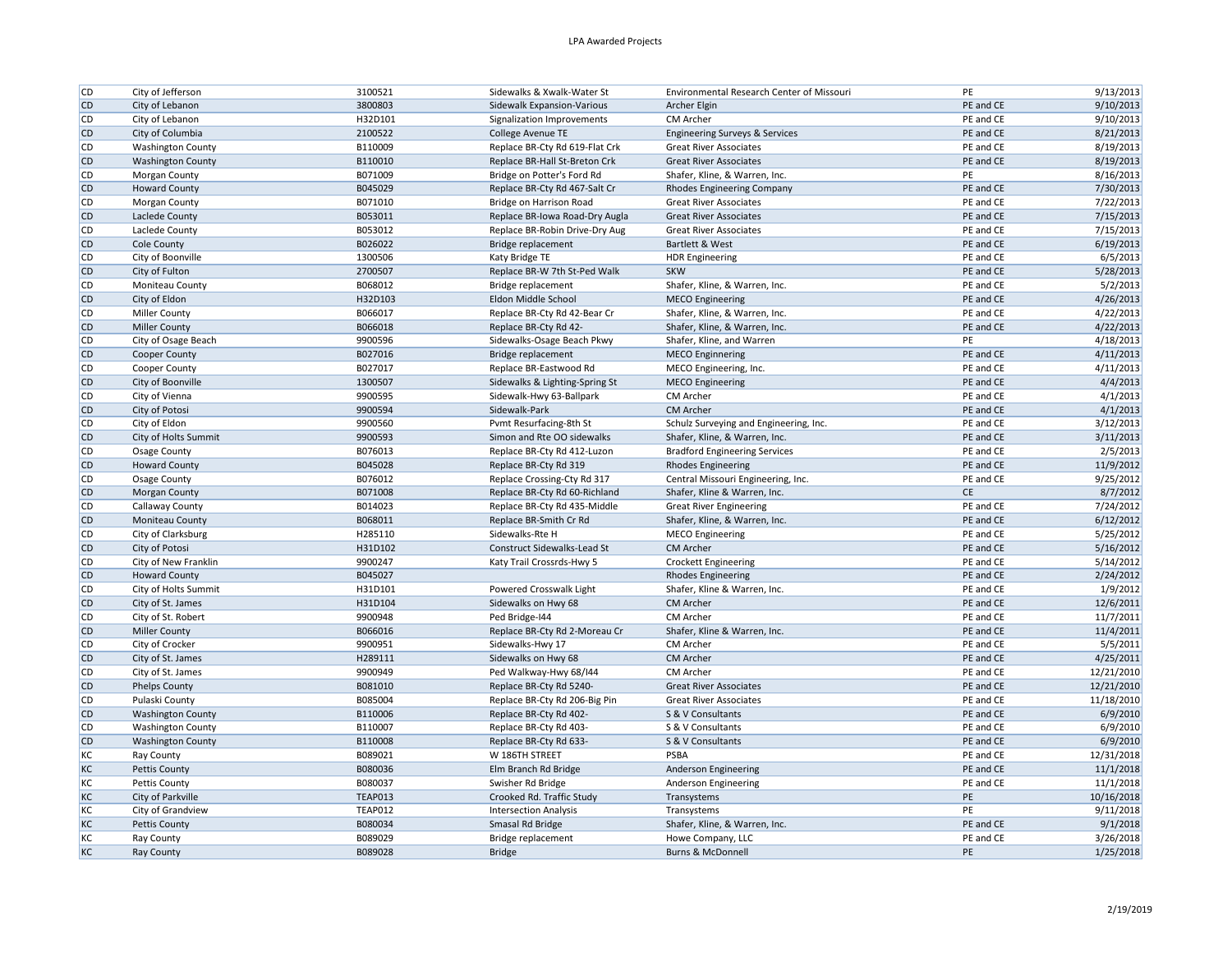| KC        | City of Liberty              | <b>TEAP005</b> | <b>TEAP</b>                         |                                                |           | 1/8/2018   |
|-----------|------------------------------|----------------|-------------------------------------|------------------------------------------------|-----------|------------|
| KC        | Saline County                | B097048        | 230TH ROAD                          | Rhodes Engineering Co, Inc.                    | <b>CE</b> | 7/19/2017  |
| KC        | City of Kansas City          | 3376404        | Paseo Boulevard Bikeways            | Transystems                                    | PE and CE | 4/17/2017  |
| KC        | City of Lawson               | 3301520        |                                     | Anderson Engineering Inc.                      | PE and CE | 3/13/2017  |
| KC        | City of Slater               | 3301268        |                                     | <b>Rhodes Engineering</b>                      | PE        | 3/7/2017   |
| KC        | City of Pleasant Hill        | 3301504        |                                     | Affinis Corp                                   | PE        | 2/10/2017  |
| KC        | City of Parkville            | 3400441        |                                     | Affinis Crp                                    | PE        | 2/7/2017   |
| KC        | Jackson County               | B048055        | Beach Dr                            | <b>SKW</b>                                     | PE and CE | 1/31/2017  |
| KC        | City of Oak Grove            | 3301502        |                                     | Ollson & Associates                            | PE        | 1/31/2017  |
| KC        | City of Harrisonville        | 2900410        |                                     | Affinis                                        | PE        | 1/24/2017  |
| KC        | City of Pleasant Hill        | 3452402        | <b>MOPAC Trail Phase3</b>           | Affinis                                        | PE        | 1/23/2017  |
| KC        | City of Knob Noster          | 9901433        |                                     | Gredell Engineering Resources, Inc.            | PE        | 1/2/2017   |
| KC        | City of Richmond             | 3301498        | <b>Richmond Park Trail</b>          | <b>Olsson Associates</b>                       | PE and CE | 7/21/2016  |
| KC        | Mid-America Regional Council | 3301482        | Regional ITS system support         | Electronic Technology Inc                      | PE        | 3/8/2016   |
| KC        | City of Pleasant Hill        | 3452403        | Sugarland Drive resurfacing         | Affinis Corp.                                  | CE        | 2/8/2016   |
| KC        | <b>Cass County</b>           | B019034        | <b>Bridge Replacement</b>           | <b>CFS Engineering</b>                         | PE and CE | 11/19/2015 |
| KC        | City of Kearney              | 3457401        | Southview Elementary Sidewalks      | TREKK Design Group, LLC                        | PE and CE | 11/16/2015 |
| KC        | Clay County                  | B024025        | 172nd St Bridge                     | <b>Great River Associates</b>                  | PE        | 7/13/2015  |
| KC        |                              |                |                                     |                                                | PE and CE | 5/19/2015  |
|           | City of Warrensburg          | 6300407        |                                     | <b>Engineering Surveys and Services</b>        | PE        |            |
| KC        | City of Marshall             | 3301499        | Wise & SAFE school sidewalk         | Engineering Surveys and Services, LLC          | PE        | 5/15/2015  |
| KC        | City of Peculiar             | 3458401        |                                     | TranSystems                                    |           | 4/2/2015   |
| KC        | <b>Pettis County</b>         | B080032        | Stokley Rd Bridge                   | Shafer, Kline, & Warren                        | PE and CE | 3/19/2015  |
| KC        | City of Sedalia              | 5700510        |                                     | Wilson & Company, Inc., Engineers & Architects | PE        | 3/16/2015  |
| KC        | City of Kansas City          | B048050        | Kenneth Rd Bridge Replacement       | Shafer, Kline & Warren, Inc.                   | PE and CE | 3/11/2015  |
| KC        | Pettis County                | 3459401        |                                     | Shafer, Kline & Warren, Inc.                   | PE        | 2/10/2015  |
| KC        | <b>Pettis County</b>         | 3301497        | Katy Trail Overpass                 | Shafer, Kline, & Warren                        | PE and CE | 2/2/2015   |
| KC        | Johnson County               | B051040        | 335 E NORTH ST OVER POST OAK        | Burns & McDonnell                              | PE and CE | 12/9/2014  |
| KC        | City of Kansas City          | 3301457        | Includes BRM 3301 (470) funds       | <b>TranSystems Corporation</b>                 | <b>CE</b> | 10/21/2014 |
| KC        | Jackson County               | B048054        | <b>Browning Road</b>                | Burns & McDonnell Engineering Company, Inc     | PE and CE | 10/7/2014  |
| KC        | Mid-America Regional Council | FY14009        | SHRP2 Freight Study                 | Parsons                                        | PE        | 8/19/2014  |
| KC        | Pettis County                | B080030        | Main Street BRO                     | Great River Associates, Inc.                   | PE and CE | 6/2/2014   |
| KC        | <b>Platte County</b>         | B083026        | CLARK AVE OVER GROVE CREEK          | GBA                                            | PE and CE | 6/2/2014   |
| KC        | Saline County                | B097050        | <b>Bridge Replacement</b>           | Rhodes Engineering Company, Inc.               | PE and CE | 5/22/2014  |
| KC        | <b>Pettis County</b>         | B080031        | Anderson School Rd                  | Rhodes Engineering Company, Inc.               | PE and CE | 5/1/2014   |
| KC        | City of Grandview            | 3368404        | Byars Road Multiuse Path            | <b>TranSystems Corporation</b>                 | CE        | 3/11/2014  |
| KC        | City of Alma                 | H32C101        | City of Alma                        | Snyder & Associates, Inc.                      | PE and CE | 2/21/2014  |
| KC        | Clay County                  | B024024        | <b>Bishop Road</b>                  | Great Rivers Associates, Inc.                  | PE and CE | 2/3/2014   |
| KC        | Ray County                   | B089026        | <b>EAST 212 ST</b>                  | Burns & Mcdonald                               | PE        | 1/21/2014  |
| KC        | Ray County                   | B089025        | <b>BUCK SNORT RD</b>                | Benton & Associates                            | PE and CE | 12/13/2013 |
| KC        | City of Kearney              | H32C104        | Kearney Elementary crossing         | <b>TREKK Design Group, LLC</b>                 | PE and CE | 9/19/2013  |
| KC        | City of Sedalia              | 5700509        | Downtown Streetscape Phase III      | Engineering Surveys and Services, LLC          | PE and CE | 8/5/2013   |
| KC        | Saline County                | B097049        | Bridge #16600081                    | Rhodes Engineering Company, Inc.               | PE and CE | 7/17/2013  |
| KC        | <b>Platte County</b>         | B083023        |                                     | George Butler Associates                       | <b>CE</b> | 7/1/2013   |
| KC        | City of Sedalia              | H32C103        | SRTS Horace Mann-Infr               | Affinis Corp                                   | PE and CE | 7/1/2013   |
| KC        | Johnson County               | 6300406        | Route DD Trail                      | <b>Great River Associates</b>                  | PE        | 4/15/2013  |
| KC        | Lafayette County             | B054022        | OAKLAND SCHOOL RD                   | Benton & Associates, Inc.                      | PE and CE | 4/8/2013   |
| KC        | Lafayette County             | B054023        | LITTLE BRICK ROAD                   | Benton & Associates, Inc.                      | PE and CE | 4/8/2013   |
| KC        | City of Kansas City          | 3002002        | MAIN STREET OVER I-670              | HDR Engineering, Inc.                          | PE        | 11/16/2012 |
| KC        | City of Houstonia            | H31C101        | Sidewalk and ADA improvements.      | Great River Associates, Inc.                   | PE and CE | 10/30/2012 |
| KC        | City of Richmond             | H284104        | South Street Sidewalk               | <b>Olsson Associates</b>                       | PE and CE | 10/23/2012 |
| KC        | Pettis County                | B080029        | QUIESENBERRY RD AT COON CREEK       | Shafer, Kline & Warren, Inc.                   | CE        | 8/21/2012  |
| KC        | <b>Pettis County</b>         | B080026        | <b>GARRISON RD OVER MCGEE CREEK</b> | Great River Associates, Inc.                   | <b>CE</b> | 6/6/2012   |
| KC        | Pettis County                | B080027        | HIGGINS RD OVER BEAR CREEK          | Shafer, Kline & Warren, Inc.                   | CE        | 5/24/2012  |
| KC        | <b>Pettis County</b>         | B080028        | HIGGINS RD OVER BUNCOMB RIVER       | Rhodes Engineering Company, Inc.               | CE        | 5/21/2012  |
| KC        | City of Parkville            | 3301449        | Rt 9 multi-use trail                | Cook, Flatt & Strobel                          | PE        | 5/17/2012  |
| <b>KC</b> | Saline County                | B097046        | COUNTY ROAD 215 OVER SALT FORK      | Rhodes Engineering Company, Inc.               | PE and CE | 3/14/2012  |
|           |                              |                |                                     |                                                |           |            |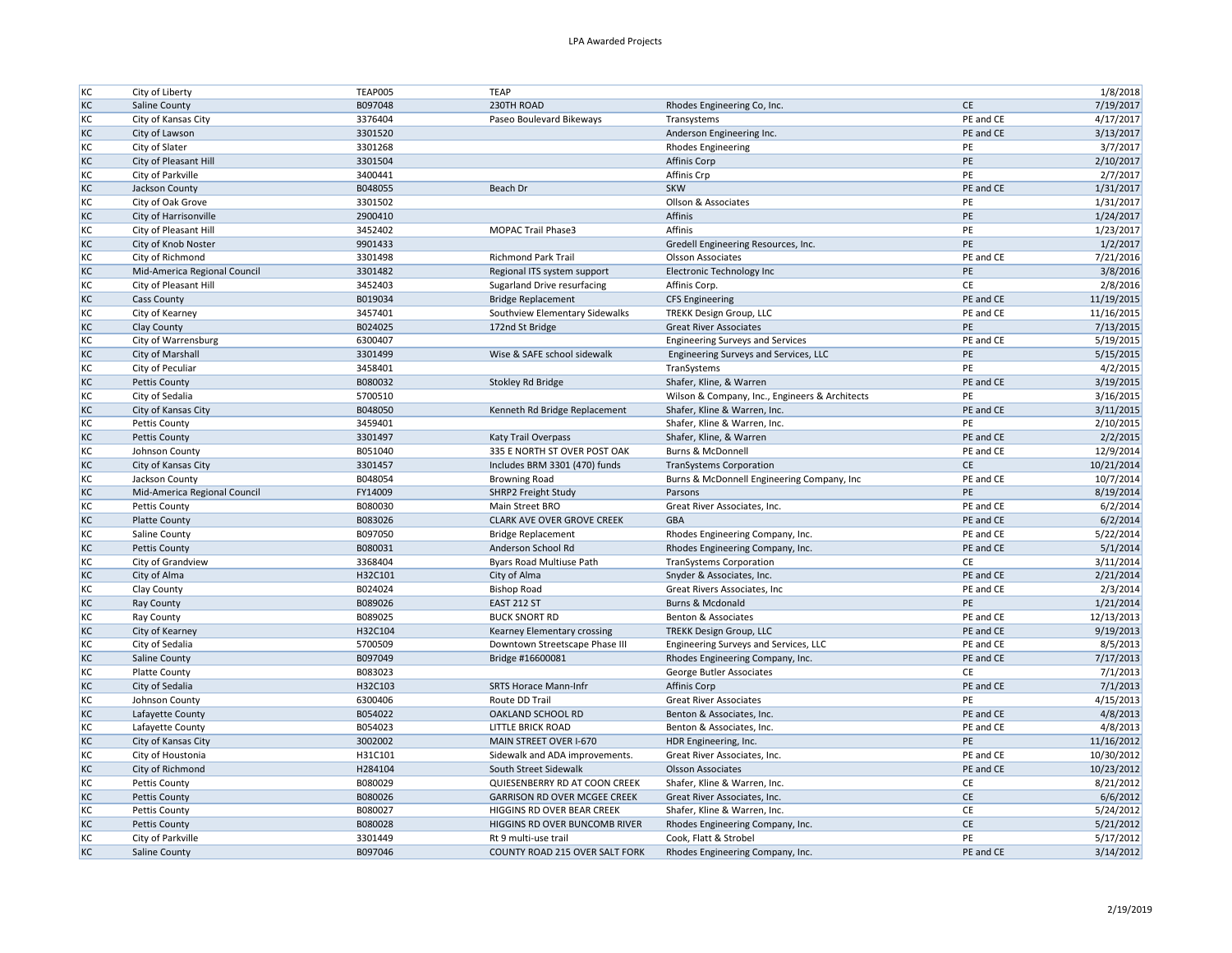| KC        | Platte County          | B083025        | <b>JOWLER CREEK RD</b>         | Burns & McDonnell Engineering Company, Inc.            | PE and CE | 3/5/2012   |
|-----------|------------------------|----------------|--------------------------------|--------------------------------------------------------|-----------|------------|
| KC        | Johnson County         | B051038        | CART ROAD 610 OVER BIG CREEK   | <b>Burns and McDonnell</b>                             | CE        | 12/15/2011 |
| KC        | City of Pleasant Hill  | 3301450        | Downtown Trail                 | Patty Banks Associates                                 | PE and CE | 8/4/2011   |
| KC        | <b>Saline County</b>   | B097045        | Bridge over Salt Fork          | <b>Rhodes Engineering</b>                              | PE and CE | 6/23/2011  |
| KC        | City of Sedalia        | H285109        | HEBER HUNT ELEMENTARY          | Engineering Survey and Services, LLC                   | PE and CE | 6/6/2011   |
| KC        | Clay County            | B024022        | CART ROAD 101                  | McDonald & Warger, Inc. a/k/a/ Veenstra & Kimm         | PE        | 5/10/2011  |
| KC        | City of Slater         | 9900249        | Rt O & Broadway Sidewalks      | Shafer Kline and Warren                                | PE and CE | 1/3/2011   |
| KC        | Ray County             | B089023        | W 88th St over Fishing River   | Harrington & Cortelyou, Inc.                           | PE and CE | 3/25/2010  |
| NE        | City of Bowling Green  | 9900390        |                                | <b>MECO</b> Engineering                                | PE and CE | 10/16/2018 |
| <b>NE</b> | City of Mexico         | TEAP014        | <b>ADA Transition Plan</b>     | <b>Bartlett and West</b>                               | PE        | 9/19/2018  |
| <b>NE</b> | City of Macon          | 4000205        | Bourke St.                     | <b>McClure Engineering</b>                             | PE and CE | 7/19/2018  |
| <b>NE</b> | <b>Scotland County</b> | B099022        | County Road 405 LWC            | McClure                                                | PE and CE | 7/18/2018  |
| <b>NE</b> | City of Moberly        | <b>TEAP006</b> | <b>TEAP</b>                    |                                                        |           | 1/16/2018  |
| <b>NE</b> | <b>Lincoln County</b>  | B057015        | Zumwalt Road                   | SKW - later McClure                                    | PE and CE | 11/28/2017 |
| NE        | <b>Lincoln County</b>  | B057016        | Humphrey Road                  | SKW - later McClure                                    | PE and CE | 11/28/2017 |
| <b>NE</b> | <b>Lincoln County</b>  | B057017        | Gessman Road                   | SKW - later McClure                                    | PE and CE | 11/28/2017 |
| <b>NE</b> | Lincoln County         | B057014        | Snyder Road Bridge Replacement | Shafer, Kline & Warren, Inc. - McClure                 | CE        | 8/30/2017  |
| <b>NE</b> | City of Marthasville   | 9900388        | State Hwy D Sidewalk Improve.  | BFA, Inc. (AKA Beuscher, Frankenberg Associates, Inc.) | PE and CE | 8/23/2017  |
| <b>NE</b> | City of Monroe City    | 9900389        | Main Street Sidewalk           | Engineering Surveys and Services, of Columbia, MO      | PE and CE | 6/22/2017  |
| <b>NE</b> | Shelby County          | B102023        |                                | PSBA                                                   | PE and CE | 6/12/2017  |
| <b>NE</b> | City of Moberly        | 4500209        | sidewalks                      | Bartlett & West, Inc.                                  | PE and CE | 5/3/2017   |
| <b>NE</b> | City of Bevier         | 9900267        | Sidewalk                       | <b>Rhodes Engineering</b>                              | PE and CE | 4/19/2017  |
| <b>NE</b> | Monroe County          | B069045        | Bridge replacement             | <b>PSBA</b>                                            | PE and CE | 4/7/2017   |
| <b>NE</b> |                        | 0001001        |                                | test                                                   | <b>CE</b> | 2/8/2017   |
| <b>NE</b> | City of Louisiana      | 0079302        |                                | PSBA                                                   | PE        | 1/13/2017  |
| <b>NE</b> | City of Moberly        | 4500208        |                                | Bartlett & West                                        | PE        | 1/9/2017   |
| <b>NE</b> | Macon County           | B061031        | Low water crossing             | SKW                                                    | PE and CE | 10/20/2016 |
| <b>NE</b> | <b>Macon County</b>    | B061032        | bridge construcion             | <b>SKW</b>                                             | PE and CE | 10/20/2016 |
| <b>NE</b> | City of Hannibal       | 2800316        | Shinn Lane Round-About         | Klingner and Associates                                | PE and CE | 10/4/2016  |
| <b>NE</b> | <b>Ralls County</b>    | B087020        |                                | PSBA                                                   | PE and CE | 9/15/2016  |
| <b>NE</b> | City of Macon          | 9900258        | Construct sidewalks            | <b>SKW</b>                                             | PE and CE | 7/13/2016  |
| <b>NE</b> | Monroe County          | B069044        | Bridge replacment              | PSBA                                                   | PE and CE | 6/23/2016  |
| <b>NE</b> | Audrain County         | B004041        | Bridge replacement             | Cochran                                                | PE and CE | 2/3/2016   |
| <b>NE</b> | <b>Audrain County</b>  | B004042        | Bridge replacement             | Cochran                                                | PE and CE | 2/3/2016   |
| <b>NE</b> | Audrain County         | B004038        |                                | Cochran                                                | CE        | 1/18/2016  |
| <b>NE</b> | City of Moberly        | 4500207        | Sidewalk project               | Bartlett & West, Inc.                                  | PE        | 1/8/2016   |
| <b>NE</b> | <b>Knox County</b>     | B052022        | Bridge replacement             | Howe Company, LLC                                      | PE and CE | 12/28/2015 |
| <b>NE</b> | City of Kirksville     | 3700210        | Downtown Traffic Study         | Schafer, Kline & Warren, Inc                           | PE        | 12/18/2015 |
| <b>NE</b> | Clark County           | B023027        | Fox River                      | Howe Company                                           | PE and CE | 12/15/2015 |
| <b>NE</b> | Randolph County        | 9900386        | CR 2270 Improvements           | PSBA                                                   | PE        | 12/10/2015 |
| <b>NE</b> | Pike County            | B082030        | Sulphur Creek                  | <b>Cochran Engineering</b>                             | PE and CE | 11/25/2015 |
| <b>NE</b> | <b>Marion County</b>   | B064022        | Bear Creek Bridge #2620003     | <b>MECO Engineering</b>                                | PE and CE | 9/17/2015  |
| <b>NE</b> | City of Mexico         | 4400308        | Morris street upgrade          | <b>Engineering Surveys and Services</b>                | PE        | 8/3/2015   |
| <b>NE</b> | City of Troy           | 9900383        | Main St. Sidewalks             | <b>Bartlett and West</b>                               | PE and CE | 6/11/2015  |
| <b>NE</b> | City of Vandalia       | 9900176        |                                | Snyder and Associates                                  | PE        | 5/27/2015  |
| <b>NE</b> | City of Wright City    | 9900384        | Wildcat/Bell Sidewalk Project  | M Engineering, LLC dba Cochran                         | PE and CE | 3/19/2015  |
| <b>NE</b> | City of Atlanta        | 9900256        | Construct sidewalks            |                                                        | PE and CE | 3/12/2015  |
| <b>NE</b> | Monroe County          | 9900381        | Asphalt overlay                |                                                        |           | 2/20/2015  |
| <b>NE</b> | City of Bevier         | 9900257        | Construct sidewalks            | <b>Rhodes Engineering</b>                              | PE and CE | 2/19/2015  |
| <b>NE</b> | Pike County            | B082029        | Cuivre River Bridge            | McClure                                                | PE and CE | 11/6/2014  |
| <b>NE</b> | Monroe County          | B069043        | Bridges 2490001 & 3130010      | PSBA                                                   | PE and CE | 8/1/2014   |
| <b>NE</b> | Lewis County           | B056014        | Mid Fabius #0710020            | <b>PSBA</b>                                            | PE and CE | 7/21/2014  |
| <b>NE</b> | City of kirksville     | 3700211        | mill and fill                  | PSBA                                                   | PE and CE | 7/21/2014  |
| <b>NE</b> | <b>Adair County</b>    | B001049        |                                | Benton & Associates, Inc.                              | PE and CE | 5/21/2014  |
|           |                        |                |                                |                                                        | PE and CE |            |
| <b>NE</b> | <b>Adair County</b>    | B001050        |                                | Benton & Associates, Inc.                              |           | 5/21/2014  |
| <b>NE</b> | Pike County            | B082028        | Shady Creek                    | S&V Consultants, Inc.                                  | PE and CE | 3/30/2014  |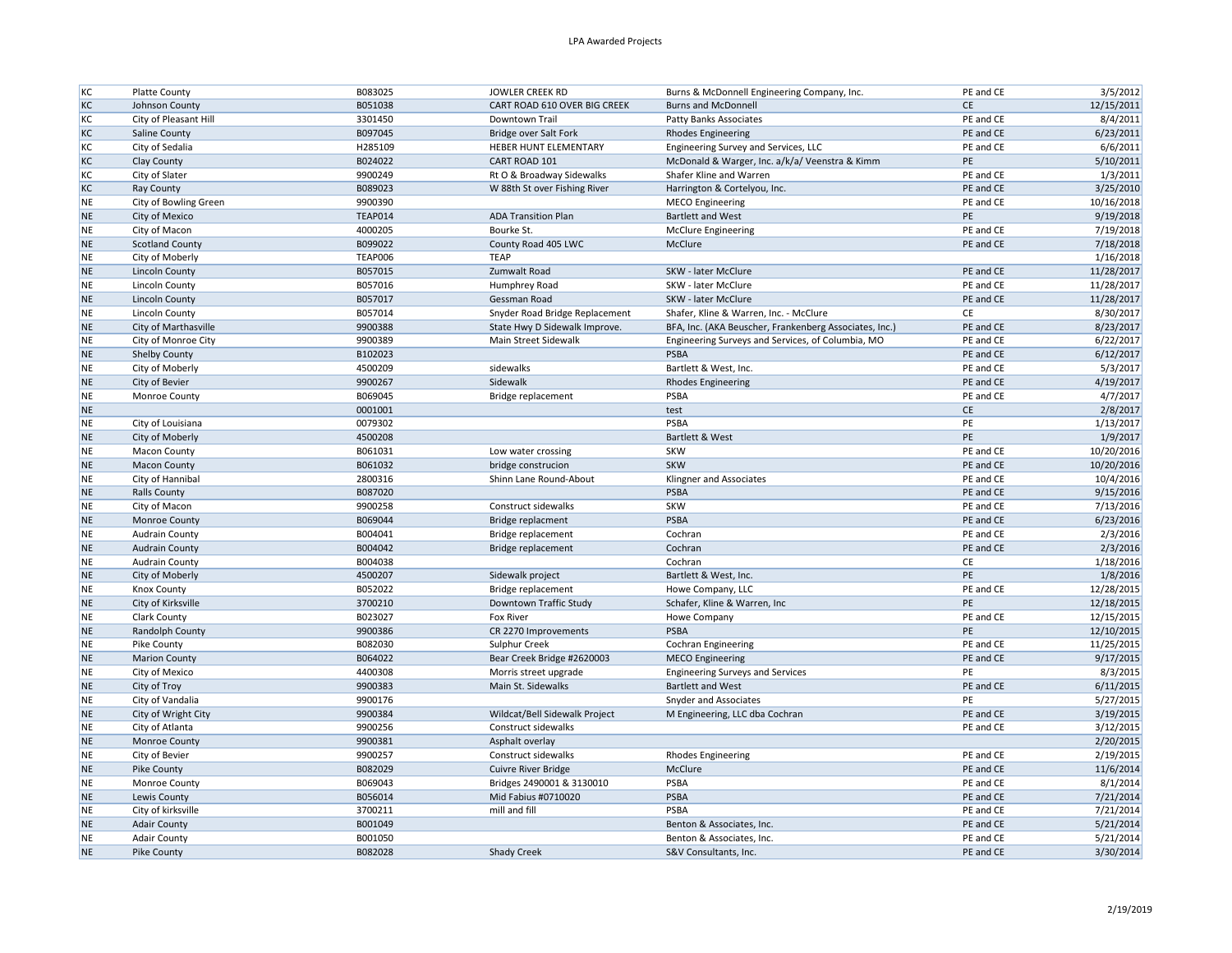| <b>NE</b>              | Macon County           | B061029 | <b>Bridge Replacement</b>       | Benton & Associates, Inc.             | PE and CE       | 3/24/2014              |
|------------------------|------------------------|---------|---------------------------------|---------------------------------------|-----------------|------------------------|
| <b>NE</b>              | <b>Macon County</b>    | B061030 | <b>Bridge Replacement</b>       | <b>SKW</b>                            | PE and CE       | 3/20/2014              |
| NE                     | Schuyler County        | B098019 | <b>Bridge Replacement</b>       | Benton & Associates                   | PE and CE       | 12/9/2013              |
| <b>NE</b>              | City of New Cambria    | 9900377 | Sidewalk project                | <b>Rhodes Engineering</b>             | PE and CE       | 9/11/2013              |
| <b>NE</b>              | City of Mexico         | 4400307 |                                 | <b>SKW</b>                            | PE and CE       | 7/23/2013              |
| <b>NE</b>              | City of Moberly        | 4500206 | enhancement                     | Shafer, Kline & Warren, Inc.          | PE and CE       | 7/11/2013              |
| <b>NE</b>              | Monroe County          | B069041 |                                 | SKW                                   | PE and CE       | 3/22/2013              |
| <b>NE</b>              | <b>Ralls County</b>    | B087019 | BR# 26200141                    | <b>MECO Engineering</b>               | PE and CE       | 1/28/2013              |
| <b>NE</b>              | City of Mexico         | 4400306 |                                 | Cochran Engineering                   | PE and CE       | 9/7/2012               |
| <b>NE</b>              | Shelby County          | B102022 |                                 | Shafer, Kline & Warren, Inc.          | PE and CE       | 6/7/2012               |
| <b>NE</b>              | Randolph County        | B088022 | <b>Bridge Replacement</b>       | <b>SKW</b>                            | PE and CE       | 5/3/2012               |
| <b>NE</b>              | City of Kahoka         | H31B102 | New 48" Sidewalk - Kahoka       | Klingner and Associates               | PE and CE       | 4/30/2012              |
| <b>NE</b>              | Randolph County        | 9900248 |                                 | SKW, Inc.                             | PE and CE       | 6/6/2011               |
| <b>NE</b>              | City of Troy           | 9900369 |                                 | <b>Cochran Engineering</b>            | PE and CE       | 3/16/2011              |
| <b>NE</b>              | City of Macon          | 4000204 |                                 | <b>SKW</b>                            | PE and CE       | 9/8/2010               |
| <b>NE</b>              | <b>Scotland County</b> | B099021 |                                 | Great River Engineering, Inc.         | PE and CE       | 7/7/2010               |
| <b>NW</b>              | <b>Clinton County</b>  | B025021 | Replace bridge 2280012          | Burns & McDonnell Engineering         | PE and CE       | 1/22/2019              |
| <b>NW</b>              | Nodaway County         | B074061 | <b>BRO</b> - Bridge Replacement | Snyder & Associates, Inc.             | PE and CE       | 9/13/2018              |
| <b>NW</b>              | Andrew County          | B002045 | Replace Bridge 368000           | Snyder & Associates, Inc.             | PE and CE       | 5/10/2018              |
| <b>NW</b>              | <b>Mercer County</b>   | B065038 | Replace Bridge 20000041         | Howe Company, LLC                     | PE and CE       | 3/5/2018               |
| <b>NW</b>              | Carroll County         | B017077 | Replace Bridge 635009           | <b>Rhodes Engineering Company</b>     | PE and CE       | 3/5/2018               |
| <b>NW</b>              | <b>Holt County</b>     | B044034 | Replace Bridge 1080008          | Veenstra & Kimm, Inc.                 | PE and CE       | 2/13/2018              |
| <b>NW</b>              |                        | B059018 |                                 | Shafer, Kline & Warren, Inc.          | PE and CE       | 11/28/2017             |
| <b>NW</b>              | Linn County            | B058040 | Bridge Replacement 0290021      | Rhodes Engineering Co.                | PE and CE       | 10/17/2017             |
| <b>NW</b>              | Linn County            | B058041 | Bridge Replacement 0390013      | <b>Rhodes Engineering Company</b>     | PE and CE       | 10/17/2017             |
| <b>NW</b>              | Putnam County          | B086027 | <b>Bridge Replacement</b>       | Howe Company, LLC                     | PE and CE       | 8/14/2017              |
| <b>NW</b>              | City of Hamilton       | 9900123 | Route 13 Sidewalks              | Allstate Consultants, LLC             | PE and CE       | 7/12/2017              |
| <b>NW</b>              | City of Lathrop        | 9900124 | School sidewalks W/O Route 33   | Snyder and Associates, Inc.           | PE and CE       | 6/27/2017              |
| <b>NW</b>              | City of Chillicothe    | 1900203 | <b>Pedestrian Sidewalks</b>     | Rhodes Engineering Company, Inc.      | PE and CE       | 6/26/2017              |
| <b>NW</b>              | <b>Gentry County</b>   | B038028 | <b>Bridge Replacement</b>       | Howe Company, LLC.                    | PE and CE       | 5/1/2017               |
| <b>NW</b>              | Andrew County          | B002044 | <b>BRO</b> - Bridge Replacement | Snyder & Associates Inc.              | PE and CE       | 12/29/2016             |
| <b>NW</b>              | Caldwell County        | B013038 | <b>Bridge Replacement</b>       | Burns & McDonnell Engineering Company | PE and CE       | 12/19/2016             |
| <b>NW</b>              | <b>Holt County</b>     | B044033 | <b>BRO</b> - Bridge Replacement | Veenstra & Kimm, Inc.                 | PE and CE       | 3/21/2016              |
| <b>NW</b>              | Livingston County      | B059024 | <b>BRO</b> - Bridge Replacement | Howe Company, LLC.                    | PE and CE       | 2/5/2016               |
| <b>NW</b>              | Livingston County      | B059023 | <b>BRO</b> - Bridge Replacement | Howe Company, LLC.                    | PE and CE       | 2/4/2016               |
| <b>NW</b>              | <b>Buchanan County</b> | B011030 | <b>BRO</b> - Bridge Replacement | <b>Snyder and Associates</b>          | PE and CE       | 2/1/2016               |
| <b>NW</b>              | Daviess County         | B031036 | <b>BRO - Bridge Replacement</b> | Howe Company LLC                      | PE and CE       | 12/23/2015             |
| <b>NW</b>              | <b>Daviess County</b>  | B031037 | <b>BRO</b> - Bridge Replacement | Howe Company LLC                      | PE and CE       | 12/23/2015             |
| <b>NW</b>              | City of MaryVille      | 4300110 | Eastside Develop Traffic Study  | Snyder & Associates Engineers, Inc.   | PE              | 12/2/2015              |
| <b>NW</b>              | Linn County            | B058039 | New bridge - BRO                | Shafer, Kline & Warren, Inc.          | PE and CE       | 9/8/2015               |
| <b>NW</b>              | City of Hamilton       | 9900116 | Sidewalk Project - TAP          | <b>Rhodes Engineering Company</b>     | PE and CE       | 6/29/2015              |
| <b>NW</b>              | Dekalb County          | B032037 | Bridge Replacement - BRO        | Howe Company, LLC                     | PE and CE       | 6/29/2015              |
| <b>NW</b>              | City of Bethany        | 9900118 | Sidewalk Project - TAP          | Snyder & Associates                   | PE and CE       | 6/24/2015              |
| <b>NW</b>              | City of Savannah       | 9900106 | Sidewalk project                | Snyder & Associates                   | PE and CE       | 6/16/2015              |
| <b>NW</b>              | City of Lathrop        | 9900120 | Sidewalk Project                | Snyder & Associates                   | PE and CE       | 6/16/2015              |
| <b>NW</b>              | City of Rock Port      | 9900119 | <b>TAP Sidewalks</b>            | Snyder & Associates                   | PE and CE       | 5/20/2015              |
| <b>NW</b>              |                        | B038026 |                                 |                                       | PE and CE       |                        |
|                        | <b>Gentry County</b>   |         | <b>BRO</b> - Bridge Replacement | Howe Company, LLC                     |                 | 5/4/2015               |
| <b>NW</b>              | <b>Carroll County</b>  | B017075 | Bridge Replacement - BRO        | Rhodes Engineering, Inc.              | PE and CE       | 4/20/2015              |
| <b>NW</b>              | <b>Harrison County</b> | B041034 | <b>BRO - Bridge Replacement</b> | Snyder & Associates, Inc.             | PE and CE       | 4/15/2015              |
| <b>NW</b>              | <b>Carroll County</b>  | B017074 | Bridge Replacement - BRO        | <b>Rhodes Engineering</b>             | PE and CE       | 4/10/2015              |
| <b>NW</b>              | <b>Holt County</b>     | B044032 | <b>Bridge Replacement</b>       | Veenstra & Kimm, Inc.                 | PE and CE<br>PE | 3/16/2015<br>3/16/2015 |
| <b>NW</b>              | City of Cameron        | 2000206 |                                 | <b>TranSystems Corporation</b>        |                 |                        |
| <b>NW</b>              | Carroll County         | B017070 | <b>BRO Bridge Replacement</b>   | Shafer, Kline & Warren, Inc.          | PE and CE       | 3/16/2015              |
| <b>NW</b>              | <b>Carroll County</b>  | B017071 | <b>BRO Bridge Replacement</b>   | Shafer, Kline & Warren Inc.           | PE and CE       | 3/16/2015              |
| <b>NW</b><br><b>NW</b> | Carroll County         | B017072 | <b>BRO Bridge Replacement</b>   | Shafer, Kline & Warren, Inc.          | PE and CE       | 3/16/2015              |
|                        | <b>Carroll County</b>  | B017073 | <b>BRO Bridge Replacement</b>   | Shafer, Kline \$ Warren, Inc.         | PE and CE       | 3/16/2015              |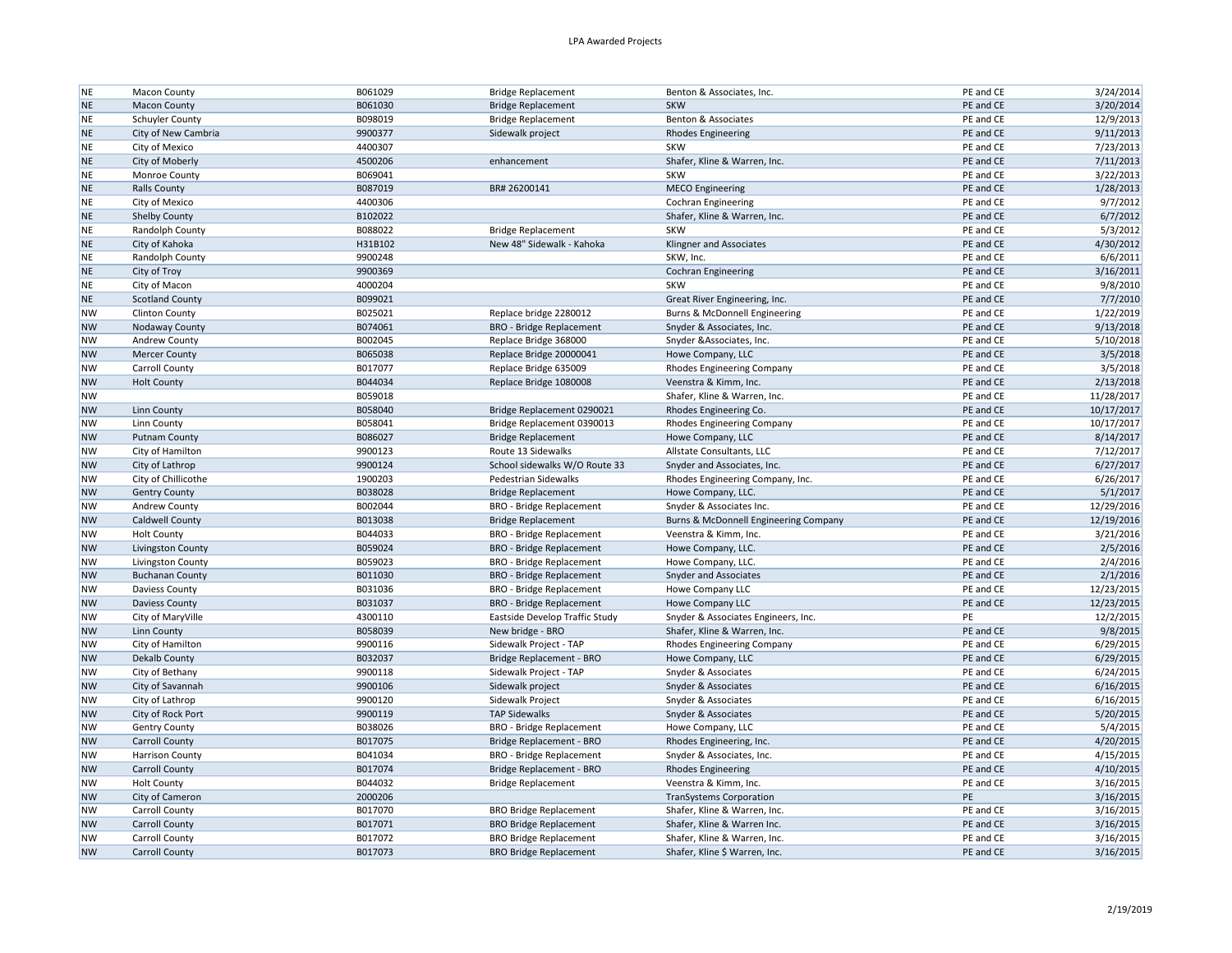| <b>NW</b> | City of Maryville       | 4300109 | <b>TAP Trail Project</b>      | Snyder and Associates, Inc.                            | PE and CE | 3/9/2015   |
|-----------|-------------------------|---------|-------------------------------|--------------------------------------------------------|-----------|------------|
| <b>NW</b> | <b>Daviess County</b>   | B031035 | <b>BRO Bridge Replacement</b> | Howe Company, LLC                                      | PE and CE | 2/25/2015  |
| <b>NW</b> | Caldwell County         | B013036 | <b>Bridge Replacement</b>     | Burns & McDOnnell Engineering Company, Inc.            | PE and CE | 2/23/2015  |
| <b>NW</b> | Caldwell County         | B013037 | <b>Bridge Replacement</b>     | <b>Burn McDonnell</b>                                  | PE and CE | 2/23/2015  |
| <b>NW</b> | City of Carrollton      | 9900260 | TAP Pedestrian Trail Project  | Rhodes Engineering Company, Inc.                       | PE and CE | 2/20/2015  |
| <b>NW</b> | City of Browning        | 9900259 | <b>TAP Sidewalk Project</b>   | Rhodes Engineering Company, Inc.                       | PE and CE | 2/18/2015  |
| <b>NW</b> | <b>Mercer County</b>    | B065037 | <b>Bridge Replacement</b>     | Howe Company, LLC                                      | PE and CE | 2/9/2015   |
| <b>NW</b> | <b>Sullivan County</b>  | B105023 | <b>BRO Bridge Replacement</b> | Shafer, Kline & Warren, Inc.                           | PE and CE | 1/27/2015  |
| <b>NW</b> | Nodaway County          | B074060 | <b>Bridge Replacement</b>     | Snyder & Associates                                    | PE and CE | 10/1/2014  |
| <b>NW</b> | <b>Harrison County</b>  | B041033 | <b>Bridge Replacement</b>     | Snyder & Associates, Inc.                              | PE and CE | 8/13/2014  |
| <b>NW</b> | <b>Buchanan County</b>  | B011029 | <b>Bridge Replacement</b>     | Snyder & Associates, Inc.                              | PE and CE | 8/12/2014  |
| <b>NW</b> | <b>Linn County</b>      | B058036 | <b>Bridge Replacement</b>     | Rhodes Engineering Company, Inc.                       | PE and CE | 8/12/2014  |
| <b>NW</b> | Linn County             | B058037 | <b>Bridge Replacement</b>     | Rhodes Engineering Company, Inc.                       | PE and CE | 8/12/2014  |
| <b>NW</b> | Linn County             | B058038 | <b>Bridge Replacement</b>     | Rhodes Engineering Company, Inc.                       | PE and CE | 8/12/2014  |
| <b>NW</b> | Linn County             | B058035 | <b>Bridge Replacement</b>     | Rhodes Engineering Company, Inc.                       | PE and CE | 6/24/2014  |
| <b>NW</b> | <b>Chariton County</b>  | B021036 | <b>Bridge Replacement</b>     | Great River Associates, Inc.                           | PE and CE | 5/27/2014  |
| <b>NW</b> | <b>Mercer County</b>    | B065033 | <b>Bridge Replacement</b>     | Benton and Associates, INC.                            | PE and CE | 5/22/2014  |
| <b>NW</b> | <b>Mercer County</b>    | B065034 | <b>Bridge Replacement</b>     | Benton & Associates, INC.                              | PE and CE | 5/22/2014  |
| <b>NW</b> | Mercer County           | B065035 | <b>Bridge Replacement</b>     | Benton & Associates, INC.                              | PE and CE | 5/22/2014  |
| <b>NW</b> | <b>Mercer County</b>    | B065036 | <b>Bridge Replacement</b>     | Benton & Associates, INC.                              | PE and CE | 5/22/2014  |
| <b>NW</b> | City of Lathrop         | H32A102 | City of Lathrop-2012 Infr     | Snyder & Associates, Inc.                              | PE and CE | 4/15/2014  |
| <b>NW</b> | Livingston County       | B059022 |                               | Benton & Associates, Inc.                              | PE and CE | 4/3/2014   |
| <b>NW</b> | Nodaway County          | B074058 | <b>Bridge Replacement</b>     | Snyder & Associates, Inc.                              | PE and CE | 3/19/2014  |
| <b>NW</b> | Nodaway County          | B074059 | <b>Bridge Replacement</b>     | Snyder & Associates, Inc.                              | PE and CE | 3/19/2014  |
| <b>NW</b> | Daviess County          | B031034 | <b>Bridge Replacement</b>     | Snyder and Associates, LLC                             | PE and CE | 3/3/2014   |
| <b>NW</b> | <b>Putnam County</b>    | B086026 | <b>Bridge Replacement</b>     | Benton & Associates, Inc.                              | PE and CE | 1/29/2014  |
| <b>NW</b> | <b>Clinton County</b>   | B025020 | <b>Bridge Replacement</b>     | Burns & McDonnel Engineering Company, INC.             | PE and CE | 1/14/2014  |
| <b>NW</b> | City of Cameron         | 7000105 | Sidewalks                     | <b>TransSystems Corporation</b>                        | PE and CE | 1/6/2014   |
| <b>NW</b> | City of Cameron         | 7000106 | Sidewalks                     | <b>TransSystems Corporation</b>                        | PE and CE | 1/6/2014   |
| <b>NW</b> | <b>Grundy County</b>    | B040026 | <b>Bridge Replacement</b>     | Benton & Associates, INC.                              | PE and CE | 6/11/2013  |
| <b>NW</b> | Putnam County           | B086025 | <b>Bridge Replacement</b>     | Benton & Associates, INC.                              | PE and CE | 6/10/2013  |
| <b>NW</b> | <b>Carroll County</b>   | B017064 | <b>Bridge Replacement</b>     | Shafer, Kline & Warren, INC.                           | PE and CE | 5/10/2013  |
| <b>NW</b> | Carroll County          | B017066 | <b>Bridge Replacement</b>     | Shafer, Kline & Warren, INC.                           | PE and CE | 5/10/2013  |
| <b>NW</b> | Carroll County          | B017068 | <b>Bridge Replacement</b>     | Rhodes Engineering Company, INC.                       | PE and CE | 5/6/2013   |
| <b>NW</b> | Carroll County          | B017065 | <b>Bridge Replacement</b>     | Benton & Associates                                    | PE and CE | 5/3/2013   |
| <b>NW</b> | <b>Carroll County</b>   | B017067 | <b>Bridge Replacement</b>     | Benton & Associates, INC.                              | PE and CE | 5/3/2013   |
| <b>NW</b> | <b>Harrison County</b>  | B041031 | <b>Bridge Replacement</b>     | Snyder & Associates, LLC                               | PE and CE | 4/15/2013  |
| <b>NW</b> | <b>Daviess County</b>   | B031033 | <b>Bridge Replacement</b>     | Snyder & Associates, LLC                               | PE and CE | 4/15/2013  |
| <b>NW</b> | Mercer County           | B065032 |                               | Benton and Associates, INC                             | PE and CE | 2/25/2013  |
| <b>NW</b> | <b>Chariton County</b>  | B021035 | <b>Bridge Replacement</b>     | <b>Great River Associates</b>                          | PE and CE | 8/20/2012  |
| <b>NW</b> | City of Maryville       | 9900110 |                               | Olsson & Associates, INC.                              | PE and CE | 3/12/2012  |
| <b>NW</b> | City of Carrollton      | H31A102 | SRTS-INF                      | <b>Rhodes Engineering</b>                              | PE and CE | 1/9/2012   |
| <b>NW</b> | Carroll County          | B017063 | <b>BRO</b>                    | Benton & Associates                                    | PE and CE | 1/9/2012   |
| <b>NW</b> | City of Maryville       | 9900111 |                               | Olsson Associates, INC.                                | PE and CE | 6/27/2011  |
| <b>NW</b> | City of Milan           | 9900246 | sidewalk                      | <b>Rhodes Engineering</b>                              | PE and CE | 5/23/2011  |
| <b>NW</b> | <b>Carroll County</b>   | B017061 | <b>Bridge Replacement</b>     | Shafer, Kline & Warren                                 | PE and CE | 11/5/2010  |
| <b>NW</b> | Dekalb County           | B032036 | <b>Bridge Replacement</b>     | Veenstra & Kimm, INC. owner of McDonald & Warger, INC. | PE and CE | 9/20/2010  |
| <b>NW</b> | Caldwell County         | B013034 | <b>BRO</b>                    | Harrington Cortelyou, Inc. a Burns McDonnell Co.       | PE and CE | 3/28/2010  |
| <b>SE</b> | Ste. Genevieve County   | 9900084 | Pedestrian Bridge             | Smith & Company                                        | PE and CE | 1/29/2019  |
| <b>SE</b> | City of Dexter          | 2301004 | DPR Trail Project Phase #2    | Smith & Company                                        | PE and CE | 1/15/2019  |
| <b>SE</b> | <b>Texas County</b>     | B107009 | Bridge #2040018               | S.H. Smith & Co.                                       | PE and CE | 12/13/2018 |
| <b>SE</b> | City of Caruthersville  | 1700008 | 20th Street Overlay           | Waters Engineering, Inc.                               | PE and CE | 12/10/2018 |
| <b>SE</b> | Carter County           | FLAP048 | CR 201 Paving                 | Smith & Company                                        | PE and CE | 10/31/2018 |
| <b>SE</b> | City of Bertrand        | TEAP015 | Sidewalk Improvement Study    | <b>Great River Engineering</b>                         | PE        | 10/1/2018  |
| <b>SE</b> | <b>Bollinger County</b> | B009009 | Replace Bridge #1780012       | Smith & Co.                                            | PE and CE | 9/13/2018  |
| <b>SE</b> | <b>Reynolds County</b>  | B090010 |                               | Smith & Co.                                            | PE and CE | 7/23/2018  |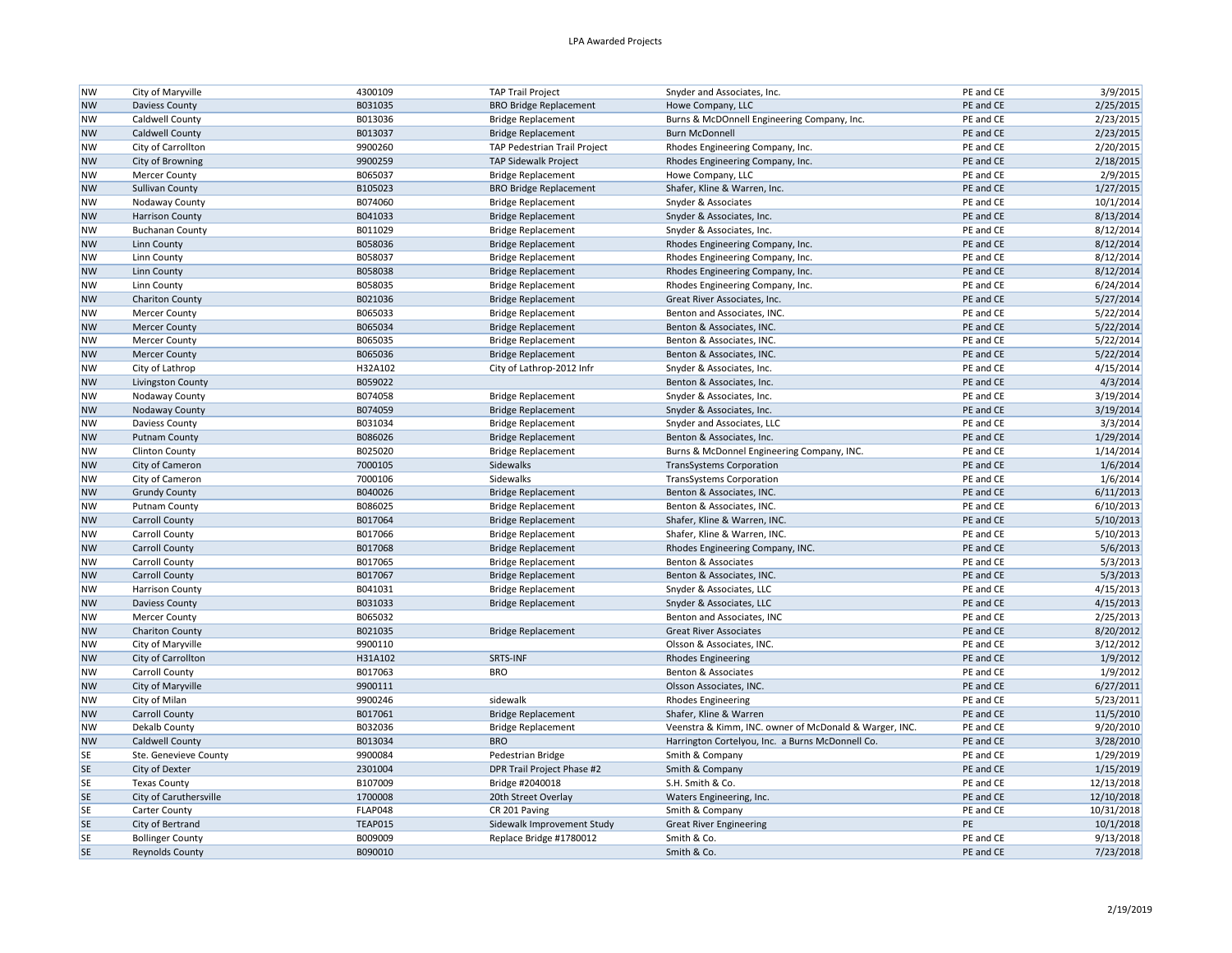| <b>SE</b>              | <b>Stoddard County</b>                           | B103071            | Bridge No. 0640005 CRD 502                       | Smith & Co.                                              | PE and CE              | 5/16/2018              |
|------------------------|--------------------------------------------------|--------------------|--------------------------------------------------|----------------------------------------------------------|------------------------|------------------------|
| <b>SE</b>              | New Bourbon Regional Port Authority              | 9900080            | New Bourbon Port Road                            | Koehler Engineering and Land Surveying, Inc.             | PE and CE              | 2/28/2018              |
| <b>SE</b>              | Ste. Genevieve County                            | 9900083            | New Bourbon Port Road                            | Koehler Engineering and Land Surveying, Inc.             | PE and CE              | 2/26/2018              |
| <b>SE</b>              | <b>Ozark County</b>                              | B077010            | Bridge #1520019                                  | Anderson Engineering, Inc.                               | PE and CE              | 1/22/2018              |
| <b>SE</b>              | New Madrid County                                | B072053            | Bridge #34900121 CRD 246                         | S.H. Smith & Company                                     | PE and CE              | 12/28/2017             |
| <b>SE</b>              | City of Bonne Terre                              | 9900082            | Berry Road                                       | Taylor Engineering, LLC                                  | PE and CE              | 12/11/2017             |
| SE                     | City of Dexter                                   | 2306006            | Paving and Sidewalks                             | S.H. Smith & Company                                     | PE and CE              | 11/16/2017             |
| <b>SE</b>              |                                                  | 0000000            |                                                  | Anita Buddemeyer                                         | PE                     | 11/15/2017             |
| <b>SE</b>              | <b>Stoddard County</b>                           | B103068            | Bridge #2220017 CRD 772                          | S.H. Smith & Company                                     | PE and CE              | 11/13/2017             |
| <b>SE</b>              | <b>Stoddard County</b>                           | B103069            | Bridge #2240007, CRD 743                         | S.H. Smith & Company                                     | PE and CE              | 11/13/2017             |
| <b>SE</b>              | <b>Stoddard County</b>                           | B103070            | Bridge #4170010, CRD 467                         | S.H. Smith & Company                                     | PE and CE              | 11/13/2017             |
| <b>SE</b>              | Dunklin County                                   | B035037            | Replace Bridge No 0180027                        | Smith & Company                                          | PE and CE              | 9/21/2017              |
| SE                     | City of Sikeston                                 | 5800014            | Recreational Trail Costruction                   | <b>Waters Engineering</b>                                | PE and CE              | 8/10/2017              |
| <b>SE</b>              | Carter County                                    | <b>FLAP021</b>     | Carter County Road 151                           | Smith & Company                                          | PE and CE              | 8/8/2017               |
| <b>SE</b>              | <b>Iron County</b>                               | B047015            | Bridge No. 1110013                               | SC Engineering, LLC, dba Cochran                         | PE and CE              | 7/7/2017               |
| <b>SE</b>              | City of Dexter                                   | 2301003            | <b>Walking Trail Construction</b>                | S.H. Smith & Company, Inc.                               | PE and CE              | 6/13/2017              |
| <b>SE</b>              | <b>Wayne County</b>                              | B111011            | Bridge 1670019 CR 313                            | Smith & Company                                          | PE and CE              | 6/6/2017               |
| <b>SE</b>              | City of Cape Girardeau                           | 1500023            | Sidewalk Construction                            | KLG Engineering, LLC                                     | PE                     | 6/5/2017               |
| <b>SE</b>              | City of Poplar Bluff                             | 5100011            | Trail Project Phase II                           | S H Smith & Company, Inc.                                | PE and CE              | 5/1/2017               |
| <b>SE</b>              | City of Bismarck                                 | 9900068            | <b>Sidewalk Construction</b>                     | Taylor Engineering, LLC                                  | PE and CE              | 2/27/2017              |
| <b>SE</b>              | City of Farmington                               | 2500006            | Sidewalk Construction                            | <b>Cochran Engineering</b>                               | PE and CE              | 1/23/2017              |
| <b>SE</b>              | City of Farmington                               | 2500007            | Pedestrian Crosswalks                            | Crawford, Bunte, & Brammeier (CBB)                       | PE                     | 12/29/2016             |
| <b>SE</b>              | Ste. Genevieve County                            | B095008            | Jackson School Rd Br#0040063                     | S.H. Smith & Company, Inc.                               | PE and CE              | 12/28/2016             |
| <b>SE</b>              | City of Jackson                                  | 9900079            | <b>TEAP</b>                                      | The Lochmueller Group                                    | PE                     | 12/27/2016             |
| <b>SE</b>              | City of Desloge                                  | 9900073            | Bus 67/MO 8/ Desloge Drive                       | SC Engineering, LLC dba Cochran                          | PE and CE              | 7/22/2016              |
| <b>SE</b>              | City of Kennett                                  | 3600007            |                                                  | S.H. Smith & Company, Inc.                               | PE and CE              | 7/12/2016              |
| <b>SE</b>              | <b>Stoddard County</b>                           | B103067            |                                                  | S.H. Smith & Company, Inc.                               | PE and CE              | 6/21/2016              |
| <b>SE</b>              | <b>Butler County</b>                             | B012029            | Bridge No. 2230000 CR 260                        | S.H. Smith & Company, Inc.                               | PE and CE              | 2/19/2016              |
| <b>SE</b>              | City of West Plains                              | 6604903            | Bus Rt 63 intersection                           | <b>TranSystems Corp</b>                                  | PE                     | 11/20/2015             |
| <b>SE</b>              | Oregon County                                    | B075001            | New Brdg, CR 225, Frederick Cr                   | Great River Associates, Inc.                             | PE and CE              | 10/20/2015             |
| <b>SE</b>              | Iron County                                      | B047014            | Bridge #1580000 Cemetery Road                    | Great River Associates, Inc.                             | PE and CE              | 8/20/2015              |
| <b>SE</b>              | City of New Madrid                               | 9900066            |                                                  | Lambert Engineering & Surveying                          | PE and CE              | 7/10/2015              |
| <b>SE</b>              | Cape Girardeau County                            | B016031            | CR 477, Bridge #2570019                          | Koehler Engineering and Land Surveying, Inc.             | PE and CE              | 6/29/2015              |
| <b>SE</b>              | City of Bloomfield                               | 9900053            | Sidewalk Construction                            | Koehler Engineering and Land Surveying, Inc.             | PE and CE              | 6/22/2015              |
| <b>SE</b>              | Iron Mountain Railway                            | 000S448            |                                                  | Bowen Engineering & Surveying, Inc.                      | PE and CE              | 6/22/2015              |
| <b>SE</b>              | City of Desloge                                  | 9900054            | Walnut Trail Phase II                            | Hurst-Rosche Engineers, Inc.                             | PE and CE              | 6/9/2015               |
| <b>SE</b>              | <b>Stoddard County</b>                           | B103066            | Bridge #0450005 on CR 354                        | S.H. Smith & Company, Inc.                               | PE and CE              | 6/8/2015               |
| <b>SE</b>              | City of Piedmont                                 | 9900067            | Construction of Walking Trail.                   | Bartlett & West, Inc.                                    | PE and CE              | 5/20/2015              |
| <b>SE</b>              | City of Poplar Bluff                             | 5100010            | <b>McLane Extension Trail</b>                    | Horner & Shifrin, Inc.                                   | PE and CE              | 5/6/2015               |
| <b>SE</b>              | <b>Madison County</b>                            | B062010            | Bridge #0330016 CR 217                           | S.H. Smith & Company, Inc.                               | PE and CE              | 4/20/2015              |
| <b>SE</b>              | City of Ste. Genevieve                           | 9900025            |                                                  | Baer Engineering, LLC                                    | CE                     | 4/13/2015              |
| <b>SE</b>              | City of Campbell                                 | 9900055            |                                                  |                                                          | PE and CE              | 4/13/2015              |
|                        | City of Park Hills                               | 7100009            | Sidewalk Construction                            | Waters Engineering, Inc.                                 | PE and CE              | 4/10/2015              |
| <b>SE</b><br><b>SE</b> |                                                  | 3000008            | Roadway Extension<br><b>Recreation Trail</b>     | Bowen Engineering & Surveying, Inc.                      | PE and CE              | 4/6/2015               |
|                        | City of Jackson                                  |                    |                                                  | SH Smith & Company, Inc.                                 |                        |                        |
| <b>SE</b>              | City of Houston                                  | 9900941            | Sidewalk Construction                            | CM Archer Group                                          | PE and CE              | 4/2/2015               |
| <b>SE</b>              | <b>Pemiscot County</b>                           | B078049            | Bridge #0520010 CR 217                           | S.H. Smith & Company, Inc.                               | PE and CE              | 4/1/2015               |
| <b>SE</b>              | <b>Pemiscot County</b>                           | B078050            | Bridge #0070005 CR 2330                          | S.H. Smith & Company, Inc.                               | PE and CE              | 4/1/2015               |
| <b>SE</b>              | City of Cape Girardeau                           | 1501007            |                                                  | Lochmueller Group                                        | PE                     | 3/18/2015              |
| <b>SE</b>              | City of Malden                                   | 4100004            | Douglas & Laclede Streets                        | S.H. Smith & Company, Inc.                               | PE and CE              | 3/16/2015              |
| <b>SE</b>              | <b>Stoddard County</b>                           | B103059            | Bridge #3770013 CR 420                           | S.H. Smith & Company, Inc.                               | PE and CE              | 3/16/2015              |
| <b>SE</b>              | <b>Stoddard County</b>                           | B103060            | Bridge #5680008 CR 219                           | S.H. Smith & Company, Inc.                               | PE and CE              | 3/16/2015              |
| <b>SE</b>              | <b>Stoddard County</b>                           | B103061            | Bridge #1540009 CR 732                           | S.H. Smith & Company, Inc.                               | PE and CE              | 3/16/2015              |
| <b>SE</b>              | <b>Stoddard County</b>                           | B103062            | Bridge #3770019 CR 420                           | S.H. Smith & Company, Inc.                               | PE and CE              | 3/16/2015              |
|                        |                                                  |                    |                                                  |                                                          |                        |                        |
| <b>SE</b>              | <b>Stoddard County</b>                           | B103063            | Bridge #4190016 CR 420                           | S.H. Smith & Company, Inc.                               | PE and CE              | 3/16/2015              |
| <b>SE</b><br><b>SE</b> | <b>Stoddard County</b><br><b>Stoddard County</b> | B103064<br>B103065 | Bridge #1940010 CR 750<br>Bridge #2540002 CR 784 | S.H. Smith & Company, Inc.<br>S.H. Smith & Company, Inc. | PE and CE<br>PE and CE | 3/16/2015<br>3/16/2015 |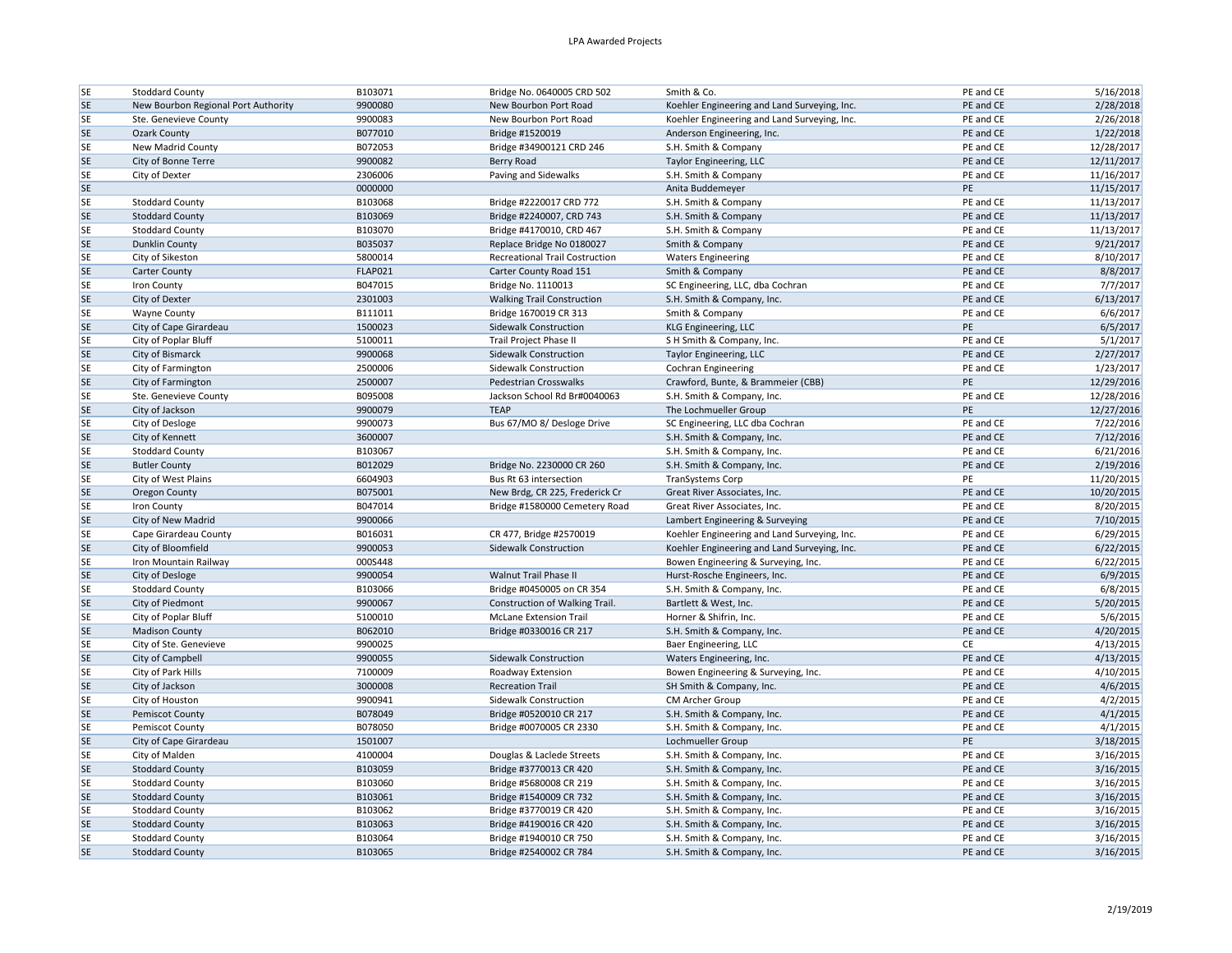| <b>SE</b>       | City of Poplar Bluff                      | 5100009            |                                       | Schultz Surveying and Engineering                   | PE and CE              | 3/12/2015              |
|-----------------|-------------------------------------------|--------------------|---------------------------------------|-----------------------------------------------------|------------------------|------------------------|
| <b>SE</b>       | City of Park Hills                        | 7100008            | <b>Construction of Trail</b>          | Taylor Engineering, LLC                             | PE and CE              | 3/10/2015              |
| <b>SE</b>       | City of Arcadia                           | 9900974            | <b>Historical Station Platform</b>    | Taylor Engineering, LLC                             | CE                     | 3/9/2015               |
| <b>SE</b>       | City of Ava                               | 9900879            | Walk This Way, Phase 4                | Anderson Engineering                                | PE and CE              | 3/5/2015               |
| <b>SE</b>       | City of West Plains                       | 6600915            |                                       | Transystems                                         | PE                     | 2/23/2015              |
| <b>SE</b>       | City of Senath                            | 9900065            |                                       | Waters Engineering, Inc.                            | PE and CE              | 2/20/2015              |
| SE              | City of Cape Girardeau                    | 1500022            | <b>Traffic Lights</b>                 | Koehler Engineering and Land Surveying, Inc.        | PE                     | 10/10/2014             |
| <b>SE</b>       | City of Poplar Bluff                      | 5100008            | Replace Bridge 3500003                | S.H. Smith & Company, Inc.                          | PE and CE              | 9/24/2014              |
| <b>SE</b>       | City of Cape Girardeau                    | 1518005            | Sinkhole on Sprig St.                 | Horner & Shifrin, Inc.                              | PE and CE              | 9/10/2014              |
| <b>SE</b>       | <b>Dunklin County</b>                     | B035036            | Monroe Street, Campbell, MO           | S.H. Smith & Company, Inc.                          | PE and CE              | 8/4/2014               |
| SE              | Cape Girardeau County                     | B016030            | Whitewater River Bridge               | Koehler Engineering and Land Surveying, Inc.        | PE and CE              | 6/30/2014              |
| <b>SE</b>       | City of Kennett                           | 3607003            | Floyd Street Overlay                  | S.H. Smith & Company, Inc.                          | PE and CE              | 5/20/2014              |
| <b>SE</b>       | <b>Howell County</b>                      | B046009            | CR 8530 Mustiun Creek                 | <b>Great River Associates</b>                       | PE and CE              | 3/20/2014              |
| <b>SE</b>       | New Madrid County                         | B072052            |                                       | Horner & Shirfin, Inc.                              | PE and CE              | 3/6/2014               |
| <b>SE</b>       | St. Francois County                       | B094013            |                                       | S.H. Smith & Company, Inc.                          | PE and CE              | 2/25/2014              |
| <b>SE</b>       | St. Francois County                       | B094014            | Davis Crossing Road                   | H.S. Smith & Company, Inc.                          | PE and CE              | 2/25/2014              |
| SE              | St. Francois County                       | B094015            |                                       | H.S. Smith & Company, Inc.                          | PE and CE              | 2/25/2014              |
| <b>SE</b>       | St. Francois County                       | B094016            |                                       | H.S. Smith & Company, Inc.                          | PE and CE              | 2/25/2014              |
| <b>SE</b>       | St. Francois County                       | B094017            |                                       | S.H. Smith & Company, Inc.                          | PE and CE              | 2/25/2014              |
| <b>SE</b>       | <b>Ripley County</b>                      | B091012            | County Road A-6                       | H.S. Smith & Company, Inc.                          | PE and CE              | 2/19/2014              |
| <b>SE</b>       | <b>Ripley County</b>                      | B091011            |                                       | S.H. Smith & Company, Inc.                          | PE and CE              | 2/19/2014              |
| <b>SE</b>       | New Madrid County                         | B072039            |                                       | Waters Engineering, Inc.                            | CE                     | 2/11/2014              |
| <b>SE</b>       | Perry County                              | B079015            | Bridge #1500016 PCR 336 & 338         | Waters Engineering, Inc.                            | PE and CE              | 1/14/2014              |
| <b>SE</b>       | New Madrid County                         | B072050            |                                       | S.H. Smith & Company, Inc.                          | PE and CE              | 12/16/2013             |
| SE              | <b>Scott County</b>                       | B100016            |                                       | Waters Engineering, Inc.                            | PE and CE              | 12/10/2013             |
| <b>SE</b>       | New Madrid County                         | B072051            |                                       | Waters Engineering, Inc.                            | PE and CE              | 12/10/2013             |
| <b>SE</b>       | City of Doniphan                          | 9900964            | <b>Riverfront Park Sidewalk</b>       | Schultz Surveying & Engineering                     | PE and CE              | 11/19/2013             |
| <b>SE</b>       | City of Ste. Genevieve                    | 9900061            | Progress Park Drive Trail             | Hurst-Rosche Engineers, Inc.                        | PE and CE              | 11/19/2013             |
| <b>SE</b>       | New Bourbon Regional Port Authority       | FB12001            | Port Infrastructure                   | Koehler Engineering and Land Surveying, Inc.        | PE and CE              | 10/24/2013             |
| <b>SE</b>       | City of Poplar Bluff                      | 5100004            |                                       | S.H. Smith & Co., Inc.                              | $\mathsf{CE}\,$        | 10/21/2013             |
| SE              | City of Poplar Bluff                      | 5100005            |                                       | S. H. Smith & Company, Inc.                         | CE                     | 10/21/2013             |
| <b>SE</b>       | City of Perryville                        | 5000005            |                                       | S.H. Smith & Co., Inc.                              | <b>CE</b>              | 10/21/2013             |
| <b>SE</b>       |                                           |                    | <b>Bridge Replacement</b>             | Anderson Engineering, Inc.                          | PE and CE              | 10/10/2013             |
|                 |                                           |                    |                                       |                                                     |                        |                        |
|                 | <b>Wright County</b>                      | B114007            |                                       |                                                     |                        |                        |
| <b>SE</b>       | Ste. Genevieve County                     | B095007            | <b>Bridge Replacement</b>             | Koehler Engineering and Land Surveying, Inc.        | PE and CE              | 9/30/2013              |
| <b>SE</b>       | City of Sikeston                          | 5800013            |                                       | Waters Engineering, Inc.                            | PE and CE              | 9/18/2013              |
| <b>SE</b>       | Douglas County                            | B034022            | <b>Bridge Replacement</b>             | Great River Associates, Inc.                        | PE and CE              | 9/12/2013              |
| <b>SE</b>       | Wayne County                              | B111010            |                                       | S.H. Smith & Co., Inc.                              | PE and CE              | 9/10/2013              |
| <b>SE</b>       | <b>Stoddard County</b>                    | B103058            |                                       | S.H. Smith & Company, Inc.                          | PE and CE              | 9/9/2013               |
| <b>SE</b>       | <b>Bollinger County</b>                   | B009007            |                                       | S.H. Smith and Company, Inc.                        | PE and CE              | 8/5/2013               |
| <b>SE</b>       | City of Ellsinore                         | H32H101            | Ellsinore SRTS Proj                   | Schultz Surveying and Engineering                   | PE and CE              | 7/29/2013              |
| <b>SE</b>       | City of Jackson                           | 9900064            |                                       | Koehler Engineering and Land Surveying, Inc.        | PE and CE              | 7/15/2013              |
| <b>SE</b>       | City of Birch Tree                        | H31H101            |                                       | Horner and Shifrin Engineering                      | PE and CE              | 6/10/2013              |
| <b>SE</b>       | Pemiscot County                           | B078048            | Replace Bridge 3600012                | S.H. Smith & Company, Inc.                          | PE and CE              | 6/5/2013               |
| <b>SE</b>       | City of East Prairie                      | 9900063            |                                       | Waters Engineering, Inc.                            | PE and CE              | 5/31/2013              |
| SE              | City of Licking                           | H32H104            | Hwy 137 & Deer Lick St                | Integrity Engineering, Inc.                         | PE and CE              | 5/28/2013              |
| <b>SE</b>       | <b>Stoddard County</b>                    | B103057            |                                       | S.H. Smith & Company, Inc,                          | PE and CE              | 5/20/2013              |
| <b>SE</b>       | City of Williamsville                     | H32H102            | Williamsville Elem School             | S.H. Smith & Company, Inc.                          | PE and CE              | 5/7/2013               |
| <b>SE</b>       | City of Steele                            | H32H103            | Steele 2012-Sidewalk Infra            | Waters Engineering, Inc.                            | PE and CE              | 5/1/2013               |
| SE              | City of Desloge                           | 9900060            |                                       | Hurst-Roche Engineers, Inc.                         | PE and CE              | 4/30/2013              |
| <b>SE</b>       | City of Farmington                        | 2500005            | High School Loop Project              | Gonzalez Companies, LLC                             | PE and CE              | 4/20/2013              |
| <b>SE</b>       | City of Houston                           | H32H105            | Houston SRTS Phase 2                  | CM Archer Group, P.C.                               | PE and CE              | 4/4/2013               |
| <b>SE</b>       | City of Caruthersville                    | 1700007            |                                       | Waters Engineering, Inc.                            | PE and CE              | 3/19/2013              |
| <b>SE</b>       | City of Kennett                           | 3600006            | Enhancement Grant '12 Sidewalk        | S.H. Smith & Company, Inc.                          | PE and CE              | 3/19/2013              |
| <b>SE</b>       | <b>Butler County</b>                      | 5800012            | <b>Historic Depot Grand Staircase</b> | S.H. Smith & Company                                | PE and CE              | 3/11/2013              |
| SE<br><b>SE</b> | City of Houston<br><b>Stoddard County</b> | 9900963<br>B103056 | Enhancment Phase IV                   | CM Archer Group, P.C.<br>S.H. Smith & Company, Inc. | PE and CE<br>PE and CE | 2/25/2013<br>2/11/2013 |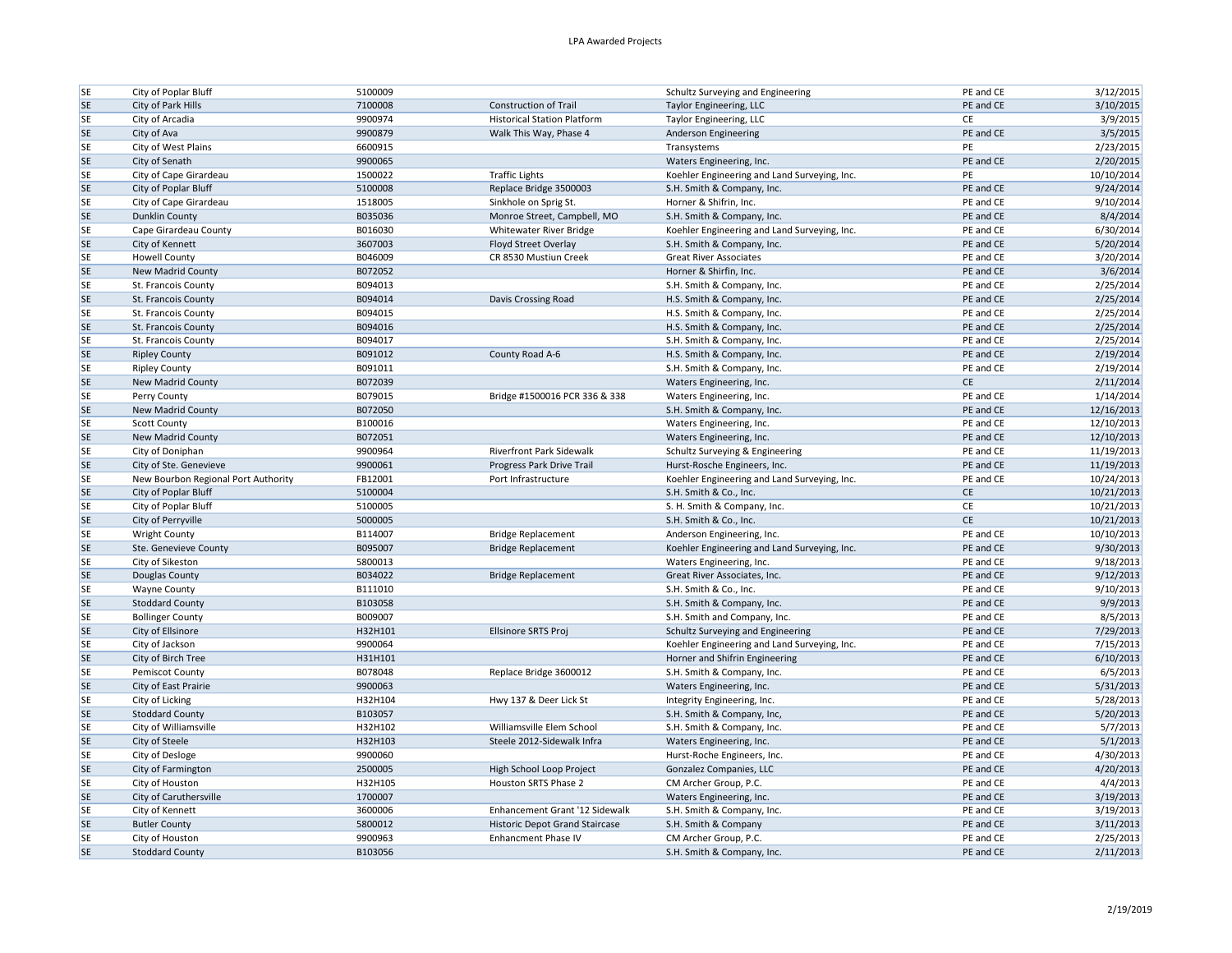| <b>SE</b> | Dunklin County                                                   | B035035            |                               | S.H. Smith and Company, Inc.                 | PE and CE              | 1/31/2013              |
|-----------|------------------------------------------------------------------|--------------------|-------------------------------|----------------------------------------------|------------------------|------------------------|
| <b>SE</b> | Perry County                                                     | B079014            |                               | Koehler Engineering and Land Surveying, Inc. | PE and CE              | 10/22/2012             |
| <b>SE</b> | <b>Butler County</b>                                             | B012028            |                               | S.H. Smith & Company, Inc.                   | PE and CE              | 10/22/2012             |
| <b>SE</b> | <b>Howell County</b>                                             | B046008            |                               | <b>Great River Associates</b>                | <b>CE</b>              | 10/18/2012             |
| <b>SE</b> | <b>Scott County</b>                                              | B100015            |                               | Lambert Engineering and Surveying            | PE and CE              | 9/25/2012              |
| <b>SE</b> | City of Greenville                                               | 9900027            |                               | Civil Engineering Associates, LLC            | <b>CE</b>              | 9/24/2012              |
| <b>SE</b> | City of Park Hills                                               | 7100007            |                               | Taylor Engineering, LLC                      | PE and CE              | 8/15/2012              |
| <b>SE</b> | <b>Ozark County</b>                                              | B077009            |                               | <b>Great River Engineering</b>               | PE and CE              | 8/13/2012              |
| <b>SE</b> | Mississippi County                                               | B067017            |                               | S. H. Smith and Co., Inc.                    | PE and CE              | 7/26/2012              |
| <b>SE</b> | Douglas County                                                   | B034021            |                               | <b>Great River Associates</b>                | PE and CE              | 7/23/2012              |
| <b>SE</b> | City of Cape Girardeau                                           | H31H103            |                               | Koehler Engineering and Land Surveying, Inc. | PE                     | 7/17/2012              |
| <b>SE</b> | City of Bloomfield                                               | H31H102            |                               | S.H. Smith and Co., Inc.                     | PE and CE              | 7/9/2012               |
| <b>SE</b> | Cape Girardeau County                                            | B016029            |                               | Koehler Engineering and Land Surveying, Inc. | PE and CE              | 6/25/2012              |
| <b>SE</b> | City of Cape Girardeau                                           | H280106            |                               | Hurst-Roche Engineers, Inc.                  | PE                     | 5/29/2012              |
| <b>SE</b> | City of East Prairie                                             | 9900042            |                               | Waters Engineering, Inc                      | PE and CE              | 2/9/2012               |
| <b>SE</b> | <b>Scott County</b>                                              | B100014            |                               | Waters Engineering, Inc.                     | PE and CE              | 1/26/2012              |
| <b>SE</b> | City of Cape Girardeau                                           | 1500021            |                               | Bowen Engineering and Surveying, Inc.        | PE and CE              | 1/20/2012              |
| <b>SE</b> | City of Cape Girardeau                                           | 1500020            |                               | BFA, Inc.                                    | PE and CE              | 12/6/2011              |
| <b>SE</b> | City of Doniphan                                                 | H31H104            | Sidewalk Construction         | Schultz and Summers Engineering, Inc.        | PE and CE              | 11/14/2011             |
| <b>SE</b> | Iron County                                                      | B047013            |                               | Taylor Engineering, LLC                      | PE and CE              | 10/28/2011             |
| <b>SE</b> | City of Eminence                                                 | H31H105            |                               | Stack & Associates, Inc.                     | PE and CE              | 9/28/2011              |
| <b>SE</b> | Ripley County/City of Doniphan                                   | B091010            |                               | Schultz and Summers Engineering, Inc.        | PE and CE              | 9/13/2011              |
| <b>SE</b> | New Madrid County                                                | B072049            |                               | Lambert Engineering and Surveying            | PE and CE              | 7/21/2011              |
| <b>SE</b> | Cape Girardeau County                                            | B016028            |                               | Koehler Engineering and Land Surveying       | PE and CE              | 7/18/2011              |
| <b>SE</b> | Ste. Genevieve County                                            | B095006            |                               | Koehler Engineering and Land Surveying, Inc. | PE and CE              | 7/18/2011              |
| <b>SE</b> | City of Chaffee                                                  | 9900040            |                               | Lambert Engineering & Surveying              | PE and CE              | 6/2/2011               |
| <b>SE</b> | Carter County                                                    | 9900953            |                               | Schultz and Summers Engineering              | PE and CE              | 5/24/2011              |
| <b>SE</b> | New Madrid County                                                | B072048            |                               | Waters Engineering, Inc.                     | PE and CE              | 5/24/2011              |
| <b>SE</b> | City of Piedmont                                                 | 9900046            |                               | <b>Mathis and Associates</b>                 | PE and CE              | 5/3/2011               |
| <b>SE</b> | City of Park Hills                                               | 9900045            |                               | Bowen Engineering & Surveying, Inc.          | PE and CE              | 4/26/2011              |
| <b>SE</b> | City of Koshkonong                                               | H289110            |                               | <b>Great River Associates</b>                | PE and CE              | 3/24/2011              |
| SE        | City of Charleston                                               | 1800004            |                               | Waters Engineering, Inc.                     | PE and CE              | 3/18/2011              |
| <b>SE</b> | City of Puxico                                                   | 9900052            |                               | 7,7075.36                                    | PE and CE              | 3/18/2011              |
| <b>SE</b> | <b>Stoddard County</b>                                           | B103055            |                               | S. H. Smith & Co.                            | PE and CE              | 3/14/2011              |
| <b>SE</b> | Mansfield                                                        | 9900874            |                               | <b>Great River Associates</b>                | PE and CE              | 2/28/2011              |
| <b>SE</b> |                                                                  |                    |                               |                                              | PE and CE              |                        |
| <b>SE</b> | City of Ava<br>City of Doniphan                                  | 9900871<br>9900952 |                               | <b>Olsson Associates</b>                     | PE and CE              | 2/7/2011<br>1/25/2011  |
| <b>SE</b> |                                                                  | B094012            |                               | Schultz and Summers Engineering              | PE and CE              | 1/18/2011              |
| <b>SE</b> | St. Francois County                                              |                    |                               | Taylor Engineering, LLC                      |                        |                        |
| <b>SE</b> | Mississippi County<br>City of Clarkton / Clarkton Public Schools | B067016<br>H280105 |                               | S. H. Smith & Co., Inc.                      | PE and CE<br>PE and CE | 1/14/2011<br>6/21/2010 |
|           |                                                                  |                    |                               | Schultz and Summers Engineering              |                        |                        |
| <b>SE</b> | Mississippi County                                               | FB10010            |                               | <b>Manley Brothers LLC</b>                   | PE and CE              | 6/18/2010              |
| <b>SE</b> | City of Frohna                                                   | 9900037            |                               | Baer Engineering, LLC                        | PE and CE              | 1/13/2010              |
| <b>SL</b> | St. Louis County                                                 | 4922604            | US 67 (Lindbergh)             | <b>Access Engineering</b>                    | PE and CE              | 12/28/2018             |
| <b>SL</b> | St. Louis County                                                 | 4900638            | Action Plan-Walking/Biking    | Alta Planning + Design, Inc.                 | PE                     | 11/26/2018             |
| <b>SL</b> | Jefferson County                                                 | 5403677            | East Rock Creek Road          | Engineering Design Source, Inc.              | PE and CE              | 11/20/2018             |
| <b>SL</b> | St. Charles County                                               | 5414632            | GGL Phase 4                   | AECOM Technical Services, Inc                | PE                     | 11/2/2018              |
| <b>SL</b> | Kirkwood                                                         | <b>TEAP010</b>     | <b>Intersection Analysis</b>  | <b>HR</b> GReen                              | PE                     | 10/5/2018              |
| <b>SL</b> | Jefferson County                                                 | 5403680            | Miller Road, Phase I          | CDG Engineers, Inc.                          | PE and CE              | 10/2/2018              |
| <b>SL</b> | St. Charles County                                               | 5414633            | GGL Phase 5                   | GBA Systems Integrators, LLC                 | PE and CE              | 10/1/2018              |
| <b>SL</b> | <b>Richmond Heights</b>                                          | 5609615            | <b>McKnight Road</b>          | Thouvenot, Wade & Moerchen, Inc.             | PE and CE              | 10/1/2018              |
| <b>SL</b> | Jefferson County                                                 | 5403679            | Main Street                   | CDG Engineers, Inc.                          | PE and CE              | 9/28/2018              |
| <b>SL</b> | St. Louis City                                                   | 5404603            |                               | Horner & Shifrin, Inc.                       | PE and CE              | 8/29/2018              |
| <b>SL</b> | Green Park                                                       | 4911603            | Mueller Road                  | Horner & Shifrin                             | PE and CE              | 8/22/2018              |
| <b>SL</b> | St. Louis City                                                   | 9901649            | Louisiana Ave Calm Streets    | Alta Planning and Design                     | PE and CE              | 8/17/2018              |
| <b>SL</b> | St. Clair                                                        | <b>TEAP021</b>     | <b>GIS Sign Inventory</b>     | <b>Access Engineering</b>                    | PE                     | 8/16/2018              |
| <b>SL</b> | Wildwood                                                         | 5536611            | Manchester Rd Shared Use Path | Thouvenot, Wade, and Moerchen, Inc.          | PE                     | 8/15/2018              |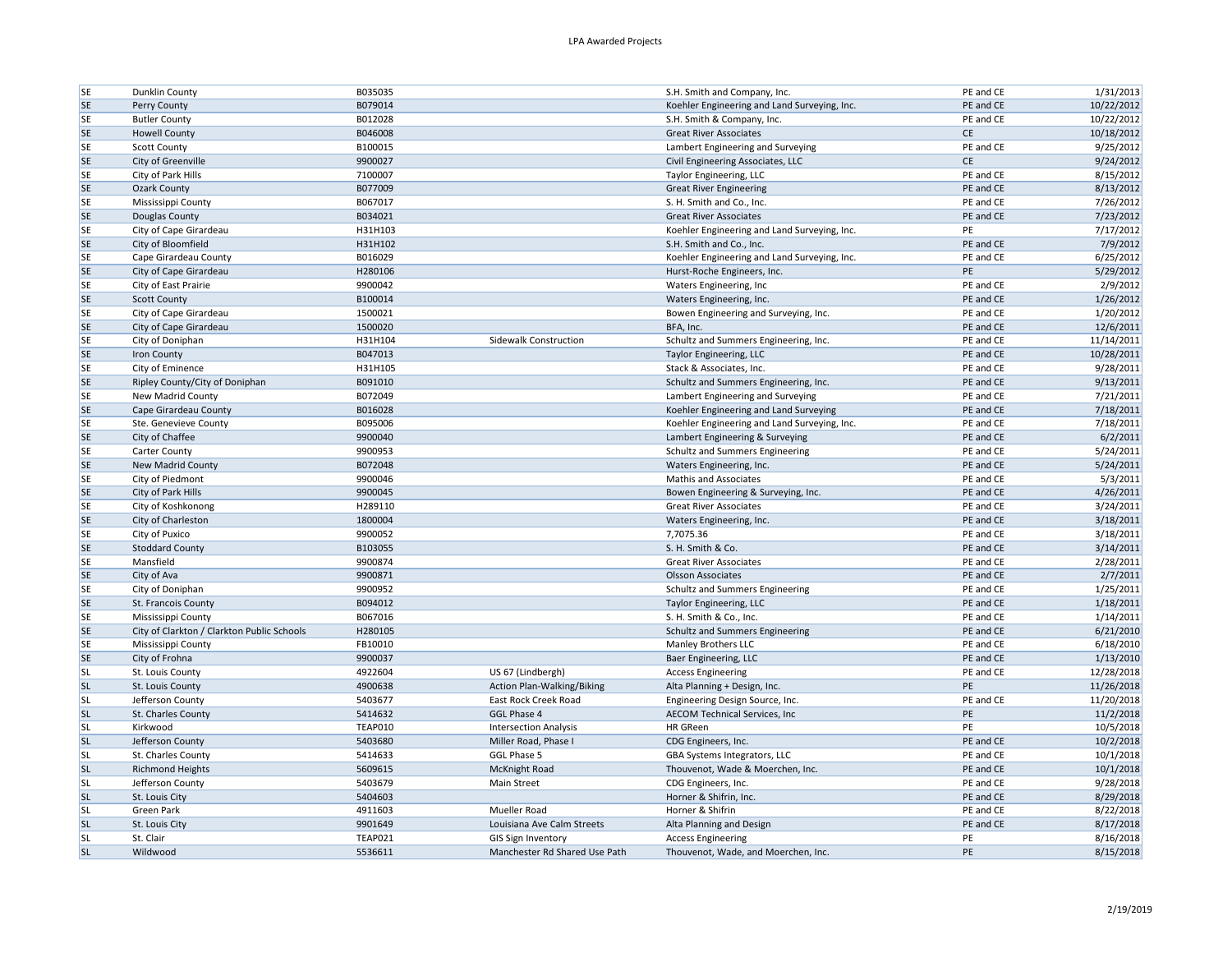| <b>SL</b>              | Northwoods                         | 5500686            | Nelson Drive Sidewalk                                        | Weis Design Group                              | PE and CE | 8/6/2018   |
|------------------------|------------------------------------|--------------------|--------------------------------------------------------------|------------------------------------------------|-----------|------------|
| <b>SL</b>              | St. Louis City                     | 9901643            | Lightining, New Signals, ITS                                 | George L Crawford and Associates, INC dba CBB  | PE and CE | 8/1/2018   |
| <b>SL</b>              | Jefferson County                   | 5403685            | Rouggly Kiepe Road Bridge                                    | ABNA Engineering, Inc.                         | PE and CE | 7/30/2018  |
| <b>SL</b>              | St. Louis County                   | 5558608            | McKelvey Road - Phase 1                                      | Oates Associates, Inc.                         | PE        | 7/16/2018  |
| <b>SL</b>              | <b>Bellefontaine Neighbors</b>     | 5422619            | <b>Resurfacing and Sidewalks</b>                             | Horner & Shifrin                               | CE        | 6/28/2018  |
| <b>SL</b>              | Franklin County                    | 5490614            | Ridge Road Bridge                                            | <b>Cochran Engineering</b>                     | PE and CE | 6/26/2018  |
| <b>SL</b>              | Rock Hill                          | 5577636            | Kortwright Ave                                               | P.H. Weiss                                     | PE and CE | 6/5/2018   |
| <b>SL</b>              | Vinita Park                        | 9901642            | Sidewalks/ADA Improvements                                   | Lochmueller Group, INC                         | PE and CE | 4/19/2018  |
| <b>SL</b>              | St. Charles City                   | 7303616            | Lincoln Elementary Sidewalk                                  | Oates                                          | PE        | 4/18/2018  |
| <b>SL</b>              | Dardenne Prairie                   | 5613608            | Reconstruction - Sidewalks 5'                                | HR Green                                       | PE        | 4/5/2018   |
| <b>SL</b>              | University City                    | 5402617            | Ackert Walkway                                               | <b>CMT</b>                                     | PE and CE | 3/27/2018  |
| <b>SL</b>              | <b>Valley Park</b>                 | 9901640            | Dougherty Ferry Road                                         | Cochran                                        | PE and CE | 3/23/2018  |
| <b>SL</b>              | <b>Valley Park</b>                 | 9901641            | St. Louis Ave, Phase 1                                       | Cochran                                        | PE and CE | 3/23/2018  |
| <b>SL</b>              | De Soto                            | 2200610            | <b>Amvets Drive Sidewalk</b>                                 | SC Engineering LLC dba Cochran                 | <b>CE</b> | 3/19/2018  |
| <b>SL</b>              | Kirkwood                           | 5502607            | Kirkwood Nipher SRTS                                         | Crawford, Murphy & Tilly, Inc.                 | CE        | 3/5/2018   |
| <b>SL</b>              | Jefferson County                   | 5403686            | Seckman Road, Phase II                                       | HDR Engineering, Inc.                          | PE and CE | 2/28/2018  |
| <b>SL</b>              | Manchester                         | 5504602            | Howard George Dr Bridge                                      | Horner Shifrin                                 | PE and CE | 2/8/2018   |
| <b>SL</b>              | Washington                         | TEAP009            | <b>TEAP</b>                                                  |                                                |           | 1/16/2018  |
| <b>SL</b>              | Jefferson County                   | <b>TEAP022</b>     | <b>TEAP</b>                                                  |                                                |           | 1/10/2018  |
| <b>SL</b>              | Ballwin                            | 4939607            | Ramsey Lane Bridge                                           | SC Engineering LLC                             | CE        | 11/27/2017 |
| <b>SL</b>              | Jefferson County                   | 5461609            | Old Lemay Ferry Rd, Phase 1                                  | EFK Moen, LLC                                  | PE and CE | 11/21/2017 |
| <b>SL</b>              | Jefferson County                   | 7202602            | Seckman Road Roundabout                                      | HDR Engineering, Inc.                          | PE and CE | 11/21/2017 |
| <b>SL</b>              | New Haven                          | 9901633            | Downtown Improvements Phase 1                                | SC Engineering, LLC                            | PE        | 11/9/2017  |
| <b>SL</b>              | St. Louis County                   | B096003            | <b>Tesshire Drive Bridge</b>                                 | Structures, Inc.                               | PE and CE | 11/1/2017  |
| <b>SL</b>              | St. Ann                            | 5565610            | Resurfacing                                                  | Lochmueller                                    | PE        | 10/15/2017 |
| <b>SL</b>              | St. Louis City                     | 5670604            | Tower Grove Park improve                                     | H.R. Green, Inc.                               | PE        | 9/20/2017  |
| <b>SL</b>              | Jefferson County                   | 5403675            | Whitehead Road Bridge                                        | CDG Engineers, Inc.                            | PE and CE | 8/24/2017  |
| <b>SL</b>              | St. Louis City                     | 9900675            |                                                              | HDR Engineering, Inc.                          | PE and CE | 7/25/2017  |
| <b>SL</b>              | Jefferson County                   | 5403674            | Doc Sargent Bridge                                           | Structures, Inc.                               | PE and CE | 7/19/2017  |
| <b>SL</b>              | St. Louis City                     | 9901644            | Traffic_Mgmt_Enhancement                                     |                                                | PE and CE | 6/27/2017  |
| <b>SL</b>              | Jefferson County                   | 5403673            | Charter Church Road Bridge                                   | ABNA Engineering, Inc.                         | PE and CE | 6/19/2017  |
| <b>SL</b>              | Ballwin                            | 4939604            | Henry Ave, Clayton to SCL                                    | <b>SC Engineering</b>                          | <b>CE</b> | 4/25/2017  |
| <b>SL</b>              | Ballwin                            | 4939606            | Ries over Fishpot Crk                                        | <b>SC Engineering</b>                          | CE        | 4/25/2017  |
| <b>SL</b>              | St. Louis County                   | 9900673            | Westport-Marine                                              | Horner and Shifrin, Inc.                       | PE        | 3/29/2017  |
| <b>SL</b>              | St. Louis County                   | 9901638            | <b>Westport Plaza Drive</b>                                  | Horner and Shifrin, Inc.                       | PE        | 3/29/2017  |
| <b>SL</b>              | University City                    | 5402615            | <b>Bicycle Facilities, Phase 3</b>                           | Oates Associates, Inc.                         | PE and CE | 3/27/2017  |
| <b>SL</b>              | St. Charles City                   | 7302668            | <b>Flashing Yellow Arrows</b>                                | CBB                                            | PE and CE | 3/8/2017   |
| <b>SL</b>              | Lake St. Louis                     | 5418612            | Roadway Improvements                                         | HR Green                                       | PE        | 3/1/2017   |
| <b>SL</b>              | Fenton                             | 4989609            | Horan Drive                                                  | Cochran                                        | PE        | 2/21/2017  |
| <b>SL</b>              | <b>University City</b>             | 4921602            |                                                              | Lochmueller Group                              | PE        | 2/7/2017   |
| <b>SL</b>              | Des Peres                          | 5555613            |                                                              | Lochmueller Group                              | PE        | 12/28/2016 |
| <b>SL</b>              | Ballwin                            | 5401720            |                                                              | CBB                                            | PE        | 12/21/2016 |
| <b>SL</b>              | <b>Citizens for Modern Transit</b> | 5456612            |                                                              | Shaila Abdullah                                |           | 12/9/2016  |
| <b>SL</b>              | St. Louis County                   | 5443601            | <b>Berry Road Sidewalk</b>                                   | Thouvenot, Wade and Moerchen, Inc.             | PE and CE | 11/10/2016 |
| <b>SL</b>              |                                    |                    | Traffic Man Enhance PH3                                      |                                                | PE and CE | 11/9/2016  |
| <b>SL</b>              | St. Louis City<br>Pacific          | 5422620            |                                                              | George L Crawford and Assoc dba CBB<br>Cochran | <b>CE</b> | 10/18/2016 |
| <b>SL</b>              | Pacific                            | 9900640<br>5419610 | Resurfacing, sidewalks, lighting<br>Route N Sidewalk Phase 2 |                                                | CE        |            |
|                        |                                    |                    |                                                              | SC Engineering LLC                             |           | 10/18/2016 |
| <b>SL</b>              | <b>Webster Groves</b>              | 5577635            | <b>Central Ave Sidewalk</b>                                  | <b>Oates Associates</b>                        | PE<br>CE  | 9/29/2016  |
| <b>SL</b><br><b>SL</b> | Manchester                         | 4939605            | Henry, Manchester to NCL                                     | Horner and Shifrin                             |           | 8/31/2016  |
|                        | Franklin County                    | 5489609            | Fiddle Creek Road Bridge                                     | <b>CDG Engineers</b>                           | PE and CE | 8/25/2016  |
| <b>SL</b>              | Franklin County                    | 9901626            | <b>Bridge Replacement</b>                                    | Oates Associates Inc                           | PE and CE | 8/23/2016  |
| <b>SL</b>              | St. Charles City                   | 7303615            | 370 Bridge Shared Use Path                                   | Jacobs                                         | PE        | 8/22/2016  |
| <b>SL</b>              | Bel-nor                            | 5598608            | Normandy Dr, 115 to 180                                      | Amec Foster Wheeler                            | PE        | 8/15/2016  |
| <b>SL</b>              | Fenton                             | 5543604            | Old Gravois Road Phase 2                                     | SC Engineering LLC                             | PE        | 8/15/2016  |
| <b>SL</b>              | New Haven                          | 9900681            | MO 100 West Sidewalk                                         | Cochran                                        | PE and CE | 8/9/2016   |
| <b>SL</b>              | Jefferson County                   | 5462607            | Old 21 at Lions Den Rd                                       | <b>EFK Moen</b>                                | PE and CE | 8/8/2016   |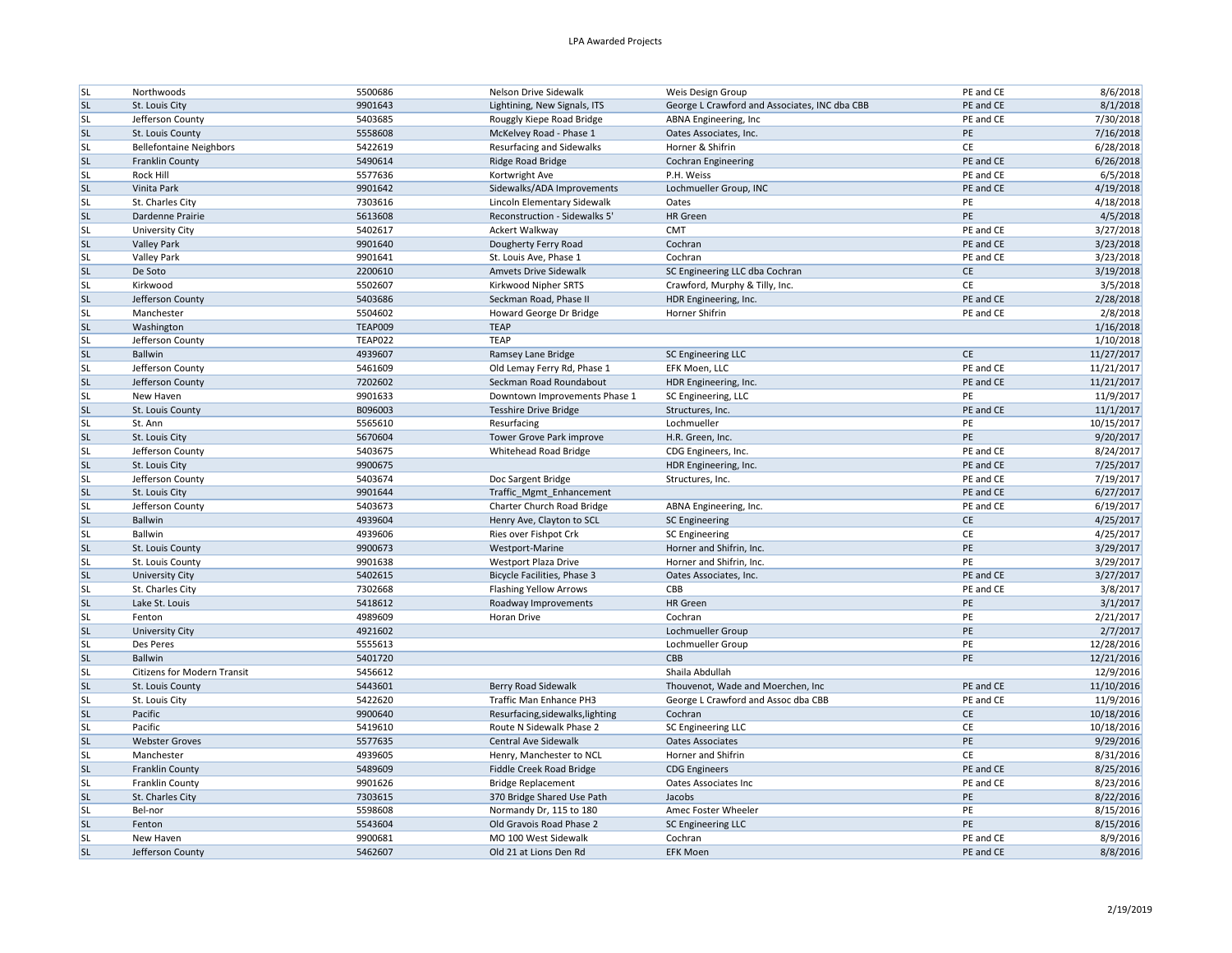| <b>SL</b>              | Jefferson County       | 5462608            | Old 21 at E/W Four Ridge Rd                                  | HR Green Inc                                        | PE and CE       | 8/8/2016   |
|------------------------|------------------------|--------------------|--------------------------------------------------------------|-----------------------------------------------------|-----------------|------------|
| SL                     | St. Louis County       | 9900656            | Lucas&Hunt,180-Woodrow,Resurf                                | Lochmueller Group, Inc.                             | PE and CE       | 8/5/2016   |
| <b>SL</b>              | St. Louis County       | 9901630            | Lucas-Hunt south                                             | Lochmueller Group, Inc.                             | PE and CE       | 8/5/2016   |
| <b>SL</b>              | St. Louis County       | 9900657            | North & South, Delmar to 340                                 | Burns and McDonnell Engineering Company             | PE              | 7/28/2016  |
| <b>SL</b>              | St. Louis County       | 9900663            | Vance - 141 to VP C.L.                                       | Horner and Shifrin, Inc.                            | PE and CE       | 7/28/2016  |
| <b>SL</b>              | St. Louis County       | 5523620            | Marine, McKelvey-Dorsett, Resurf                             | Burns and McDonnell Engineering Company             | PE              | 7/28/2016  |
| <b>SL</b>              | St. Louis County       | 5461608            | <b>Buckley Rd</b>                                            | Horner and Shifrin, Inc.                            | PE and CE       | 7/28/2016  |
| <b>SL</b>              | St. Louis County       | 5544604            | Hawkins-Fuchs                                                | Horner and Shifrin, Inc.                            | PE and CE       | 7/28/2016  |
| <b>SL</b>              | St. Louis County       | 4900627            | Sappington Barracks Rd                                       | Horner and Shifrin, Inc.                            | PE and CE       | 7/28/2016  |
| <b>SL</b>              | St. Louis County       | 5641602            | West Adams Ave and Ballas Rd                                 | Burns and McDonnell Engineering Company             | PE              | 7/28/2016  |
| <b>SL</b>              | St. Louis City         | 5424606            |                                                              | Horner & Shifrin Inc                                | PE              | 7/6/2016   |
| <b>SL</b>              | St. Louis County       | 5606606            | W Florissant Ave Streetscape                                 | Crawford, Murphy and Tilly, Inc.                    | PE              | 6/17/2016  |
| <b>SL</b>              | New Haven              | 9900639            | Roadway Reconstruction                                       | <b>SC Engineering</b>                               | <b>CE</b>       | 6/13/2016  |
| <b>SL</b>              | Ferguson               | 5583606            | Roadway Improvements                                         | <b>Cochran Engineering</b>                          | PE and CE       | 6/13/2016  |
| <b>SL</b>              | St. Charles County     | B092011            | Nahm Road Bridge Replacement                                 | Cochran                                             | PE and CE       | 5/26/2016  |
| <b>SL</b>              | Ferguson               | 5583605            | Highmont Dr                                                  | <b>ABNA</b>                                         | PE and CE       | 5/16/2016  |
| <b>SL</b>              | Shrewsbury             | 4901637            | Weil, Kenrick, Shrewsbury                                    | Cochran                                             | CE              | 5/12/2016  |
| <b>SL</b>              | New Haven              | 9901621            | <b>Central Ave Sidewalk</b>                                  | Cochran                                             | PE and CE       | 4/11/2016  |
| <b>SL</b>              | Manchester             | 5500683            | Spring Meadows Dr Bridge                                     | Horner and Shifrin                                  | PE and CE       | 4/7/2016   |
| <b>SL</b>              | St. Ann                | 5418613            | Milling and overlay                                          | HR Green                                            | PE              | 3/10/2016  |
| <b>SL</b>              | Wentzville             | 7304605            | Flashing yellow arrows                                       | CBB                                                 | PE and CE       | 3/10/2016  |
| <b>SL</b>              | Florissant             | 5595615            | Robinwood Elem Ped Signal                                    | <b>Access Eng</b>                                   | PE and CE       | 2/11/2016  |
| <b>SL</b>              | O'Fallon               | 7302663            | Roadway Improvements                                         | AECOM                                               | PE              | 1/25/2016  |
| <b>SL</b>              | New Haven              | 9900671            | Roadway Reconstruction                                       | Cochran                                             | PE and CE       | 1/15/2016  |
| <b>SL</b>              | O'Fallon               | 7302664            | DD/Sommers                                                   | Thouvenot, Wade & Moerchen                          | PE              | 1/7/2016   |
| <b>SL</b>              | Jefferson County       | 9901631            | Rdwy curve evaluation                                        | George L. Crawford & Associates, Inc. (dba CBB)     | PE              | 12/22/2015 |
| <b>SL</b>              | Kirkwood               | 5502606            |                                                              | Lochmueller Group                                   | PE              | 12/22/2015 |
| <b>SL</b>              | De Soto                | 2200607            | TAP Shared Use Path                                          | Cochran                                             | $\mathsf{CE}\,$ | 12/21/2015 |
| <b>SL</b>              | De Soto                | 2200609            | MO 21 TWLTL                                                  | Cochran                                             | CE              | 12/21/2015 |
| <b>SL</b>              | Festus                 | 2600607            | Route A at Pounds                                            | CBB                                                 | PE and CE       | 12/21/2015 |
| <b>SL</b>              | St. Louis County       | 4901641            | <b>TAP Sidewalks</b>                                         | <b>AECOM Technical Services</b>                     | PE and CE       | 11/19/2015 |
| <b>SL</b>              | University City        | 5402614            | <b>Shared Lane Marking</b>                                   | Thouvernot, Wade & Moerchen, Inc.                   | PE and CE       | 11/17/2015 |
| <b>SL</b>              | Creve Coeur            | 5526640            | <b>Warson Road</b>                                           | Cole and Associates                                 | PE              | 11/10/2015 |
| <b>SL</b>              | Jefferson County       | B050022            | Bridge replacement                                           | ABNA                                                | PE and CE       | 10/21/2015 |
| <b>SL</b>              | Jefferson County       | 5403662            | Reconstruction                                               | Horner and Shifrin                                  | PE and CE       | 10/13/2015 |
| <b>SL</b>              | St. Louis City         | 9900676            | Signals, Sidewalks, Bike Paths                               | George L. Crawford and Associates d/b/a CBB         | PE              | 10/6/2015  |
| <b>SL</b>              | <b>University City</b> | 5582604            | Kingsland Ave. Culvert repair                                | <b>CDG</b> Engineers                                | PE and CE       | 10/5/2015  |
| <b>SL</b>              | University City        | 5526642            | Forsyth, Big Bend to WCL                                     | <b>EDSI</b>                                         | PE and CE       | 9/25/2015  |
| <b>SL</b>              | St. Peters             | 5640613            | Jungermann Road Bridge                                       | <b>HR</b> Green                                     | PE and CE       | 9/9/2015   |
| <b>SL</b>              | St. Louis County       | 5610609            | Old Halls Ferry Rd Bridge                                    | Structures, Inc.                                    | PE and CE       | 9/8/2015   |
| <b>SL</b>              | St. Louis County       | 9900680            | Vance Road Bridge                                            | EFK Moen, LLC                                       | PE and CE       | 9/8/2015   |
| <b>SL</b>              | Washington             | 6400623            | Right turn lane, resurfacing                                 | <b>BFA</b>                                          | PE              | 6/18/2015  |
| <b>SL</b>              | St. Charles City       | 7302661            | Ped Facility/Utility Relocate                                | <b>Bax Engineering</b>                              | PE              | 6/18/2015  |
| <b>SL</b>              | St. Louis County       | 5526641            | Creve Coeru Mill Br #215                                     | Jacobs Engineering Group, Inc.                      | PE              | 6/15/2015  |
| <b>SL</b>              |                        |                    |                                                              |                                                     | PE and CE       | 6/10/2015  |
| <b>SL</b>              | De Soto<br>Brentwood   | 2200608<br>5577632 | Main Street Bridge replacement<br>Hanley Industrial Ped Impr | Juneau Associates, Inc.<br>Horner and Shifrin, Inc. | PE and CE       | 6/5/2015   |
| <b>SL</b>              | Wentzville             |                    | Church St                                                    |                                                     | CE              | 6/4/2015   |
|                        |                        | 7304603            |                                                              | Crawford, Murphy and Tilly Inc.                     |                 |            |
| <b>SL</b>              | <b>Valley Park</b>     | 5401671            | Jefferson-Main                                               | Weis Design Group                                   | <b>CE</b>       | 4/20/2015  |
| <b>SL</b><br><b>SL</b> | Cottleville            | 5410625            | Shared Use Path                                              | <b>EFK Moen</b>                                     | PE<br>PE        | 4/17/2015  |
|                        | St. Louis County       | 4956603            | Lackland Br #217                                             | Horner & Shifrin, Inc.                              |                 | 4/2/2015   |
| <b>SL</b>              | Florissant             | 5595616            | St.Anthony Br over Fountain Cr                               | Horner & Shifrin                                    | PE              | 3/24/2015  |
| <b>SL</b>              | St. Charles County     | 5414616            | Gateway Greenlight                                           | <b>GBA SI</b>                                       | PE and CE       | 3/12/2015  |
| <b>SL</b>              | <b>Weldon Spring</b>   | 7302646            | Weldon Spring Pkwy Ph 2                                      | M Engineering Inc. d/b/a Cochran                    | CE              | 3/6/2015   |
| <b>SL</b>              | <b>Weldon Spring</b>   | 7302659            | Independence Rd, Ph 4                                        | St. Charles Engineering and Surveying, Inc.         | PE              | 3/3/2015   |
| <b>SL</b>              | Jefferson County       | 5403666            |                                                              | George L. Crawford & Associates, Inc. d/b/a CBB     | PE              | 2/24/2015  |
| <b>SL</b>              | Herculaneum            | 5403667            |                                                              | George L. Crawford and Associates, Inc. dba CBB     | PE              | 2/2/2015   |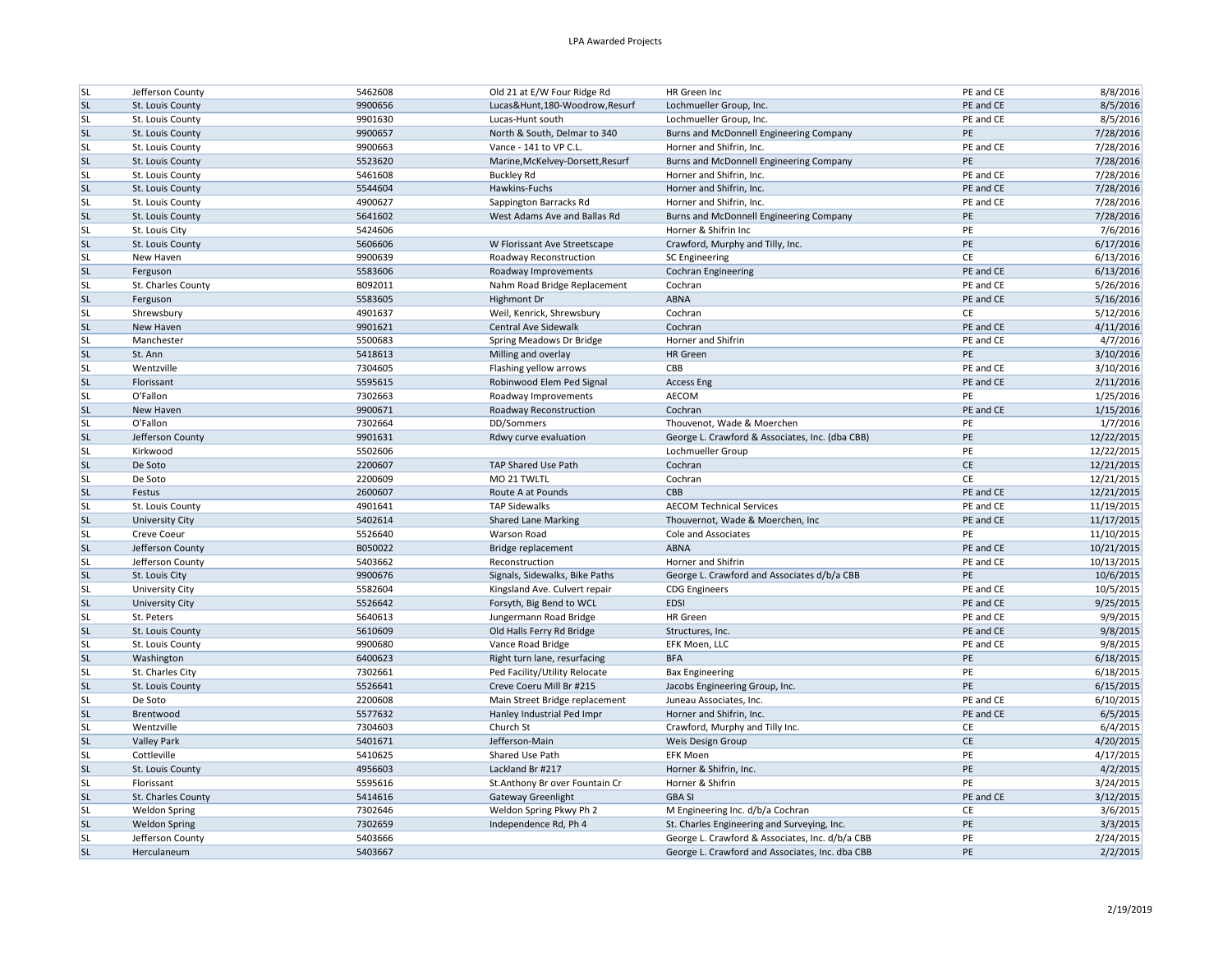| <b>SL</b> | Chesterfield                               | 5410623            | Schoettler Br over Creve Coeur   |                                       | PE and CE       | 12/2/2014  |
|-----------|--------------------------------------------|--------------------|----------------------------------|---------------------------------------|-----------------|------------|
| <b>SL</b> | Sullivan                                   | 6006602            | <b>Construct Traffic Signals</b> |                                       | PE and CE       | 11/18/2014 |
| <b>SL</b> | Des Peres                                  | 5555611            | Oak Dr br over 2-Mile            | CDG                                   | PE              | 10/31/2014 |
| <b>SL</b> | Sunset Hills                               | 5410617            | Kennerly                         | Cochran                               | $\mathsf{CE}\,$ | 10/16/2014 |
| <b>SL</b> | St. Louis City                             | 5407615            | Newstead Resurf, sidewalks       | <b>CDG Engineers</b>                  | PE and CE       | 10/6/2014  |
| <b>SL</b> | St. Louis City                             | 9900665            | N. Broadway Lane Diet            | Horner & Shifrin                      | PE and CE       | 9/25/2014  |
| <b>SL</b> | Crestwood                                  | 5602617            | Ponderosa                        | SCI                                   | CE              | 9/22/2014  |
| <b>SL</b> | <b>Citizens for Modern Transit</b>         | 5456611            | TRIP - 2 yr outreach program     | The Hauser Group                      |                 | 7/23/2014  |
| <b>SL</b> | <b>Green Park</b>                          | 5401681            | Old Green Park Rd                | Horner & Shifrin                      | PE and CE       | 7/3/2014   |
| <b>SL</b> | St. Louis County                           | 5572602            | Musick Br #412                   | Burns & McDonnell                     | PE              | 6/13/2014  |
| <b>SL</b> | <b>University City</b>                     | 5402609            | Canton etc. - bike striping      | AMEC                                  | CE              | 5/23/2014  |
| <b>SL</b> | St. Peters                                 | 7305613            | Sutters Mill Rd Bridge Replace   | Horner & Shifrin                      | PE and CE       | 5/21/2014  |
| <b>SL</b> | Ladue                                      | 5529609            | McKnight, Clayton to Ladue       | Horner & Shifrin                      | CE              | 4/23/2014  |
| <b>SL</b> | St. Louis City                             | 5401708            | S Broadway, R Des Peres to Cou   | <b>Burns &amp; McDonnell</b>          | PE              | 3/20/2014  |
| <b>SL</b> | St. Charles City                           | 7302652            | <b>Flashing Yellow Arrows</b>    | CBB                                   | PE and CE       | 3/7/2014   |
| <b>SL</b> | St. Charles City                           |                    |                                  |                                       | PE and CE       | 2/13/2014  |
| <b>SL</b> |                                            | 7302650<br>5526639 | Elm Point Ind @ Elm, Int imp     | Bax                                   | PE and CE       | 2/12/2014  |
|           | Creve Coeur                                |                    | Coeur De Ville                   | Thouvenot, Wade & Moerchen            |                 |            |
| <b>SL</b> | Chesterfield                               | 5410619            | S. Greentrails                   | <b>HR</b> Green                       | PE and CE       | 1/27/2014  |
| <b>SL</b> | O'Fallon                                   | 7302649            | Waterford Cross @ K, Rt turn In  | <b>EFK Moen</b>                       | PE              | 1/15/2014  |
| <b>SL</b> | St. Ann                                    | 5418608            | Aide/Link mill and overlay       | Payken Consulting                     | PE and CE       | 1/2/2014   |
| <b>SL</b> | Jefferson County                           | B050019            | New Bridge, Klondike             | Horner & Shifrin                      | PE and CE       | 10/28/2013 |
| <b>SL</b> | Jefferson County                           | 5403656            | Stroup Rd br over Little Crk     | ABNA                                  | PE and CE       | 10/17/2013 |
| <b>SL</b> | Jefferson County                           | 5403652            | Kramme Road bridge               | Cochran                               | PE and CE       | 10/13/2013 |
| <b>SL</b> | Land Clearance for Redevelopment Authority | 5402709            | Washington Ave Phase 3           | ABNA Engineering, Inc.                | PE and CE       | 9/30/2013  |
| <b>SL</b> | Jefferson County                           | 5403654            |                                  | CDG                                   | PE and CE       | 9/18/2013  |
| <b>SL</b> | St. Peters                                 | 7305610            | Willott bridge                   | Horner & Shifrin                      | PE and CE       | 9/6/2013   |
| <b>SL</b> | Jefferson County                           | B050020            | Maness bridge                    | <b>EFK Moen</b>                       | PE and CE       | 8/29/2013  |
| SL        | St. Louis County                           | 5401691            | Murdoch Cutoff                   | Horner & Shifrin                      | PE              | 8/26/2013  |
| <b>SL</b> | <b>Bellefontaine Neighbors</b>             | 5611602            | Shepley bridges                  | Horner & Shifrin                      | PE and CE       | 8/2/2013   |
| <b>SL</b> | Union                                      | 5433602            | Prairie Dell Road                | Horner & Shifrin                      | PE and CE       | 8/1/2013   |
| <b>SL</b> | Northwoods                                 | 5503605            | Lillian, Nelson to Melwood       | Bernardin, Lochmueller and Associates | PE and CE       | 7/26/2013  |
| <b>SL</b> | Crestwood                                  | 4901620            | Spellman Road                    | SCI                                   | <b>CE</b>       | 7/25/2013  |
| <b>SL</b> | Cool Valley                                | 5500672            | S. Florissant                    | Palladian                             | PE and CE       | 7/23/2013  |
| <b>SL</b> | Citizens for Modern Transit                | 5401710            | Education and advocacy program   | Bernardin Lochmueller & Associates    | PE              | 7/8/2013   |
| <b>SL</b> | Hazelwood                                  | 5408607            | I-270 and McDonnell bridge       | Cole & Associates                     | PE and CE       | 7/3/2013   |
| <b>SL</b> | Wildwood                                   | 5602621            | Woods Rd over Hamilton Cr        | Juneau                                | PE              | 7/2/2013   |
| <b>SL</b> | Wildwood                                   | 5500673            | Fox Cr bridge                    | Juneau                                | PE              | 7/2/2013   |
| <b>SL</b> | St. Louis County                           | 5401697            | Conway Br over Maryville Cr      | <b>EFK Moen</b>                       | PE              | 6/26/2013  |
| <b>SL</b> | Wildwood                                   | 5500674            | Manchester Rd bike lanes         | Grove                                 | PE              | 6/26/2013  |
| <b>SL</b> | Dellwood                                   | 5401680            | <b>Hudson and Trask</b>          | Cochran                               | PE and CE       | 6/24/2013  |
| <b>SL</b> | Wildwood                                   | 5500675            | Rte 100 roadside barrier         | Alta                                  | PE              | 6/18/2013  |
| <b>SL</b> | Union                                      |                    |                                  | Cochran                               | PE and CE       |            |
|           |                                            | 5433601            | Judith Spring Road bridge        |                                       | PE and CE       | 6/13/2013  |
| <b>SL</b> | St. Ann                                    | 5418609            | Breckenridge Ave                 | Payken Consulting                     |                 | 6/12/2013  |
| <b>SL</b> | St. Louis City                             | 5401707            | Skinker, Oakland                 | Crawford, Bunte, Brammeier            | PE              | 6/12/2013  |
| <b>SL</b> | Sunset Hills                               | 5410620            | West Watson Robyn to Lindbergh   | Horner & Shifrin                      | PE and CE       | 6/11/2013  |
| <b>SL</b> | Ferguson                                   | 5583603            | Forestwood Drive Ph 2            | Weis Design Group                     | PE and CE       | 5/28/2013  |
| <b>SL</b> | Chesterfield                               | 5410618            | Appalachian Trail Phase 2        | <b>CDG Engineers</b>                  | PE and CE       | 5/21/2013  |
| <b>SL</b> | Arnold                                     | 5403647            | Michigan Avenue                  | GBA                                   | PE and CE       | 5/16/2013  |
| <b>SL</b> | New Haven                                  | H32F101            | New Haven Mid Sch                | <b>BFA</b>                            | PE and CE       | 5/16/2013  |
| <b>SL</b> | Pagedale                                   | 5401683            | Pagedale Ave Streetscape         | Palladian                             | PE and CE       | 5/9/2013   |
| <b>SL</b> | Festus                                     | 5401678            | Festus-Horine Rd                 | URS                                   | PE              | 4/24/2013  |
| <b>SL</b> | St. Louis City                             | 5401705            | <b>MLK Ped lighting</b>          | Webb Engineering                      | PE              | 4/23/2013  |
| <b>SL</b> | St. Charles County                         | 7302638            | Gateway Greenlight Ph 2          | <b>GBA System Integrators</b>         | PE and CE       | 4/9/2013   |
| <b>SL</b> | St. Charles City                           | 7302630            | Kingshighway interconnect        | HR Green                              | PE              | 4/5/2013   |
| <b>SL</b> | O'Fallon                                   | 7302625            | Sommers and Rte N                | <b>HR</b> Green                       | PE              | 3/27/2013  |
| <b>SL</b> | Northwoods                                 | H31F101            | Lillian, Nelson to Edgewood      | Bernadin, Lochmueller & Associates    | PE and CE       | 3/19/2013  |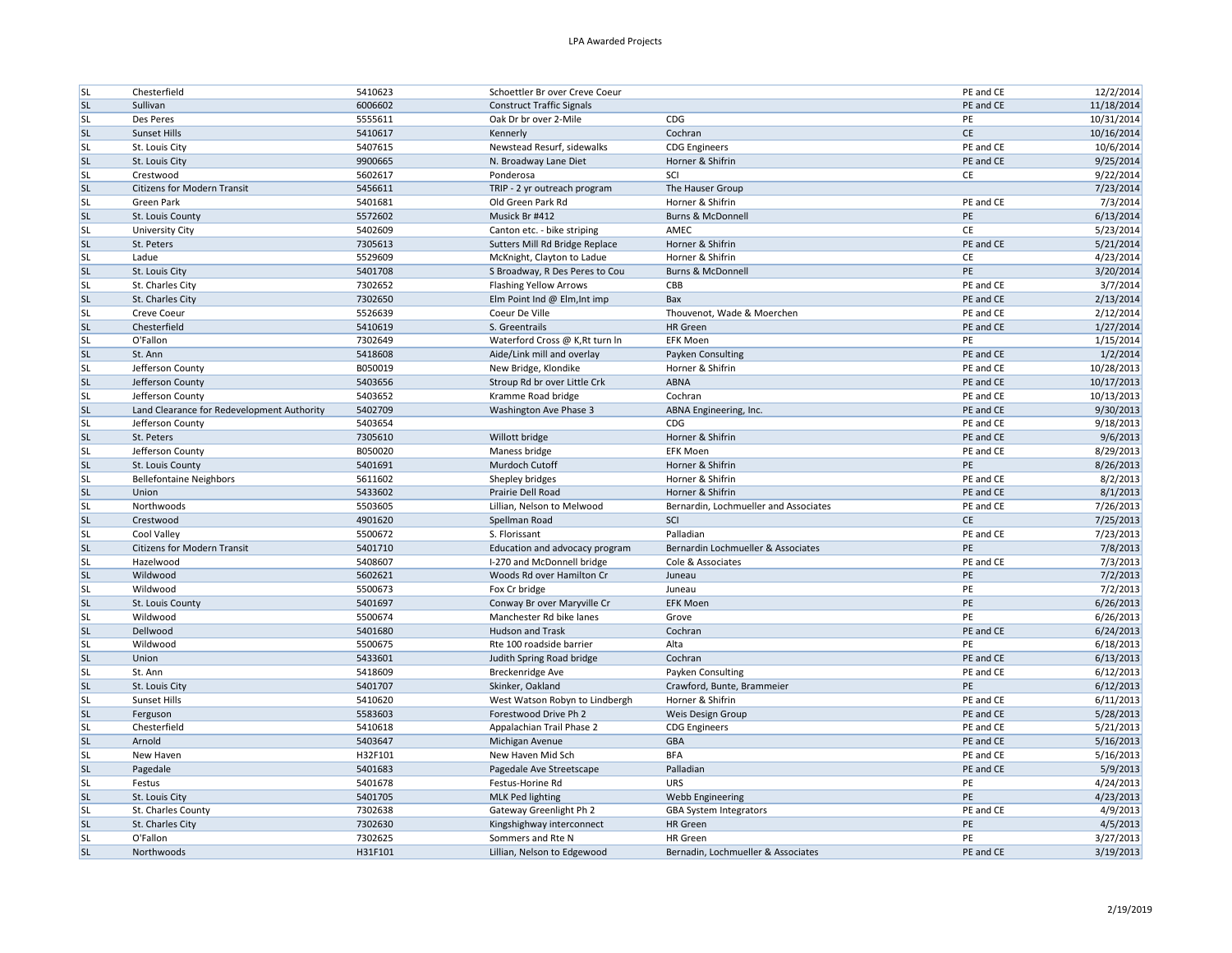| <b>SL</b> | Lake St. Louis                 | 7302623 | Civic Center Drive                  | George Butler Associates       | PE        | 3/19/2013  |
|-----------|--------------------------------|---------|-------------------------------------|--------------------------------|-----------|------------|
| <b>SL</b> | Frontenac                      | 5503606 | Conway Rd, Lindbergh to Spoede      | Bernardin, Lochmueller & Assoc | PE and CE | 3/15/2013  |
| <b>SL</b> | Des Peres                      | 5555610 | Fawn Valley                         | Horner & Shifrin               | PE        | 3/1/2013   |
| <b>SL</b> | Ladue                          | 5529611 | Price Rd                            | <b>EFK Moen</b>                | PE and CE | 2/26/2013  |
| <b>SL</b> | University City                | 5402611 | Westgate at 340                     | Kuhlmann                       | PE and CE | 2/25/2013  |
| <b>SL</b> | St. Charles City               | 7302631 | Muegge at Mexico                    | <b>URS</b>                     | PE        | 2/19/2013  |
| <b>SL</b> | Creve Coeur                    | 5526638 | Graeser Rd                          | Grove                          | PE and CE | 2/17/2013  |
| <b>SL</b> | <b>Franklin County</b>         | B036031 | New Bridge Construction             | <b>HDR Engineering</b>         | PE and CE | 2/14/2013  |
| <b>SL</b> | Ballwin                        | 5401679 | Holloway                            | Access                         | PE and CE | 2/8/2013   |
| <b>SL</b> | Brentwood                      | 5438606 | Rose Avenue                         | George Butler                  | CE        | 2/5/2013   |
| <b>SL</b> | Herculaneum                    | 5403634 | Main St, Joachim to Broadway        | <b>Cochran Engineering</b>     | CE        | 1/28/2013  |
| <b>SL</b> | St. Louis County               | 5503604 | DP - 255 at Telegraph               | <b>SWT Design</b>              | PE and CE | 12/6/2012  |
| <b>SL</b> | New Haven                      | 5401675 | Miller Road, Ph 4                   | Cochran                        | PE and CE | 11/13/2012 |
| <b>SL</b> | Town and Country               | 5401661 | Clayton Peds, over 141              | Horner & Shifrin               | <b>CE</b> | 10/29/2012 |
| <b>SL</b> | Town and Country               | 5532609 | Clayton Trail, over I-270           | CDG                            | CE        | 7/25/2012  |
| <b>SL</b> | Eureka                         | 5401668 | Forby, Phase 3                      | GBA                            | PE and CE | 7/18/2012  |
| <b>SL</b> | Rock Hill                      | 5577631 | Bismark                             | P H Weis                       | PE and CE | 7/18/2012  |
| <b>SL</b> | Brentwood                      | 5438608 | Litzsinger, McKnight to Brntwd      | Horner & Shifrin               | PE and CE | 7/17/2012  |
| <b>SL</b> | Franklin County                | 5489607 | <b>Herbst Road bridge</b>           | CRD                            | CE        | 7/7/2012   |
| <b>SL</b> | <b>Franklin County</b>         | 5489605 | Labadie Front Street                | BFA Inc.                       | CE        | 6/20/2012  |
| <b>SL</b> | <b>Bellefontaine Neighbors</b> | 5422615 | St Cyr Culvert                      | Horner & Shifrin               | PE and CE | 6/14/2012  |
| <b>SL</b> | Maplewood                      | 5401669 | Manchester Rd, Phase 3              | Horner & Shifrin               | PE and CE | 6/11/2012  |
|           |                                |         | Fee Fee Rd                          |                                | PE and CE |            |
| <b>SL</b> | Hazelwood                      | 5408606 |                                     | <b>CDG Engineers</b>           |           | 6/6/2012   |
| <b>SL</b> | <b>Bellefontaine Neighbors</b> | 5422614 | <b>Belgrove and Coburg</b>          | Horner & Shifrin, Inc.         | PE and CE | 6/4/2012   |
| <b>SL</b> | Hillsboro                      | 7205601 | Old Rte 21                          | Cochran                        | CE        | 5/7/2012   |
| <b>SL</b> | Trailnet                       | H306505 | Trailnet                            | CBB                            | PE        | 4/30/2012  |
| <b>SL</b> | Ladue                          | 5529608 | Litzsinger                          | Horner & Shifrin               | PE and CE | 3/21/2012  |
| <b>SL</b> | <b>Franklin County</b>         | 5490613 | Wild Plum                           | <b>Cochran Engineering</b>     | PE and CE | 3/2/2012   |
| <b>SL</b> | Jefferson County               | 5403646 | Wilson Hollow bridge                | ABNA                           | PE        | 2/27/2012  |
| <b>SL</b> | Jefferson County               | 5403641 | Old Lemay-Vogel roundabout          | Crawford, Bunte, Brammeier     | PE        | 2/24/2012  |
| <b>SL</b> | Clayton                        | 5438610 | Wydown                              | <b>EDSI</b>                    | PE and CE | 2/21/2012  |
| <b>SL</b> | Clayton                        | 5438609 | <b>Brentwood Carondelet Stscape</b> | M <sub>3</sub>                 | PE and CE | 2/16/2012  |
| <b>SL</b> | Des Peres                      | 5555609 | Claychester                         | Juneau                         | PE        | 2/9/2012   |
| <b>SL</b> | Chesterfield                   | 5410616 | Timberlake Manor Bridge             | Juneau                         | PE and CE | 2/8/2012   |
| <b>SL</b> | <b>University City</b>         | 5402608 | Jackson Ped Signal                  | Bernardin, Lochmueller & Assoc | PE and CE | 2/6/2012   |
| <b>SL</b> | <b>University City</b>         | 5402607 | Etzel, Kingsland, et al             | Oates                          | PE and CE | 2/6/2012   |
| <b>SL</b> | St. Clair                      | 5401631 | Springfield Rd.                     | Cochran                        | CE        | 12/7/2011  |
| <b>SL</b> | Wildwood                       | 5602618 | Rte 109 widening                    | HR Green                       | PE        | 10/20/2011 |
| <b>SL</b> | Franklin County                | 5489608 | Hogan Road                          | Cochran                        | PE and CE | 8/16/2011  |
| <b>SL</b> | Ladue                          | 5529607 | Ladue/Warson Sidewalk               | CDG                            | PE and CE | 8/15/2011  |
| <b>SL</b> | St. Louis City                 | 5422611 | 4th-Broadway overlay                | M3 Engineering Group           | PE        | 8/4/2011   |
| <b>SL</b> | Lake St. Louis                 | 5418607 | Freymuth Rd sidewalk                | Cole and Associates            | PE        | 7/18/2011  |
| <b>SL</b> | Jefferson County               | 5403625 | Schneider Dr bridge                 | CMT                            | PE        | 6/27/2011  |
| <b>SL</b> | <b>Richmond Heights</b>        | 5412603 | Dale Ave                            | CH <sub>2</sub> M Hill         | PE and CE | 6/21/2011  |
| <b>SL</b> | Clayton                        | 5438605 | ITS signals in CBD                  | cbb                            | PE        | 6/14/2011  |
| <b>SL</b> | Clayton                        | 5438607 | <b>CBD Pedestrian Enhancements</b>  | CDG                            | PE        | 6/14/2011  |
| <b>SL</b> | Washington                     | 6400622 | Rte 100 Enhancements                | CMT                            | PE        | 6/6/2011   |
| <b>SL</b> | Ferguson                       | 5518604 | Forestwood Drive reconstruct        | Weis Design Group              | PE and CE | 5/31/2011  |
| <b>SL</b> | O'Fallon                       | 5401645 | Rte M, I-70 to Rte P                | Crawford, Bunte, Brammeier     | PE        | 4/28/2011  |
| <b>SL</b> | De Soto                        | 2200603 | <b>Boyd Street</b>                  | Cochran                        | CE        | 4/19/2011  |
| <b>SL</b> | O'Fallon                       | 5401643 | Bryan Road                          | HR Green, Inc.                 | PE        | 4/14/2011  |
| <b>SL</b> | O'Fallon                       | 5401646 | VMP at Woodlawn                     | Bax                            | PE and CE | 4/14/2011  |
| <b>SL</b> | Maplewood                      | 5401638 | Laclede Station Rd                  | Oates                          | PE and CE | 2/16/2011  |
| <b>SL</b> | Glendale                       | 5401625 | Kirkham Ave Ph 1                    | Weis                           | PE and CE | 2/15/2011  |
| <b>SL</b> | O'Fallon                       | 5401635 | West Terra                          | Crawford, Murphy & Tilly       | PE and CE | 1/27/2011  |
| <b>SL</b> | Jefferson County               | 5403630 | Old Antonia                         | <b>Burns &amp; McDonnell</b>   | PE        | 12/22/2010 |
|           |                                |         |                                     |                                |           |            |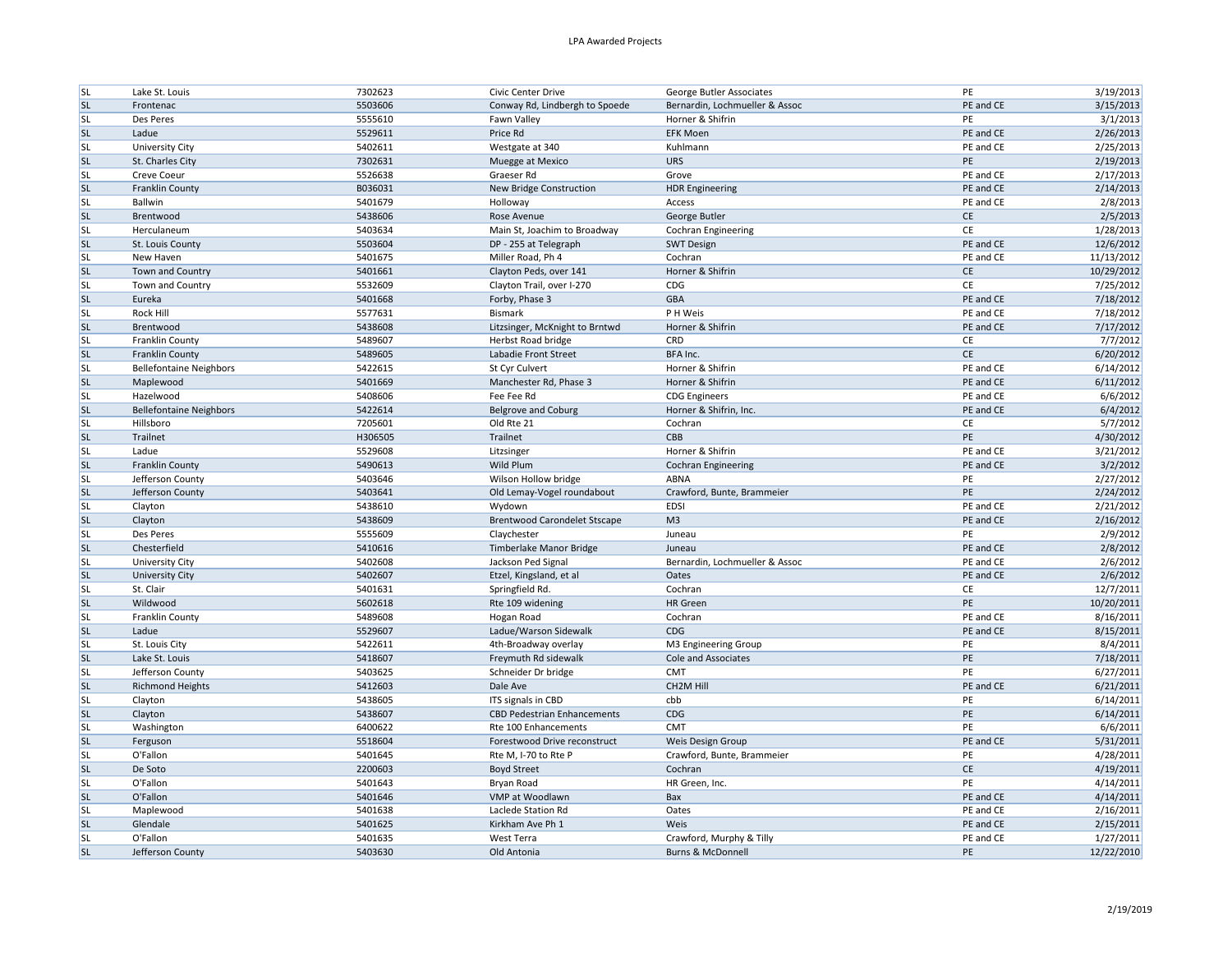| <b>SL</b>              | Jefferson County                | 5403623            | Whitehead                                   | <b>EFK Moen</b>                                          | PE        | 12/22/2010 |
|------------------------|---------------------------------|--------------------|---------------------------------------------|----------------------------------------------------------|-----------|------------|
| <b>SL</b>              | <b>Richmond Heights</b>         | 5412602            | <b>Wise Ave</b>                             | Weis                                                     | PE and CE | 12/17/2010 |
| <b>SL</b>              | Edmundson                       | 5407612            | Edmundson Rd resurfacing                    | Howard R Green Company                                   | PE and CE | 12/14/2010 |
| <b>SL</b>              | Jefferson County                | 5403629            | Fountain City Rd bridge                     | Bernardin Lockmueller and Assoc                          | PE        | 11/18/2010 |
| <b>SL</b>              | Jefferson County                | 5403631            | Old Lemay bridge at Klable                  | <b>Cochran Engineering</b>                               | PE        | 11/18/2010 |
| <b>SL</b>              | Hazelwood                       | 5408605            | Fee Fee reconstruct                         | EDM                                                      | PE and CE | 8/5/2010   |
| <b>SL</b>              | Union                           | 6200604            | Independence Dr                             | Cochran                                                  | PE and CE | 7/12/2010  |
| <b>SL</b>              | <b>Ballwin</b>                  | 5401630            | <b>Kehrs Mill</b>                           | <b>HR</b> GReen                                          | PE        | 6/28/2010  |
| <b>SL</b>              | Brentwood                       | 5577629            | Ped & Transit                               | CDG                                                      | PE        | 6/21/2010  |
| <b>SL</b>              | <b>Franklin County</b>          | 5490612            | <b>Bucklick bridge</b>                      | Wunderlich Surveying & Engineering                       | PE and CE | 4/21/2010  |
| <b>SL</b>              | Franklin County                 | 5489604            | New Hope                                    | CDG                                                      | PE and CE | 4/20/2010  |
| <b>SL</b>              | Jefferson County                | 5602614            | Sandy Church Rd bridge                      | Juneau Associates                                        | PE        | 1/5/2010   |
| <b>SW</b>              | <b>Bates County</b>             | <b>FLAP053</b>     | Stabilize stream bank                       | Burns & McDonnell Engineering Company, Inc.              | PE and CE | 1/2/2019   |
| <b>SW</b>              | <b>Hickory County</b>           | B043012            | Bridge #1510000 Replacement                 | Great River Associates, Inc.                             | PE and CE | 12/6/2018  |
| <b>SW</b>              |                                 | B055027            |                                             |                                                          | PE and CE | 4/18/2018  |
|                        | Lawrence County                 |                    | FR 2193 ovr Spring Rvr                      | Anderson Engineering                                     | PE and CE |            |
| <b>SW</b><br><b>SW</b> | <b>Bates County</b>             | B007020            | <b>Replacement of Bridge</b><br><b>TEAP</b> | Great River Engineering, Inc.                            |           | 1/22/2018  |
|                        | Monett                          | <b>TEAP007</b>     |                                             |                                                          |           | 12/20/2017 |
| <b>SW</b>              | <b>Henry County</b>             | B042028            | Replace bridge 4920008                      | Burns & McDonnell Engineering Company, Inc.              | PE and CE | 11/2/2017  |
| <b>SW</b>              | Battlefield                     | 9901814            | Rt FF sidewalks                             | Anderson Engineering                                     | PE and CE | 9/1/2017   |
| <b>SW</b>              | Christian County                | B022009            | Riverside Bridge                            | <b>Great River Engineering</b>                           | PE and CE | 8/28/2017  |
| <b>SW</b>              | St. Clair County                | B093012            | Replace Bridge 0960008                      | <b>Great River</b>                                       | PE and CE | 7/26/2017  |
| <b>SW</b>              | Clever                          | 3321417            | Sidewalks Phase 3A                          | Anderson Engineering                                     | PE and CE | 6/28/2017  |
| <b>SW</b>              | Willard                         | 5944803            | Miller Rd between Rt O & FR 84              | <b>Great River Engineering</b>                           | PE and CE | 4/24/2017  |
| <b>SW</b>              | <b>Webb City</b>                | 6500707            | Rt D Sidewalks                              | Olsson Associates, Inc. (OEI)                            | PE and CE | 3/23/2017  |
| <b>SW</b>              | Carthage                        | 1601702            | ADA compliant sidewalks                     | Anderson Engineering, Inc.                               | PE and CE | 2/28/2017  |
| <b>SW</b>              | Webb City                       | 9901802            | Sidewalks on Madison Street                 | Anderson Engineering, Inc.                               | PE and CE | 2/28/2017  |
| <b>SW</b>              | Carl Junction                   | 9900754            | Route Z Sidewalks                           | Allgeier, Martin and Associates, Inc.                    | PE and CE | 2/21/2017  |
| <b>SW</b>              | Republic                        | 6900812            | <b>TEAP</b>                                 | CJW Transportation Consultants, LLC                      | PE        | 2/10/2017  |
| sw                     | El Dorado Springs               | 9900753            | Park St / Hospital Rd Sdwlks                | Anderson Engineering                                     | PE and CE | 2/6/2017   |
| <b>SW</b>              | Wheaton                         | 3321418            | Greenway Trail Phase 3A                     | Anderson Engineering                                     | PE and CE | 1/20/2017  |
| <b>SW</b>              | Osceola                         | FLAP023            | Boat Ramp Truman Lake                       | Great River Assoc.                                       | PE and CE | 1/3/2017   |
| <b>SW</b>              | Clinton                         | 2000207            | GVMH right in, right out                    | <b>CJW</b>                                               | CE        | 12/21/2016 |
| <b>SW</b>              | Warsaw                          | 9900603            | <b>TEAP</b>                                 | <b>CFS Engineers</b>                                     | PE        | 11/7/2016  |
| <b>SW</b>              | Jasper County                   | B049033            | Replacement of Bridge #575003               | Allgeier Martin and Associates, Inc.                     | PE and CE | 8/1/2016   |
| <b>SW</b>              | <b>Taney County</b>             | B106001            | Round Mtn Rd ovr Bull Creek                 | <b>Great River Engineering</b>                           | PE and CE | 6/20/2016  |
| <b>SW</b>              | Monett                          | 4600707            | intersection realignment                    | Anderson Engineering                                     | PE and CE | 4/20/2016  |
| <b>SW</b>              | Lockwood                        | 9900739            | Route 97 sidewalks                          | <b>TREKK</b>                                             | PE and CE | 4/11/2016  |
| <b>SW</b>              | Dade County                     | B029012            | Replace bridge 2230005                      | <b>Great River</b>                                       | PE and CE | 3/28/2016  |
| <b>SW</b>              | Warsaw                          | 3001003            | TEAP Downtown bike study                    | TranSystem Corp                                          | PE        | 2/8/2016   |
| <b>SW</b>              | Springfield-Greene County Parks | 5901806            | S Dry Sac Trail                             | Springfield-Greene County Park Board                     | PE and CE | 2/4/2016   |
| <b>SW</b>              | Republic                        | 6900811            | E Hines and N Oakwood                       | <b>Olsson Associates</b>                                 | PE and CE | 1/12/2016  |
| <b>SW</b>              | Monett                          | 3321416            | <b>TEAP Intersection study</b>              | TransSystem Corp                                         | PE        | 12/21/2015 |
| <b>SW</b>              | Newton County                   | B073023            | <b>Bridge Replacement</b>                   | Allgeier Martin and Associates, Inc.                     | PE and CE | 11/25/2015 |
| <b>SW</b>              | Warsaw                          | <b>FLAP035</b>     | Dam Access Rd & Harbor Rd                   | <b>CFS</b>                                               | PE        | 11/16/2015 |
| <b>SW</b>              | Willard Schools                 |                    | Kime School Sidewalks                       |                                                          | PE and CE | 9/4/2015   |
| <b>SW</b>              | <b>Greene County</b>            | 9900856<br>5909802 |                                             | <b>Olsson Associates</b><br><b>Burns &amp; McDonnell</b> | PE        | 9/4/2015   |
|                        |                                 |                    | Kansas Expressway extention                 |                                                          |           |            |
| <b>SW</b>              | Republic                        | 6900809            | Rt 174 Trail                                | <b>Great River Associates</b>                            | PE and CE | 7/30/2015  |
| <b>SW</b>              | <b>Branson West</b>             | 9900750            | <b>Bus 13 Sidewalks</b>                     | CJW Transportation Consultants, LLC                      | PE and CE | 6/24/2015  |
| <b>SW</b>              | Marshfield                      | 9900747            | City square project                         | <b>Great River Engineering</b>                           | PE and CE | 6/3/2015   |
| <b>SW</b>              | Rogersville                     | 9900751            | <b>Bus 60 Sidewalks</b>                     | <b>Olsson Associates</b>                                 | PE and CE | 5/18/2015  |
| <b>SW</b>              | Vernon County                   | B108044            | Replace bridge 6570014                      | <b>Great River</b>                                       | PE and CE | 5/13/2015  |
| <b>SW</b>              | Willard                         | 5944802            | Jackson and Main sidewalks                  | Olsson Associates                                        | PE and CE | 5/8/2015   |
| <b>SW</b>              | Hollister                       | 9900752            | Rt BB Sidewalks                             | Schultz Surveying and Engineering, Inc.                  | PE and CE | 4/23/2015  |
| <b>SW</b>              | El dorado Springs               | 9900749            | Route 54 bike / ped                         | Anderson                                                 | PE and CE | 4/15/2015  |
| <b>SW</b>              | Strafford                       | 9900843            | Madison/Jefferson/Pine                      | <b>Great River Associates</b>                            | PE and CE | 4/10/2015  |
| <b>SW</b>              | <b>Strafford Schools</b>        | 9900845            | Pine/McCabe School Sidewalks                | <b>Great River Associates</b>                            | PE and CE | 4/10/2015  |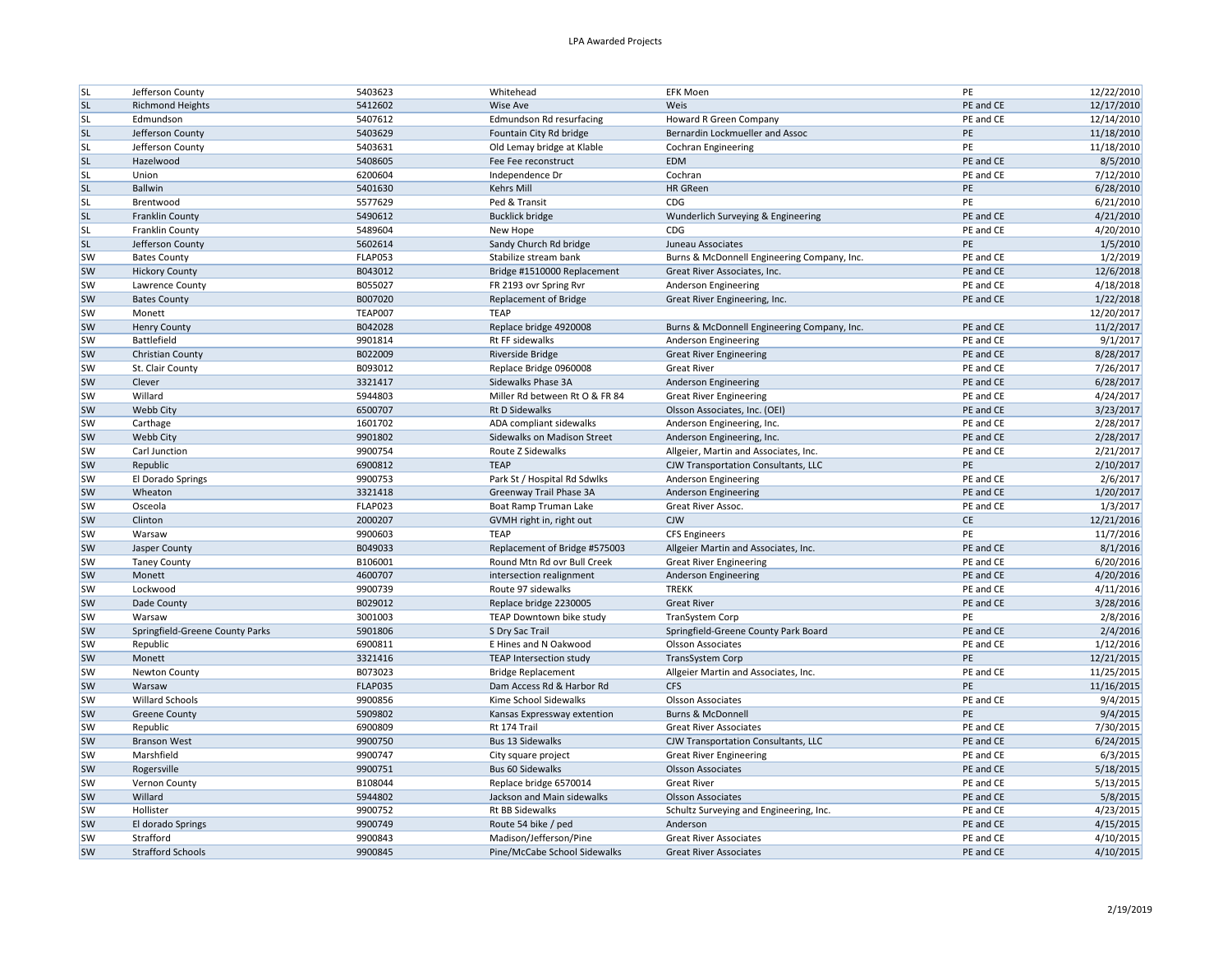| <b>SW</b> | Ozark                     | 9901811            | Finley River Park Sidewalks     | <b>Great River Associates</b>                             | PE and CE       | 4/9/2015               |
|-----------|---------------------------|--------------------|---------------------------------|-----------------------------------------------------------|-----------------|------------------------|
| <b>SW</b> | Ozark                     | 9901812            | <b>Hartley Road Sidewalks</b>   | <b>Great River Associates</b>                             | PE and CE       | 4/9/2015               |
| <b>SW</b> | Ozark                     | 9901813            | <b>McGuffey Park Sidewalks</b>  | <b>Great River Associates</b>                             | PE and CE       | 4/9/2015               |
| <b>SW</b> | Golden City               | 9900745            | Route 126 sidewalks             | Anderson Engineers                                        | PE and CE       | 4/6/2015               |
| <b>SW</b> | Willard                   | 9900841            | PE for Rt 160 and Hughes Rd     | <b>Great River Associates</b>                             | PE              | 3/23/2015              |
| <b>SW</b> | Lawrence County           | B055026            | Replace Bridge #3620026         | Great River Associates, Inc., DBA Great River Engineering | PE and CE       | 3/4/2015               |
| <b>SW</b> | Carl Junction             | 9900738            | Pennell St. Sidewalk Imp.       | Allgeier, Martin and Associates, Inc.                     | PE and CE       | 3/4/2015               |
| <b>SW</b> | Urich                     | 9900746            | Sidewalk improvements phase 2   | Great River Assoc.                                        | PE and CE       | 2/24/2015              |
| sw        | Carthage                  | 1604702            | Rt 571 Sidewalks                | Anderson Engineering, Inc.                                | PE and CE       | 2/24/2015              |
| <b>SW</b> | Carthage                  | 1601701            | <b>TEAP</b>                     | <b>TranSystems Corporation</b>                            | PE              | 2/24/2015              |
| <b>SW</b> | Lawrence County           | 9900735            | Courthouse Sq. Sidewalks        | Anderson Engineering, Inc.                                | PE and CE       | 2/13/2015              |
| <b>SW</b> | <b>Appleton City</b>      | 9900748            | Downtown ADA Renovation         | <b>Great River Assoc</b>                                  | PE and CE       | 2/12/2015              |
| <b>SW</b> | Mt. Vernon                | 9900736            | Sidewalks, Curb and Guttering   | Anderson Engineering, Inc.                                | PE and CE       | 2/10/2015              |
| <b>SW</b> | Willard                   | 5944801            | <b>TEAP Miller Rd</b>           | Great Rivers Associates, Inc.                             | PE              | 2/9/2015               |
| <b>SW</b> | Clinton                   | 9900175            | <b>TEAP</b>                     | HDR Engineering, Inc.                                     | PE              | 2/9/2015               |
| <b>SW</b> | Verona                    | 9900737            | Sidewalks (Phase 2)             | Anderson Engineering, Inc.                                | PE and CE       | 1/29/2015              |
| <b>SW</b> | Aurora                    | 1102705            | White Park Trail (Phase 2)      | Allgeier, Martin and Associates, Inc.                     | PE and CE       | 1/22/2015              |
| <b>SW</b> | Jasper County             | B049032            | Replace Bridge #47600061        | Allgeier, Martin and Associaates, Inc.                    | PE and CE       | 1/9/2015               |
| <b>SW</b> | <b>McDonald County</b>    | B060008            | <b>Bridge Replacement</b>       | Great River Associates, Inc. DBA Great River Engineering  | PE and CE       | 11/19/2014             |
| <b>SW</b> | Polk County               | B084013            | CR 470 ovr Pomme De Terre Rvr   | <b>Great River Associates</b>                             | PE and CE       | 10/17/2014             |
| <b>SW</b> | <b>Stone County</b>       | B104008            | Replace Bridge Spring Creek     | Great River Associates, Inc.                              | PE and CE       | 8/26/2014              |
| <b>SW</b> | Dade County               | B029010            | Rehab or replace Br 34800031    | Great River Assoc.                                        | PE and CE       | 4/28/2014              |
| <b>SW</b> | <b>Hickory County</b>     | B043010            | Replace Br 0670010              | <b>Great River Associates</b>                             | PE and CE       | 4/22/2014              |
| <b>SW</b> | <b>Vernon County</b>      | B108042            | Replace Low Water Crossing      | Cook, Flat and Strobel                                    | PE and CE       | 4/22/2014              |
| <b>SW</b> | Cedar County              | B020017            | Replace Bridge 0630001          | Great River Assoc.                                        | PE and CE       | 4/15/2014              |
| <b>SW</b> | Dade County               | B029011            | Replace Bridge                  | <b>Great River Associates</b>                             | PE and CE       | 4/2/2014               |
| <b>SW</b> | <b>Benton County</b>      | B008013            | Replace Bridge 3440022          | Cochran                                                   | PE and CE       | 1/20/2014              |
| <b>SW</b> | Republic                  | 9900077            | Republic Transp Master Plan     | <b>TranSystems Corp</b>                                   | PE              | 1/9/2014               |
| <b>SW</b> | Missouri State University | 5927804            | Rt 13/Sunshine DARR Accel Lane  | <b>TranSystems Corp</b>                                   | PE and CE       | 11/20/2013             |
| <b>SW</b> | Missouri State University | 5938802            | <b>MSU Transit Improvements</b> | <b>TranSystems Corp</b>                                   | PE and CE       | 11/19/2013             |
| sw        | <b>Barton County</b>      | B006019            | Replace Bridge 3920002          | Horner and Shifrin, Inc.                                  | PE and CE       | 9/9/2013               |
| <b>SW</b> | <b>Barton County</b>      | B006020            | Replace Bridge 2190017          | Horner and Shifrin                                        | PE and CE       | 9/9/2013               |
| <b>SW</b> | Strafford                 | 9901807            | <b>Strafford Sidewalks</b>      | <b>Great River Associates</b>                             | PE and CE       | 8/22/2013              |
| <b>SW</b> | Nevada                    | 9900076            | Spring Street Sidewalks         | <b>Allgeier Martin</b>                                    | PE and CE       | 8/19/2013              |
| <b>SW</b> | Ozark                     | H32G101            | East Elementary 2012            | <b>Great River Engineering Assoc</b>                      | PE and CE       | 8/15/2013              |
| <b>SW</b> | Carthage                  | 1600715            | <b>Traffic Signals</b>          | Anderson Engineering, Inc.                                | PE and CE       | 8/13/2013              |
| <b>SW</b> | <b>Barton County</b>      | B006017            | Replace Bridge 4910004          | Anderson Engineering                                      | PE and CE       | 8/12/2013              |
| <b>SW</b> | <b>Barton County</b>      | B006018            | Replace Bridge 0680006          | <b>Great River Assoc</b>                                  | PE and CE       | 7/29/2013              |
| <b>SW</b> | <b>Henry County</b>       | B042027            | Replace Bridge 0300003          | <b>Great River Associates</b>                             | PE and CE       | 7/2/2013               |
| <b>SW</b> | Willard                   | 9901806            | <b>Willard Sidewalks</b>        | <b>Great River Associates</b>                             | PE and CE       | 6/12/2013              |
| <b>SW</b> | Warsaw                    | 3001002            | Harrison Street Streetscape     | Cook Flat & Stobel                                        | PE and CE       | 5/10/2013              |
| <b>SW</b> | Verona                    | 3397406            | Sidewalks, Phase I              | Great River Associates, Inc.                              | PE and CE       | 5/3/2013               |
| <b>SW</b> | <b>Hickory County</b>     | B043011            | New Bridge                      | <b>Great River Associates</b>                             | PE and CE       | 4/22/2013              |
| <b>SW</b> | Carl Junction             | 3315404            |                                 |                                                           | PE and CE       | 4/16/2013              |
|           | Carl Junction             |                    | Sidewalks along Pennell Street  | Allgeier, Martin and Associates, Inc.                     |                 |                        |
| <b>SW</b> |                           | 3397402<br>3315403 | Sidewalks along Roney Street    | Allgeier, Martin and Associates, Inc.                     | PE and CE       | 4/16/2013<br>4/15/2013 |
| <b>SW</b> | Dallas County R-1 Schools |                    | Dallas County School Sidewalks  | <b>Great River Associates</b>                             | PE and CE       |                        |
| <b>SW</b> | Lawrence County           | B055025            | <b>Bridge Replacement</b>       | Anderson Engineering, Inc.                                | PE and CE       | 4/10/2013              |
| <b>SW</b> | Neosho                    | 3397404            | Fish Hatchery Sidewalks         | Allgeier, Martin and Associates, Inc.                     | PE and CE       | 4/2/2013               |
| <b>SW</b> | <b>Henry County</b>       | B042026            | Rehab Bridge 2800037            | <b>Great River Associates</b>                             | PE and CE       | 4/2/2013               |
| <b>SW</b> | <b>Buffalo</b>            | 3315402            | <b>Buffalo Greenway Trail</b>   | <b>Great River Associates</b>                             | PE and CE       | 3/27/2013              |
| <b>SW</b> | Mt. Vernon                | 3397405            | Sidewalks and Lighting          | Anderson Engineering, Inc.                                | PE and CE       | 3/26/2013              |
| <b>SW</b> | Neosho                    | 4700707            | Ped Trail                       | Allgeier, Martin & Associates, Inc.                       | $\mathsf{CE}\,$ | 3/19/2013              |
| <b>SW</b> | Neosho                    | 4700708            |                                 | Allgeier, Martin & Associates, Inc.                       | CE              | 3/19/2013              |
| <b>SW</b> | Rogersville               | 3321410            | Rogersville Sidewalks           | <b>Great River Associates</b>                             | PE and CE       | 3/18/2013              |
| <b>SW</b> | Aurora                    | 1102704            | Sidewalks and Walking Bridge    | Great River Associates, Inc.                              | PE and CE       | 3/7/2013               |
| sw        | Jasper County             | B049031            | <b>Bridge Replacement</b>       | Allgeier, Martin and Associates, Inc.                     | PE and CE       | 3/1/2013               |